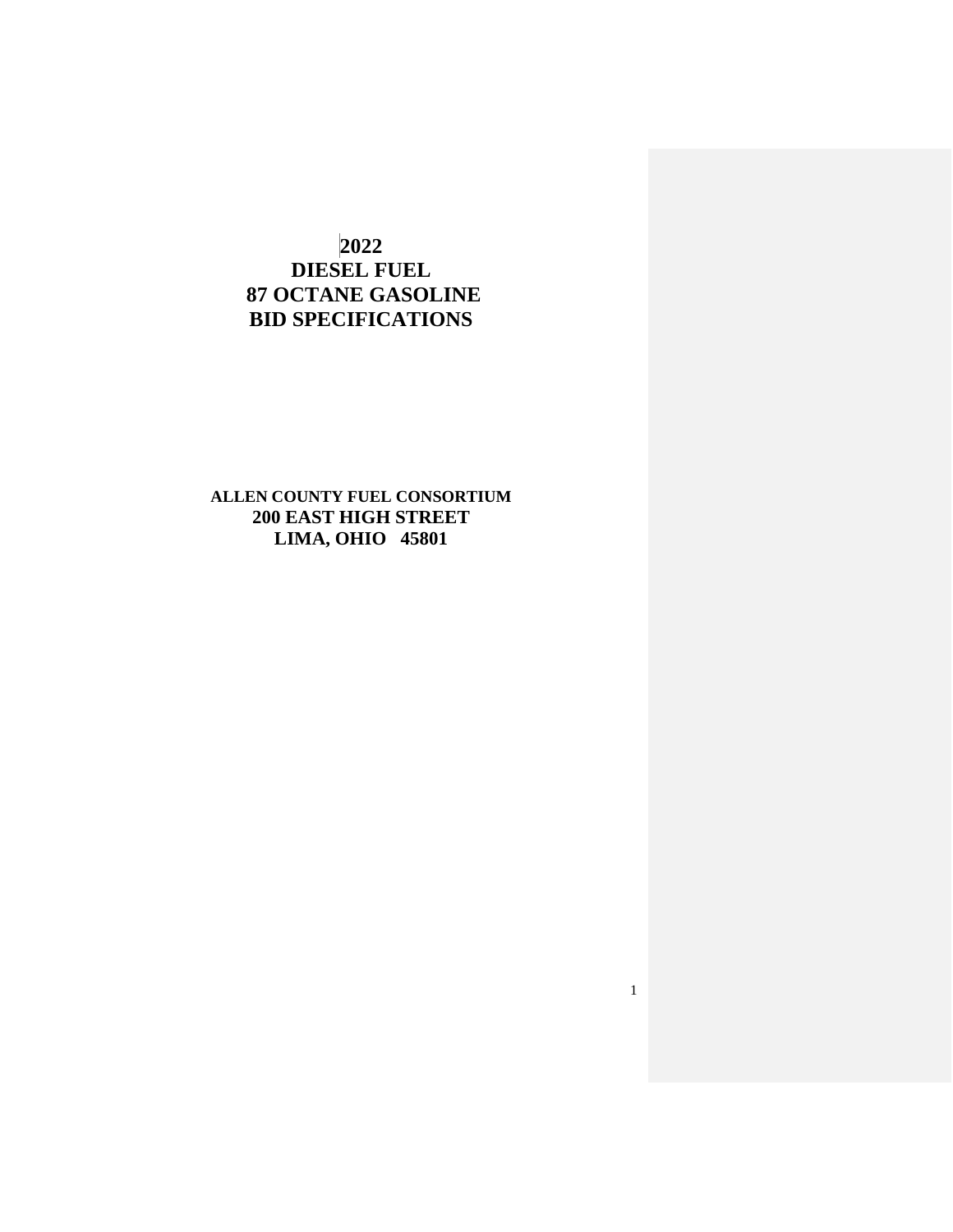## **Contents**

 $\overline{c}$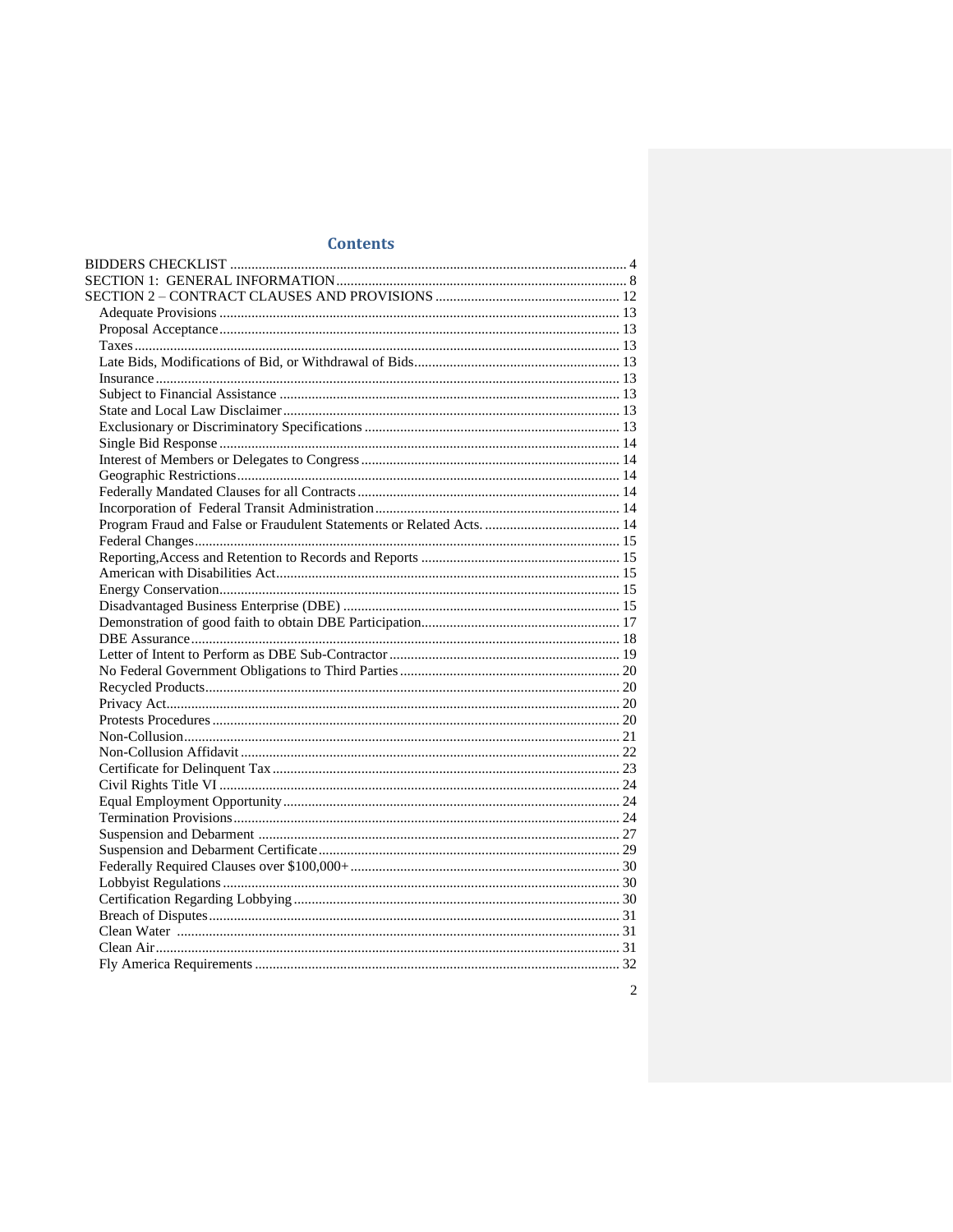$\overline{3}$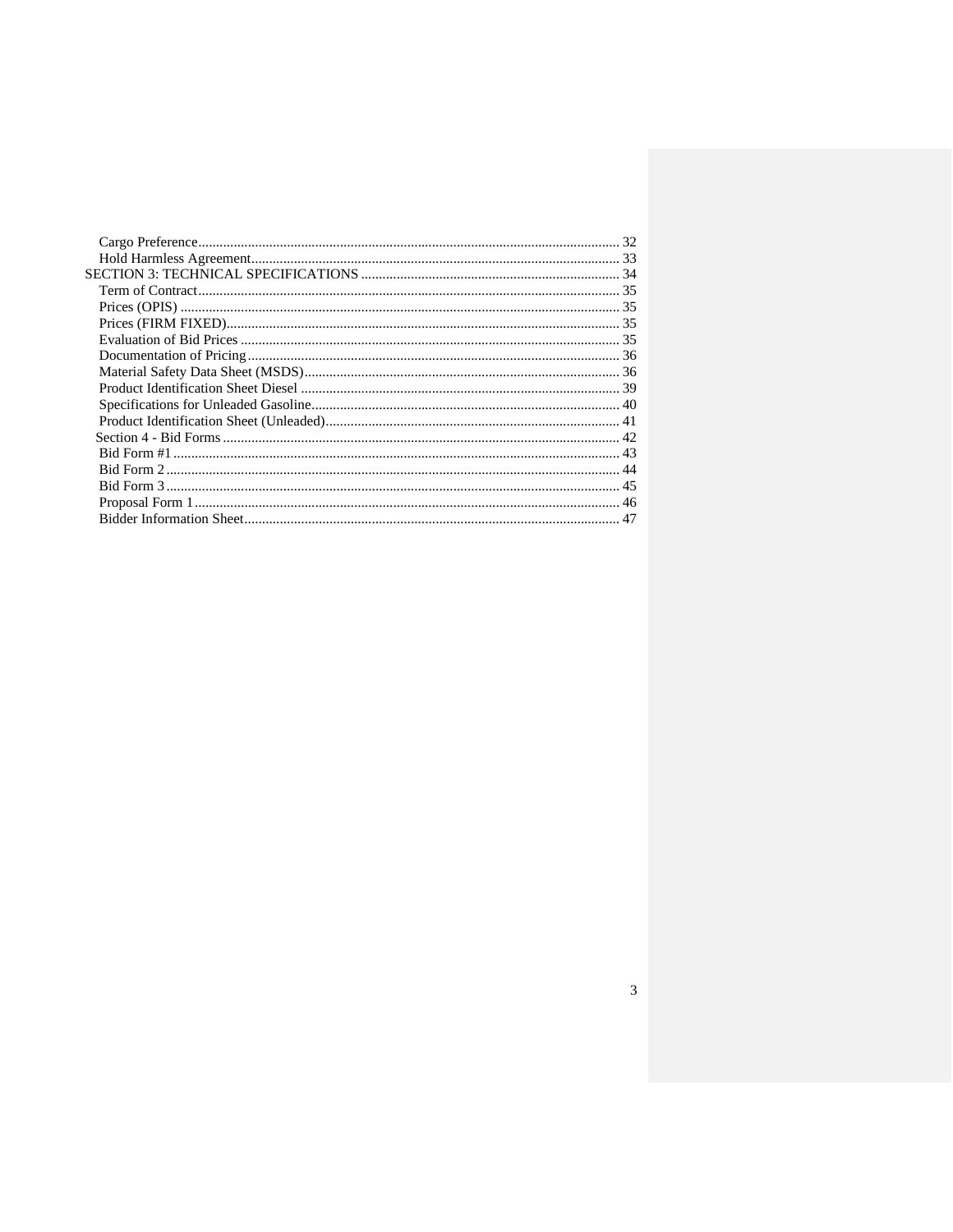# **BIDDERS CHECKLIST**

## <span id="page-3-0"></span>**DOCUMENTS REQUIRING SIGNATURES AND/OR SUBMITTAL WITH BID**

- **\_\_\_\_\_\_\_ LETTER OF DBE GOOD FAITH (pg.17) (if applicable)**
- **\_\_\_\_\_\_\_ DBE ASSURANCE (pg.18)**
- **\_\_\_\_\_\_\_ LETTER OF INTENT FOR DBE (pg.19)**
- **\_\_\_\_\_\_\_ NON-COLLUSION AFFIDAVIT (pg.22)**
- **\_\_\_\_\_\_\_ CERTIFICATE REGARDING DELINQUENT TAXES (pg.23)**
- **\_\_\_\_\_\_\_ SUSPENSION AND DEBARRMENT CERTIFICATE (pg. 29)**
- **\_\_\_\_\_\_\_ CERTIFICATE REGARDING LOBBYING (pg. 30)**
- **\_\_\_\_\_\_\_ HOLD HARMLESS CERTIFICATE (pg. 35)**
- **\_\_\_\_\_\_\_ PRODUCT IDENTIFICATION SHEET (diesel) (pg.41)**
- **\_\_\_\_\_\_\_ PRODUCT IDENTIFICATION SHEET (gasoline) (pg.43)**

- **\_\_\_\_\_\_\_ BID FORM #1 (pg.45)**
- **\_\_\_\_\_\_\_ BID FORM #2 (pg.46)**
- **\_\_\_\_\_\_\_ BID FORM #3 (pg.47)**
- **\_\_\_\_\_\_\_ PROPOSAL FORM #1 (pg.48)**
- **\_\_\_\_\_\_\_ BIDDER INFORMATION SHEET (pg.49)**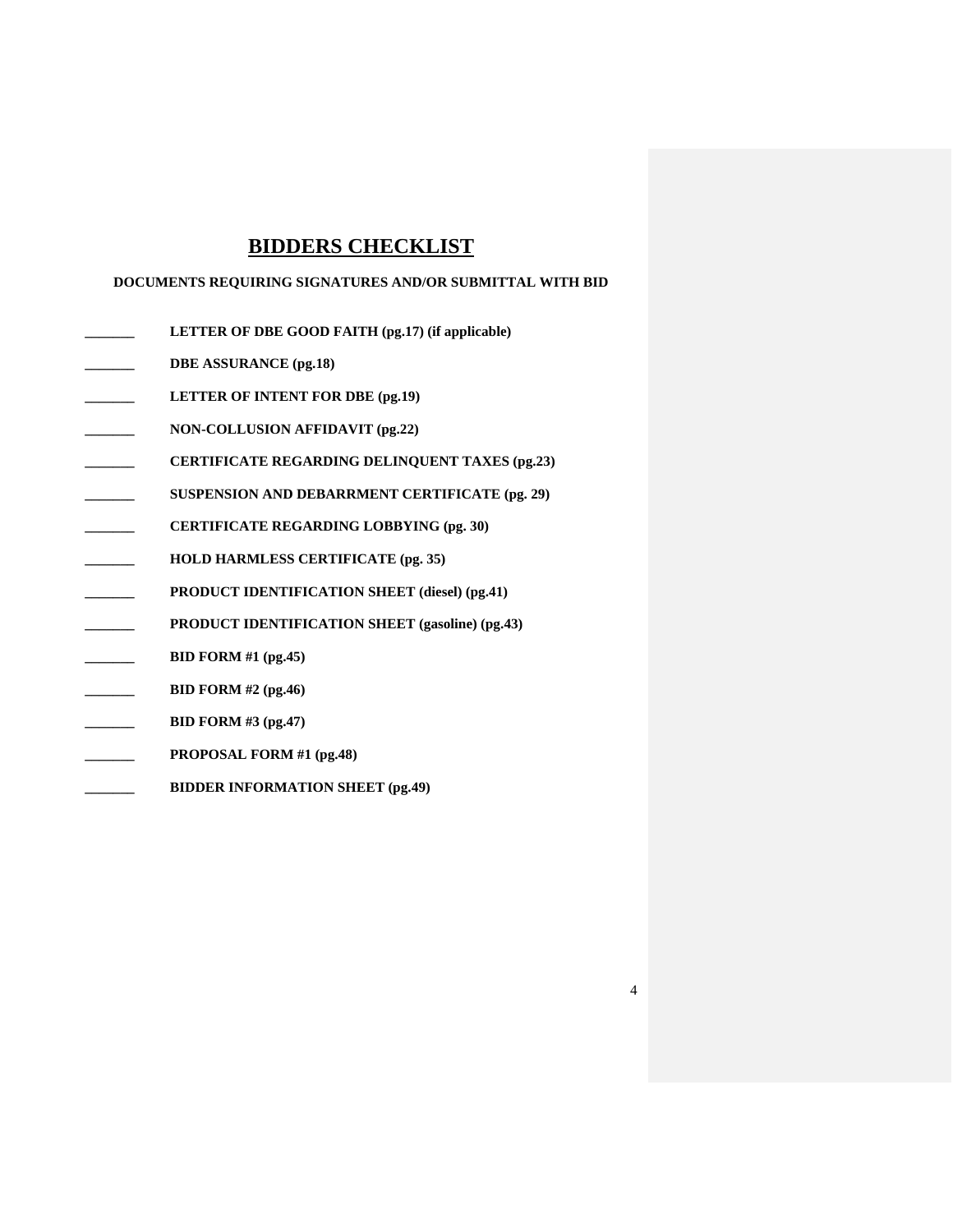Allen County Regional Transit Authority is the lead property for this procurement and where all statements referring to ACRTA, Recipient shall be all in the same. All bids will be mailed to the following address:

200 East High St. Lima, Ohio 45801 (419) 222-5728

## **TO:** ALL BIDDERS FOR: ULTRA LO SULFUR DIESEL FUEL 87 OCTANE UNLEADED GASOLINE

FROM: Teresa Brown, Finance Manager **SUBJECT:** INVITATION TO BID

### **BID OPENING DATE**: **December 3rd, 2021 TIME: 2:00 P.M**.

The attention of bidders is directed to the following:

- 1. Section 1 General Information.
- 2. Section 2 Contract Terms.
- 3. Section 3 Technical Specifications.
- 4. Section 4 Bid Forms-to be signed and returned.

All bids MUST be submitted using the consortium's BID FORMS, and MUST be signed. Any additional attachments required MUST be attached to the bid forms. Your return envelope MUST be marked **ULTRA LO-SULFUR FUEL BID / 87 OCTANE GASOLINE**.

The consortium reserves the right to reject any and all bids. Bids which do not include the necessary forms will be deemed NON-RESPONSIVE. Such bids WILL NOT be considered or tabulated.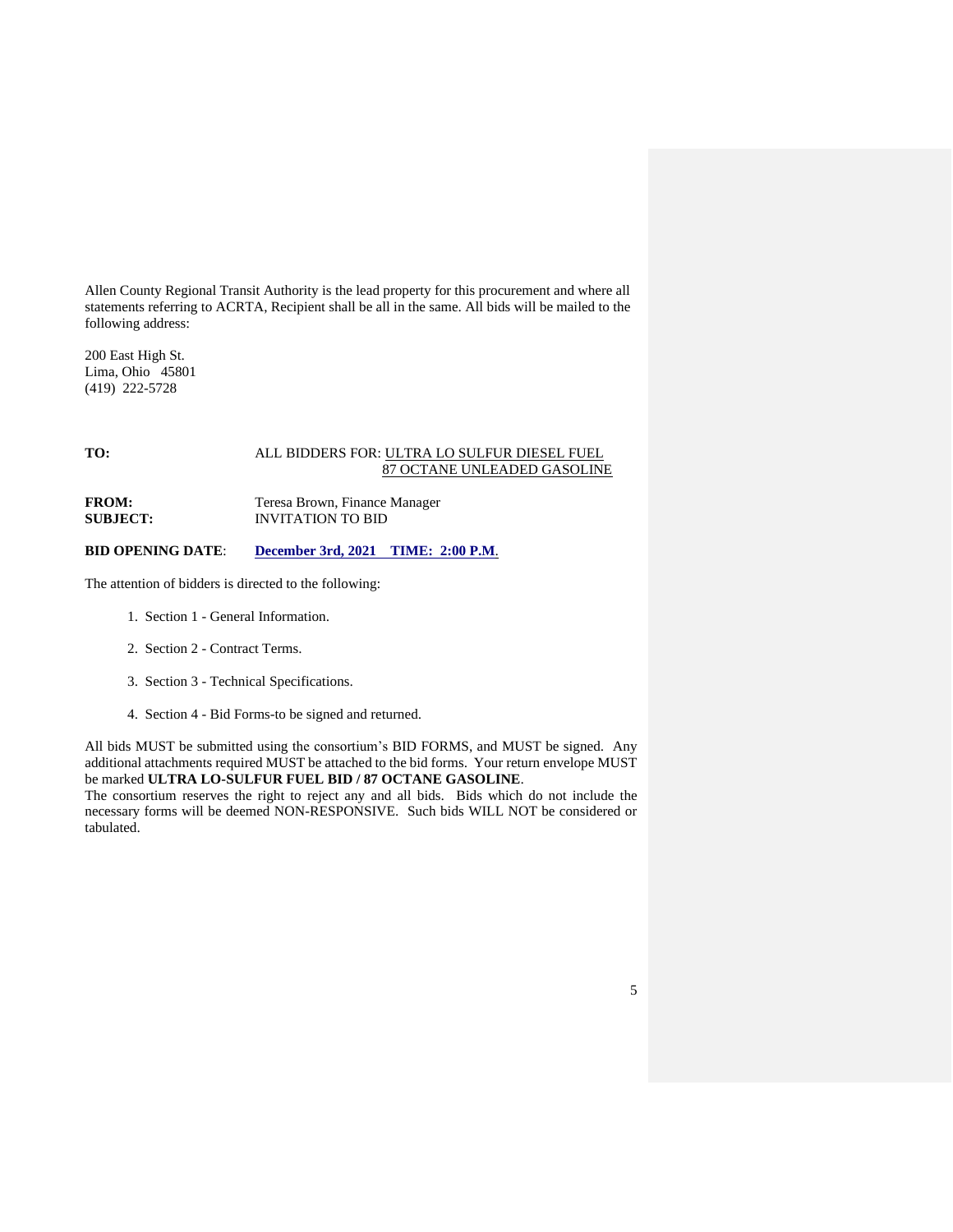# INFORMATION TO BIDDERS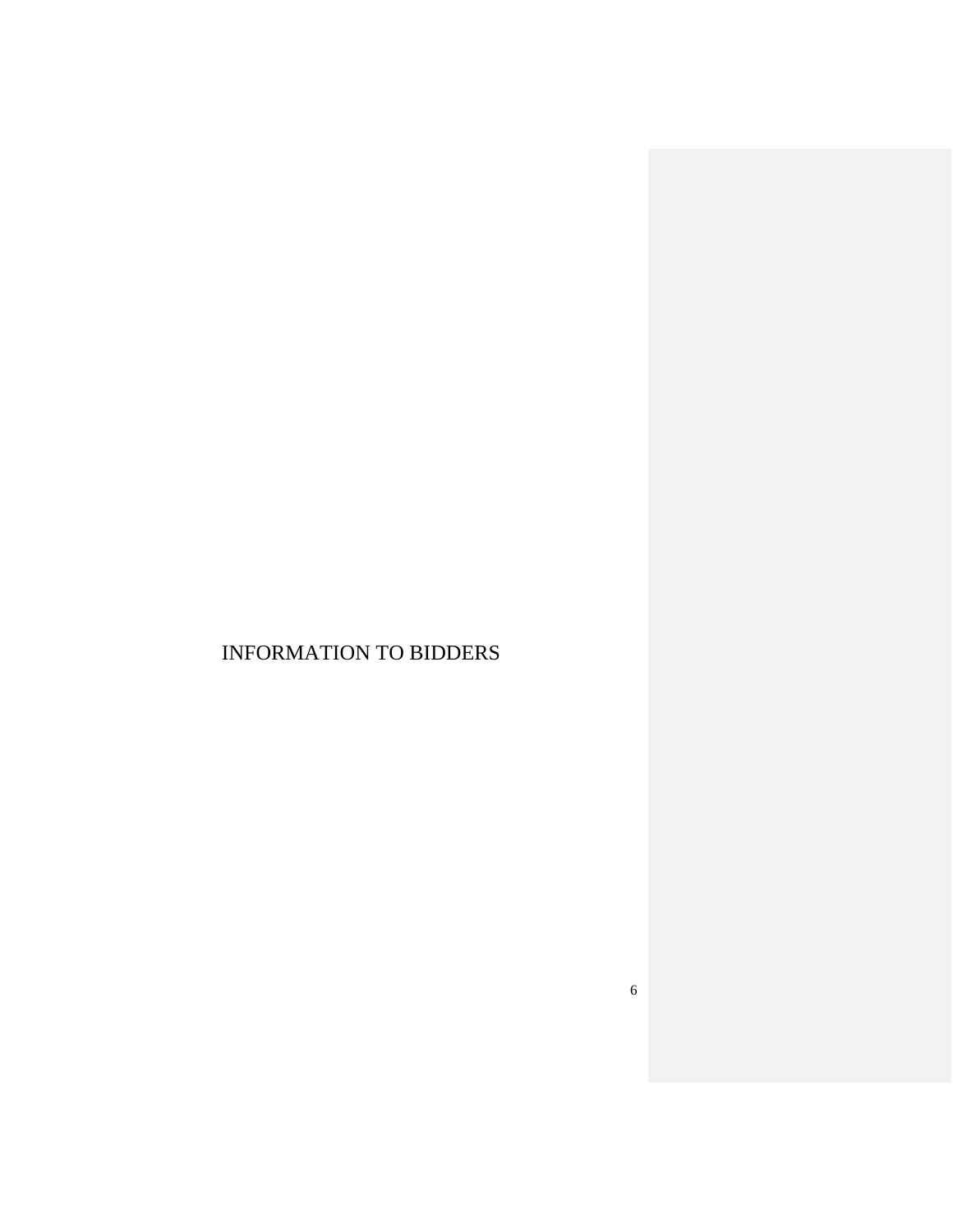## **INFORMATION TO BIDDERS**

## GOALS AND OBJECTIVES:

The Consortium would like to consider an incentive contract designed to benefit the supplier(s) who remain price competitive. The purpose of this contract is to utilize market trends to more efficiently spend public tax dollars.

The Consortium's goal is to award a contract to a main supplier of the consortium's estimated usage each month based on prices offered on Bid Form 1 or Bid Form 2 & 3.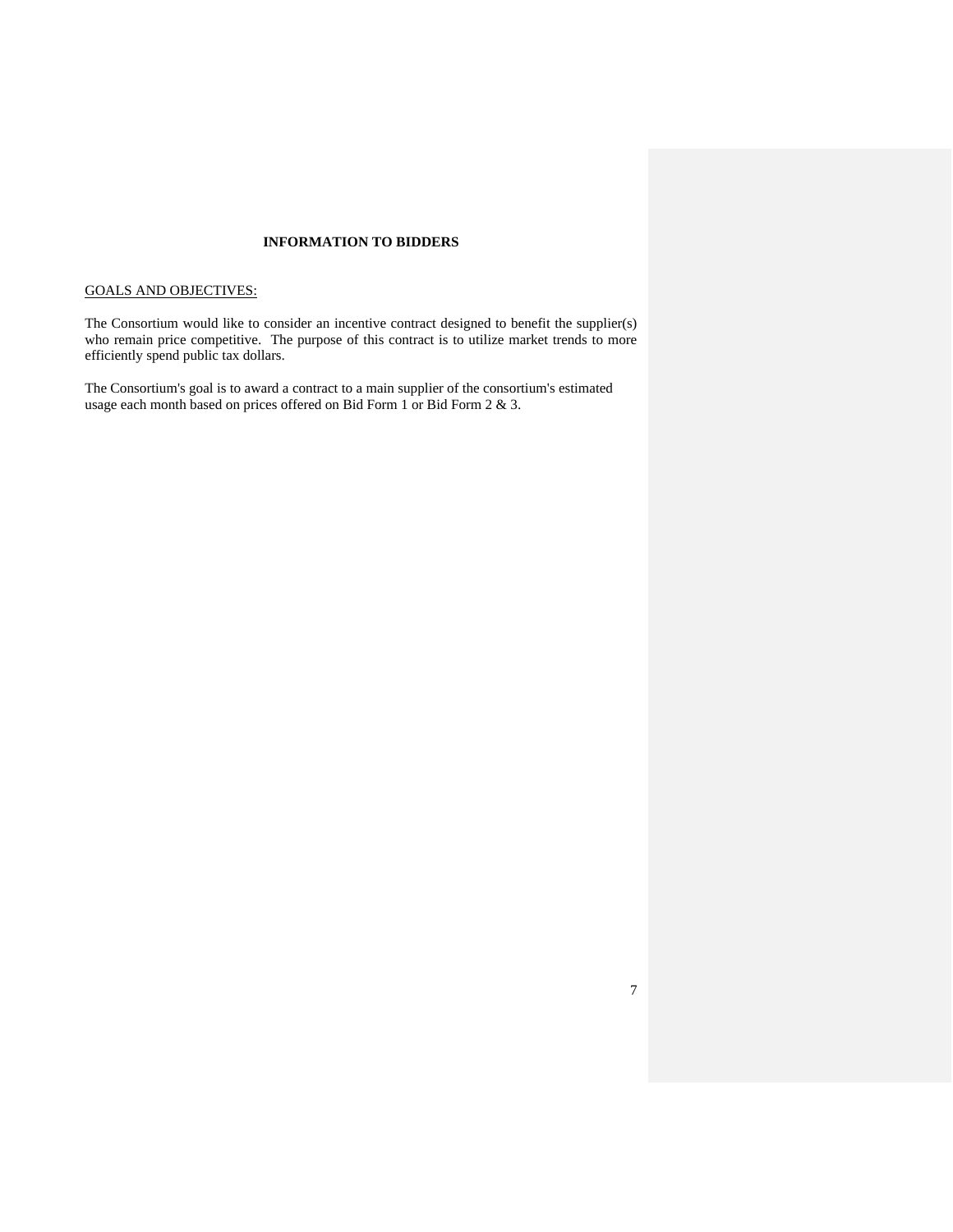<span id="page-7-0"></span>**SECTION 1: GENERAL INFORMATION**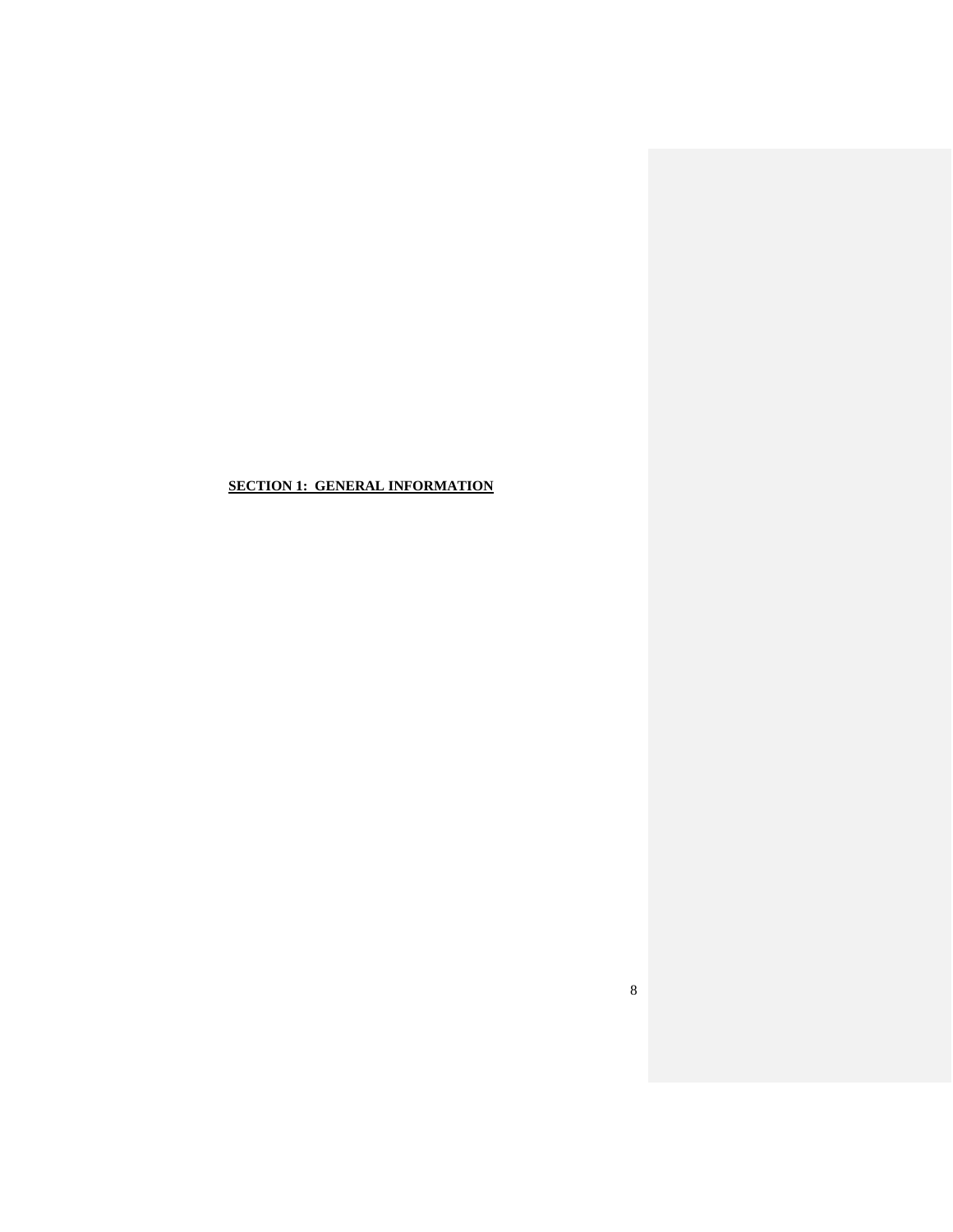**1. The Allen County Regional Transit Authority and all Consortium members are** political subdivisions of the State of Ohio, providing public services in and around Lima, Ohio.

## **2. Definitions of RTA (Consortium) and Contractor**

RTA as used hereinafter shall mean the Consortium. Contractor as used hereinafter shall mean the successful bidder to whom the contract may be awarded.

### **3. Contract/Contract Documents**

Contract Documents consist of the contract, the invitation to bid, the definitions, the information to the bidders, the specifications, the exhibits and the bid forms including any modifications thereof incorporated in the documents prior to the contract award.

### **4. Liability**

RTA herein is a regional transit authority created and existing under the provisions of Section 306.30 to 306.71, inclusive of the Ohio Revised Code. By virtue of the provisions of Section 306.31 of the Revised Code RTA is a political subdivision of the state, and it is understood and agreed that only the corporate entity, Allen County Regional Transit Authority shall be liable hereunder.

### **5. Advertisement**

In accordance with Resolution No. 1980-66 dated July 30, 1980 and advertisement for bids for the sale of **UltraLo Sulfur Diesel Fuel / 87 Octane** to the Allen County Regional Transit Authority appears in the Lima News under dates of **November 7th and November 21st .**

## **6. Duration of Delivery**

The duration of the proposed contract shall be determined by RTA's selection of an acquisition option (see Price Quotation page).

## **7. Terms of Delivery**

All proposals for supplies shall include delivery to the designated facilities of the Consortium without any additional charge, unless accepted on bid proposal.

## **8. Bid**

Sealed bid packages endorsed **Bid for Ultra Lo Sulfur Diesel Fuel** / **87 Octane** to the Allen County Regional Transit Authority, Lima, Ohio, will be received at the office of the Purchasing Department, 200 E. High St. Lima, Ohio 45801 until **2:00 p.m. EST**, by **December 3rd, 2021. Bid sheets may be faxed no later than 1:00p.m. EST on December 3rd, 2021 to (419) 224- 0989. Bid package must be present to be considered responsive.**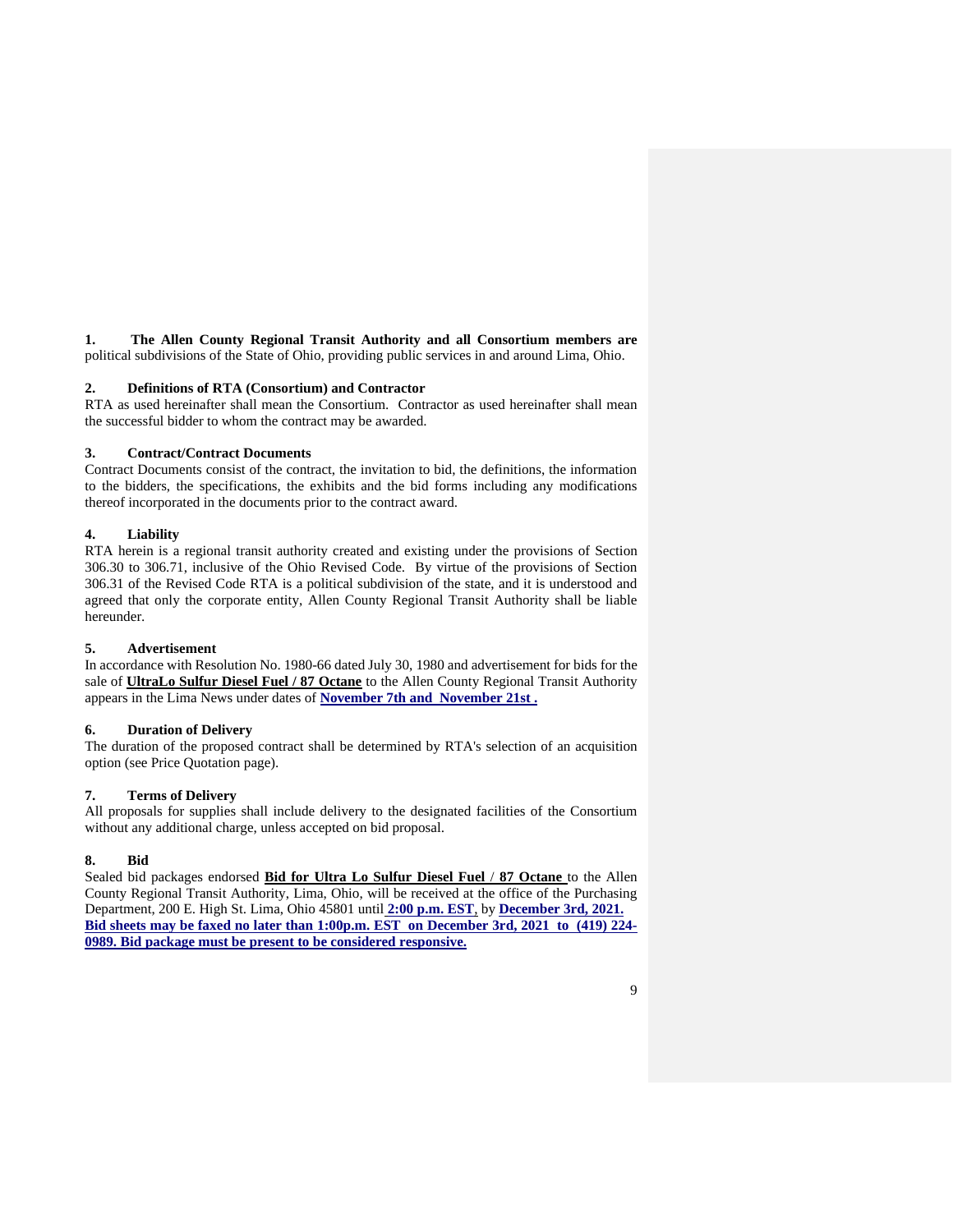### **9. Form of Bid**

Every bid must be made upon the block form of bid attached hereto; must give the price of each and every item bid in figures, and must contain the full name of every person, firm or corporation interested in the bid, the address of the person, firm or the President and Secretary of the corporation bidding; and if the corporation, the bid must give the name of the state in which it is incorporated. (In case of a partnership, the firm name and address, and the name and address of each individual partner must be given.)

Bidders will not be permitted to withdraw the bid after it has been deposited with the Purchasing Department. Written change will be accepted up to the bid opening time, but only if submitted in a sealed envelope and plainly marked, CHANGE TO BID PROPOSAL FOR (item being bid). DO NOT OPEN UNTIL (time of bid opening).

### **10. Name of Bidder**

Each proposal must be clearly signed with the full name and address of each person, firm or corporation interested in it. In case of a partnership, the firm name and address, and name and address of each individual partner must be given.

#### **11. Signature of Bidder**

The firm, corporation or individual name of the bidder must be signed by the bidder in the space provided for the signature on the proposal blank.

In case of a corporation, the title of the officer signing must be stated and each officer must be thereunto duly authorized. In case of a partnership the signature of at least one of the partners must follow the firm name, using the term "member of firm". In case of an individual, use of the term "doing business as ", or " sole owner". term "doing business as

### **12. Explanations Written and Oral**

Should a bidder find discrepancy in, or omissions from the bid package and/or specifications, or be in doubt as to their meaning, he shall at once notify the Purchasing Department, which will send written instructions.

#### **13. Bid in Effect**

All bids shall remain in effect for not less than 60 days from the bid opening date and time.

## **14. Decline of Bid**

If no bid is submitted, the invitation should be so marked and returned to RTA, Purchasing Department, 200 East High St. Lima, Ohio 45801.

## **15. Specifications to Be a Part of Bid**

Specifications, statements and the requirements which accompany the bids, which are accepted therewith, and which do not conflict with the provisions herein contained, shall be part of any contract that entered into for the purchase of any material or work, or both, herein anticipated by RTA.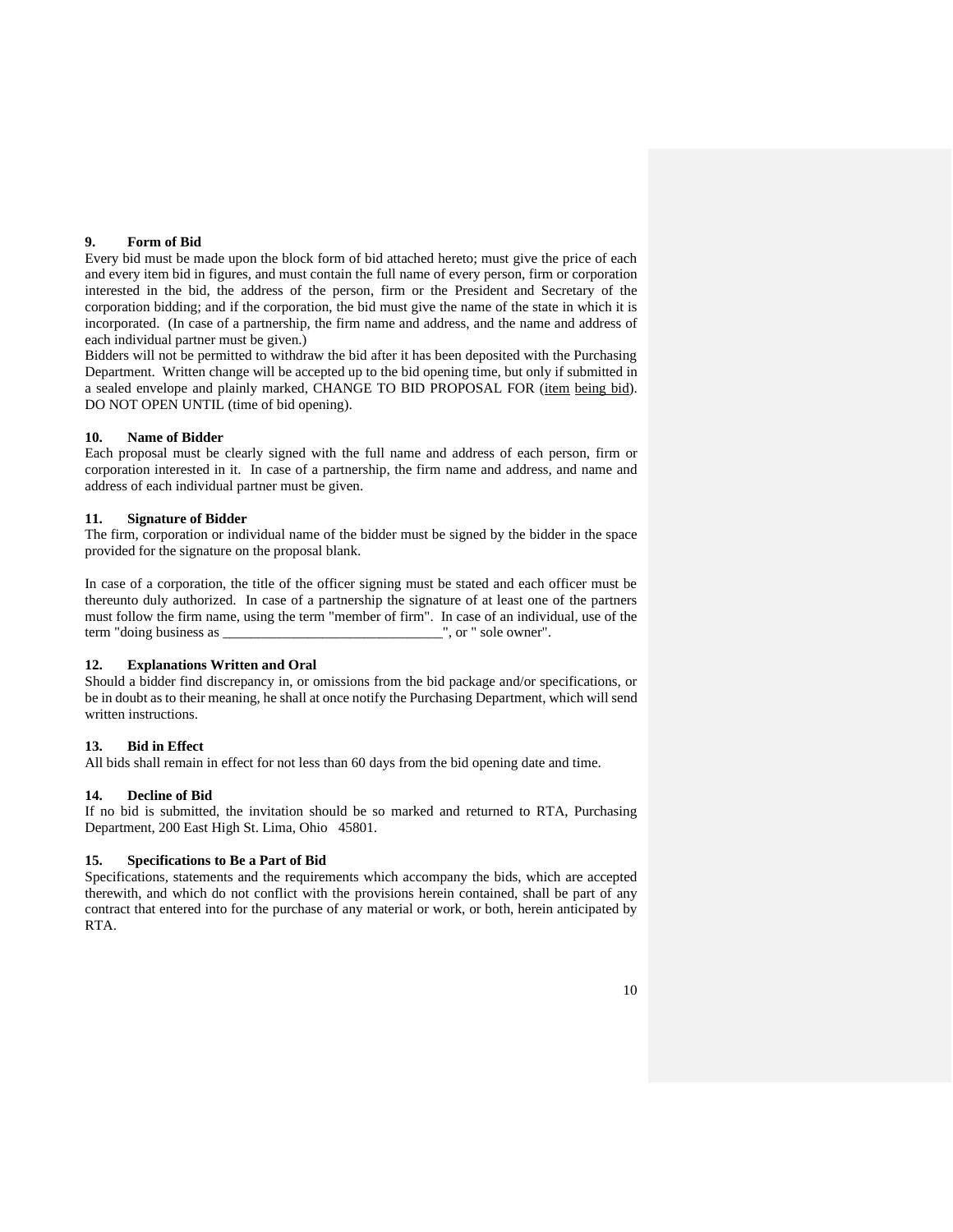#### **16. Consideration of Bids**

All proposals received in conformity with these specifications shall, as soon as practicable, be tabulated and shall become a public record, and will be available at RTA, Purchasing Department, 200 E. High St. Lima, Ohio 45801.

### **17. Rejection of Bid**

RTA reserves the right to accept or reject any or all bids, and any part or parts of any bid. In awarding a contract, RTA reserves the right to consider all elements entering into the determination of the responsibility of the bidder. Any bid which is incomplete, conditional, obscure, or which contains additions not required by RTA, or irregularities of any kind, may be deemed nonresponsive. In case of any discrepancy between the price written in the bid and that given in figures for any item, the price in writing will be considered as the bid.

#### **18. Unacceptable Bids**

No bid will be accepted from or contract awarded to, any person, firm or corporation that is in arrears or is in default to RTA upon any debt or contract, or that is a defaulter as surety or otherwise, upon any obligation to RTA, or has failed to perform faithfully any previous contract with RTA.

#### **19. Evidence of Ability to Do Work**

Bidders must present evidence to the Purchasing Department when required by it to do so, that they are fully competent and have the necessary facilities and pecuniary resources to fulfill the conditions of the contract, including specifications, which are a part thereof.

#### **20. Fuel Transfer**

The transfer of fuel to the Consortium's Facilities and transfer of product from the delivery vehicle to the designated tanks is the sole responsibility of the successful bidder. Any and all spills during transport and transfer of product will be addressed immediately and all clean-up cost incurred will be the responsibility of the contractor.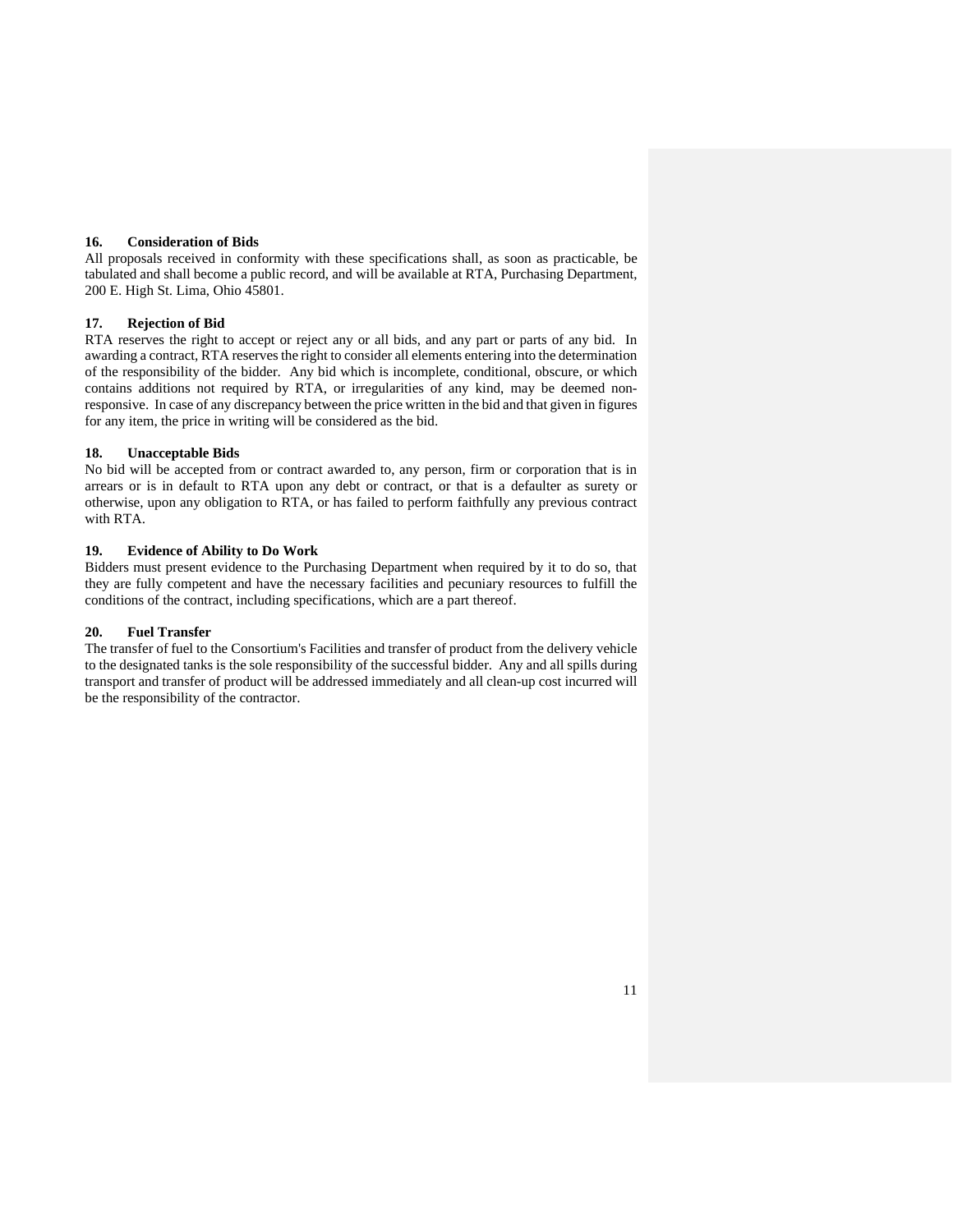## <span id="page-11-0"></span>**SECTION 2 – CONTRACT CLAUSES AND PROVISIONS**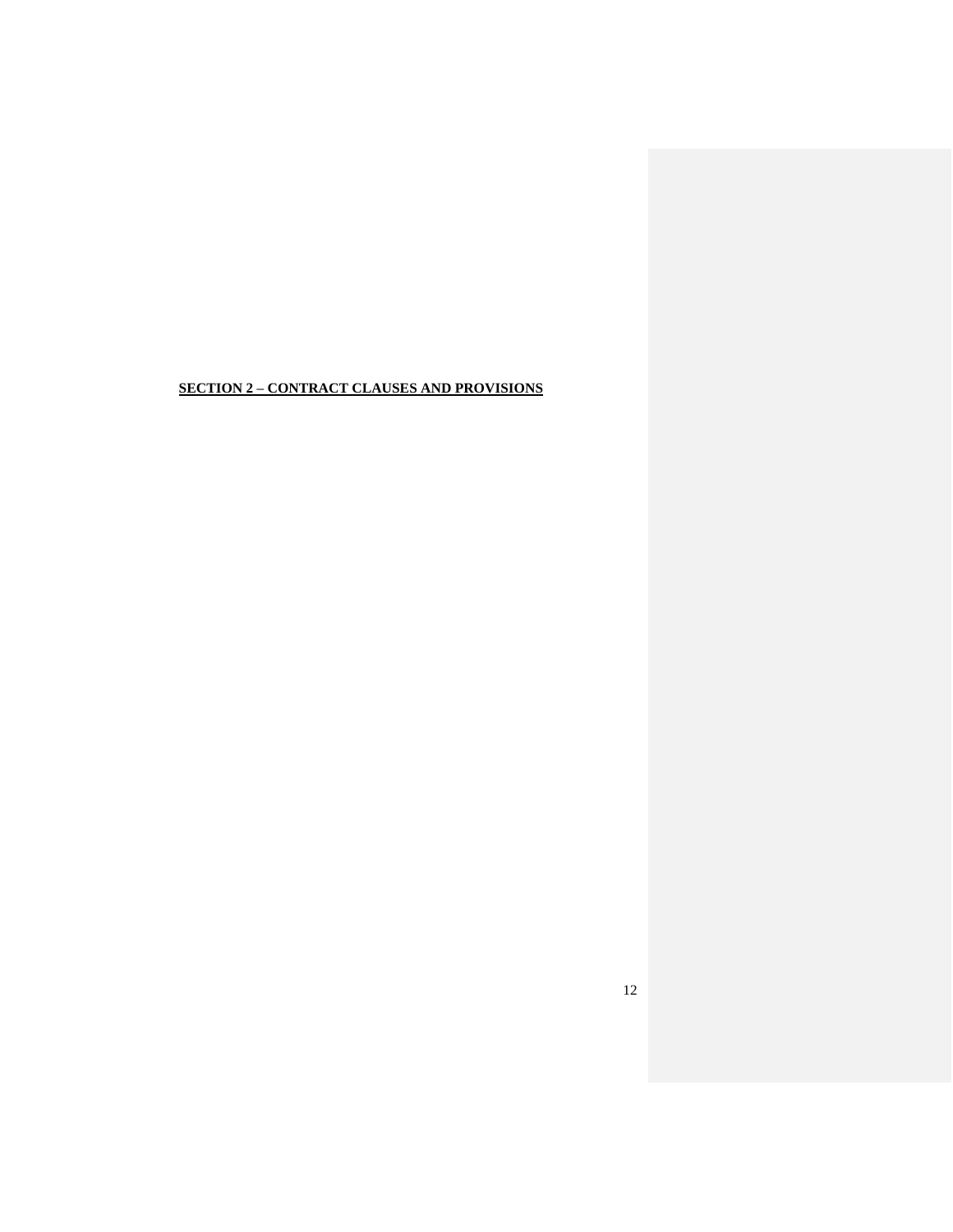#### <span id="page-12-0"></span>**Adequate Provisions**

This contract contains adequate provisions to define a sound and complete agreement.

#### <span id="page-12-1"></span>**Proposal Acceptance**

Each proposal will be submitted with the understanding that the acceptance in writing by RTA of the offer to furnish the equipment and assembly described therein will constitute a contract between the bidder and the Authority. The contract will bind the bidder to furnish and deliver at the bid price, and in accordance with conditions of said accepted proposal and specifications for ninety (90) calendar days after the proposal opening.

#### <span id="page-12-2"></span>**Taxes**

Allen County Regional Transit Authority is exempt from payment of Federal Excise and Transportation Tax and the Ohio Sales, Excise and Use Tax. **Bidders will not include these taxes in their prices.**

### <span id="page-12-3"></span>**Late Bids, Modifications of Bid, or Withdrawal of Bids**

Any bid or modification of bid received at RTA's office designated in the solicitation after the exact time specified for receipt will not be considered.

A bid may be withdrawn in person by a bidder or their authorized representative, provided their identity is made known and a receipt is signed for the bid, but only if the withdrawal is made prior to the exact time set for receipt of bids.

#### <span id="page-12-4"></span>**Insurance**

The Contractor agrees to comply with the insurance requirements normally imposed by State and local governments.

#### <span id="page-12-5"></span>**Subject to Financial Assistance**

The items described in these specifications are to be purchased with the assistance of a grant from the Federal Transit Administration (FTA) and the Ohio Department of Transportation. The award of this contract is subject to a financial assistance contract between the Authority and FTA. The successful bidder will be required to comply with all terms and conditions prescribed for third party contracts in a grant agreement with FTA. This grant contract is available for examination by prospective bidders at the Allen County Regional Transit Authority office.

#### <span id="page-12-6"></span>**State and Local Law Disclaimer**

The rights and duties of the parties hereto shall be determined by the laws of the State of Ohio and to that end the contract shall be considered as a contract made and to be executed in the City of Lima and the State of Ohio.

### <span id="page-12-7"></span>**Exclusionary or Discriminatory Specifications**

Apart from inconsistent requirements imposed by Federal statute or regulations, the Contractor agrees that it will comply with the requirements of 49 U.S.C. $\sim$ 5323(h)(2) by refraining from using any Federal assistance awarded by FTA to support procurements using exclusionary or discriminatory specifications.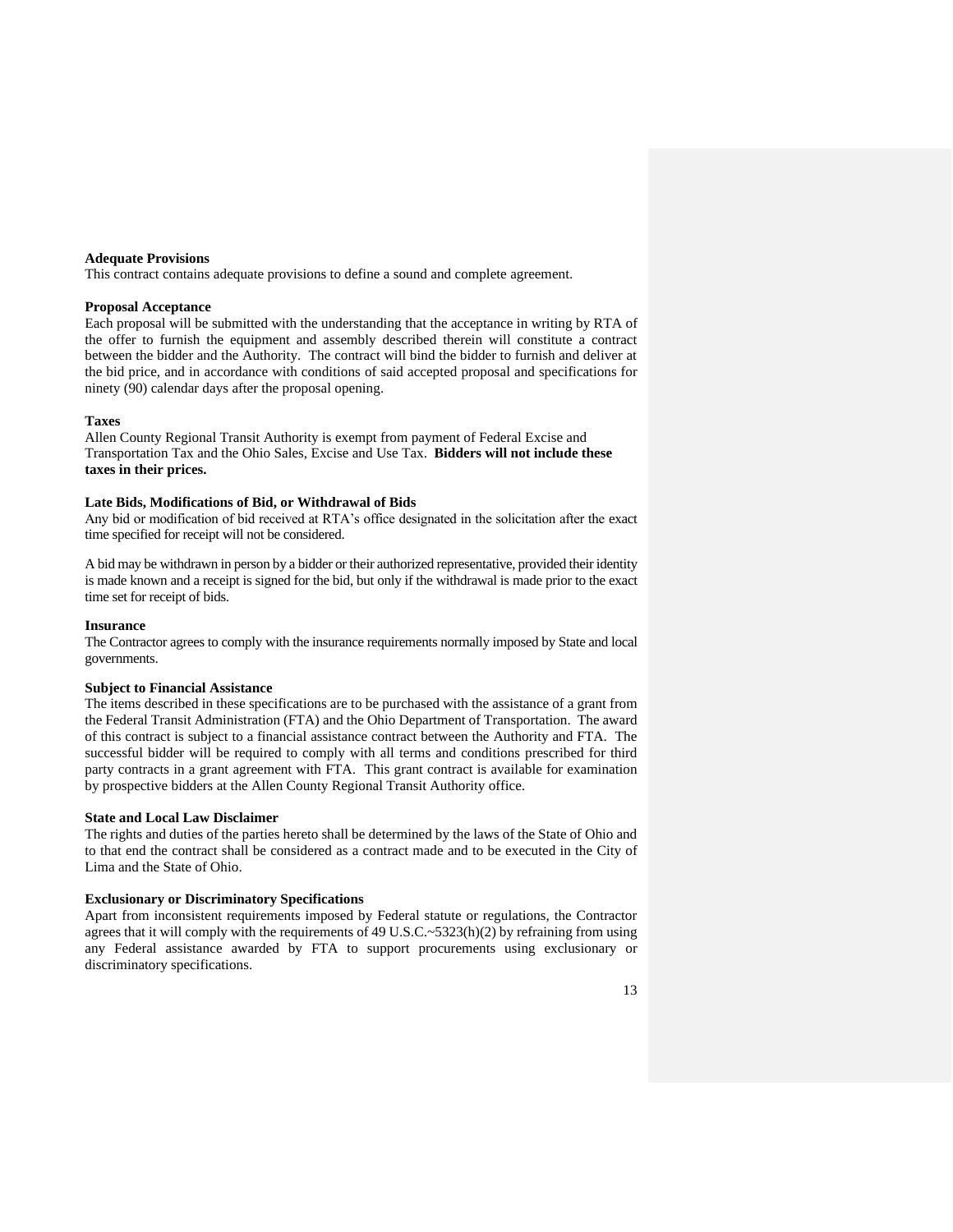#### <span id="page-13-0"></span>**Single Bid Response**

If only one bid is received in response to the invitation for bids, a detailed cost proposal may be requested of the single bidder. A cost/price analysis and evaluation and/or audit may be performed of the cost proposal in order to determine if the price is fair and reasonable.

#### <span id="page-13-1"></span>**Interest of Members or Delegates to Congress**

In accordance with the requirements of 41 U.S.C.[22] THE contractor agrees that it will not allow any member of or delegate to the Congress of the United States to any share or part of this contract or to any benefit arising there from.

#### <span id="page-13-2"></span>**Geographic Restrictions**

The Contractor agrees to refrain from using State or local geographic preferences, except those expressly mandated or encouraged by Federal Statute and as permitted by FTA. (Except for A&E Services)

## **Federally Mandated Clauses for all Contracts**

### <span id="page-13-4"></span><span id="page-13-3"></span>**Incorporation of Federal Transit Administration**

The preceding provisions include, in part, certain Standard Terms and Conditions required by DOT, whether or not expressly set forth in the preceding. All contractual provision required DOT as set forth in FTA Circular C4220.1F dated November 07, 2008, are hereby incorporated by reference. Anything to the contrary herein notwithstanding, all FTA mandated terms shall be deemed to control in the event of a conflict with other provisions contained in this Agreement. The Contractor shall not perform any act, or refuse to comply with any of the RTA requests which would cause the RTA to be in violation of the FTA terms and conditions.

#### <span id="page-13-5"></span>**Program Fraud and False or Fraudulent Statements or Related Acts.**

(1) The Contractor acknowledges that the provisions of the Program Fraud Civil Remedies Act of 1986, as amended, 31 U.S.C. § § 3801 et seq. and U.S. DOT regulations, "Program Fraud Civil Remedies," 49 C.F.R. Part 31, apply to its actions pertaining to this Project. Upon execution of the underlying contract, the Contractor certifies or affirms the truthfulness and accuracy of any statement it has made, it makes, it may make, or causes to be made, pertaining to the underlying contract or the FTA assisted project for which this contract work is being performed. In addition to other penalties that may be applicable, the Contractor further acknowledges that if it makes, or causes to be made, a false, fictitious, or fraudulent claim, statement, submission, or certification, the Federal Government reserves the right to impose the penalties of the Program Fraud Civil Remedies Act of 1986 on the Contractor to the extent the Federal Government deems appropriate. (2) The Contractor also acknowledges that if it makes, or causes to be made, a false, fictitious, or fraudulent claim, statement, submission, or certification to the Federal Government under a contract connected with a project that is financed in whole or in part with Federal assistance originally awarded by FTA under the authority of 49 U.S.C. § 5307, the Government reserves the **Commented [TB1]:** Revised 4 times. Newest is 3/18/2013

**Commented [TB2R1]:**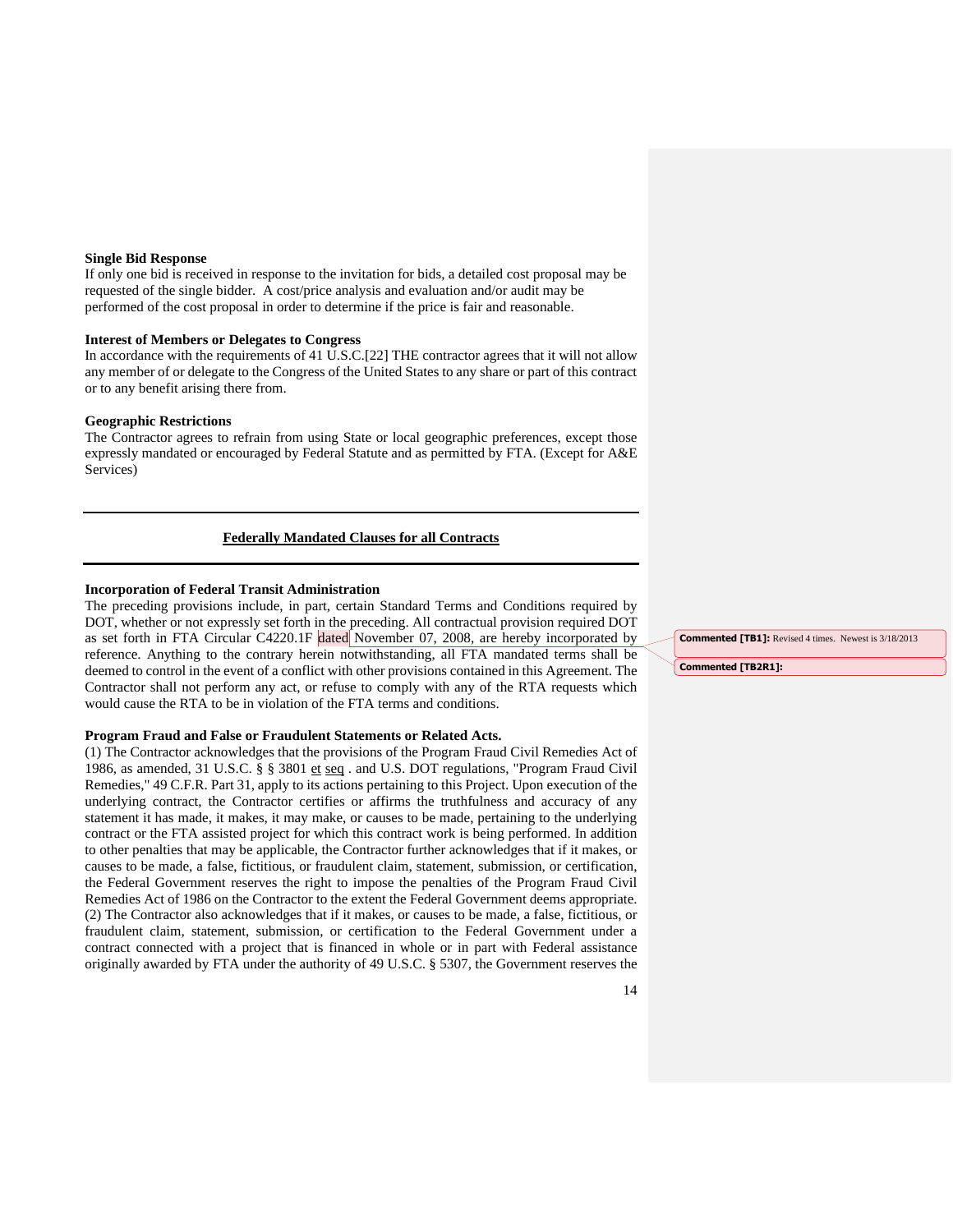right to impose the penalties of 18 U.S.C. § 1001 and 49 U.S.C. § 5307(n)(1) on the Contractor, to the extent the Federal Government deems appropriate.

(3) The Contractor agrees to include the above two clauses in each subcontract financed in whole or in part with Federal assistance provided by FTA. It is further agreed that the clauses shall not be modified, except to identify the subcontractor who will be subject to the provisions.

#### <span id="page-14-0"></span>**Federal Changes**

Contractor shall at all times comply with all applicable FTA regulations, policies, procedures and directives, including without limitation those listed directly or by reference in the Agreement (Form FTA MA (6) dated October, 1999) between Purchaser and FTA , as they may be amended or promulgated from time to time during the term of this contract. Contractor's failure to so comply shall constitute a material breach of this contract.

#### <span id="page-14-1"></span>**Reporting, Access and Retention to Records and Reports**

**Access to Records -** The following access to records requirements apply to this Contract:

1. Where the Purchaser is not a State but a local government and is the FTA Recipient or a sub grantee of the FTA Recipient in accordance with 49 C. F. R. 18.36(i), the Contractor agrees to provide the Purchaser, the FTA Administrator, the Comptroller General of the United States or any of their authorized representatives access to any books, documents, papers and records of the Contractor which are directly pertinent to this contract for the purposes of making audits, examinations, excerpts and transcriptions. Contractor also agrees, pursuant to 49 C. F. R. 633.17 to provide the FTA Administrator or his authorized representatives including any PMO Contractor access to Contractor's records and construction sites pertaining to a major capital project, defined at 49 U.S.C. 5302(a)1, which is receiving federal financial assistance through the programs described at 49 U.S.C. 5307, 5309 or 5311.

#### <span id="page-14-2"></span>**American with Disabilities Act** *(All Contracts)*

The Contractor agrees to comply with all applicable requirements of the Americans with Disabilities Act of 1990 (ADA) 42 USC § 11401 et sec: Section 504 of the Rehabilitation Act of 1973, as amended, 19 USC § 792, 49 USC § 5301(d); and the Federal Regulations including any amendments thereto: 49 CFR Part 27, 49 CFR Part 38; 28 CFR Part 35; 28 CFR Part 36; 41 CFR Subpart 101-19; 29 CFR Part 1630; 47 CFR Part 64, Subpart F; and 49 CFR Part 609.

#### <span id="page-14-3"></span>**Energy Conservation**

The contractor agrees to comply with mandatory standards and policies relating to energy efficiency which are contained in the state energy conservation plan issued in compliance with the Energy Policy and Conservation Act.

#### <span id="page-14-4"></span>**Disadvantaged Business Enterprise (DBE)**

**1.** The Federal Fiscal Year goal has been set by (ACRTA) in an attempt to match projected procurements with available qualified disadvantaged businesses. Allen County Regional Transit Authority goals for budgeted service contracts, bus parts, and other material and supplies for Disadvantaged Business Enterprises have been established by Allen County Regional Transit Authority as set forth by the Department of Transportation Regulations 49 C.F.R. Part 23, March 31, 1980, and amended by Section 106(c) of the Surface Transportation Assistance Act of 1987, and is considered pertinent to any contract resulting from this request for proposal.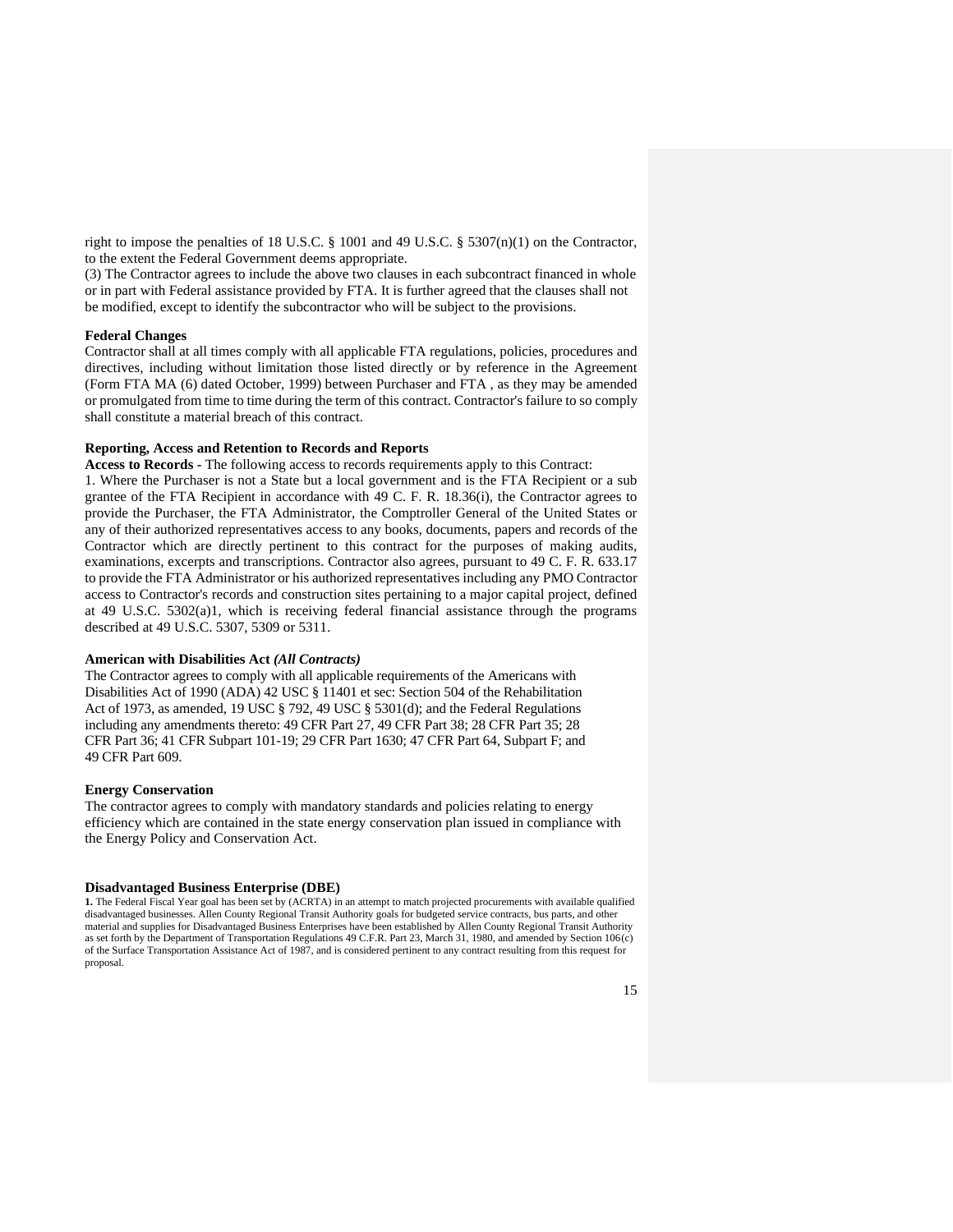A specific DBE goal has been assigned to this contract amounting to \_\_4\_\_\_% of the Base Bid Price if the Base Bid Price. If the contractor is found to have failed to exert sufficient, reasonable, and good faith efforts to involve DBE's in the work provided, Allen County Regional Transit Authority may declare the Contractor non-complaint and in breach of contract. If a goal is not stated in the Special Specifications, it will be understood that no specific goal is assigned to this contract.

(a) Policy - It is the policy of the Department of Transportation and Allen County Regional Transit Authority that Disadvantaged Business Enterprises, as defined in 49 CFR Part 23, and as amended in Section 106(c) of the Surface Transportation and Uniform Relocation Assistance Act of 1987, shall have the maximum opportunity to participate in the performance of Contract financed in whole or in part with federal funds under this Agreement. Consequently, the DBE requirements of 49 CFR Part 23 and Section 106(c) of the STURAA of 1987, apply to this Contract.

The Contractor agrees to ensure that DBEs as defined in 49 CFR Part 23 and Section 106(c) of the STURAA of 1987, have the maximum opportunity to participate in the whole or in part with federal funds provided under this Agreement. In this regard, the Contractor shall take all necessary and reasonable steps in accordance with the regulations to ensure that DBEs have the maximum opportunity to compete for and perform subcontracts. The Contractor shall not discriminate on the basis of race, color, national origin, religion, sex, age or physical handicap in the award and performance of subcontracts.

It is further the policy of Allen County Regional Transit Authority to promote the development and increase the participation of businesses owned and controlled by disadvantaged. DBE involvement in all phases of Allen County Regional Transit Authority procurement activities are encouraged.

(b) DBE obligation - The Contractor and its subcontractors agree to ensure that disadvantaged businesses have the maximum opportunity to participate in the performance of contracts and subcontracts financed in whole or in part with federal funds provided under the Agreement. In that regard, all Contractors and subcontractors shall take all necessary and reasonable steps in accordance with 49 CFR Part 23 as amended, to ensure that minority business enterprises have the maximum opportunity to compete for and perform contracts.

(c) Where the Contractor is found to have failed to exert sufficient reasonable and good faith efforts to involve DBE's in the work provided, Allen County Regional Transit Authority may declare the contractor non-complaint and in breach of contract.

(d) The Contractor will keep records and documents for a reasonable time following performance of this contract to indicate compliance with Allen County Regional Transit Authority DBE program. These records and documents will be made available at reasonable times and places for inspection by any authorized representative of Allen County Regional Transit Authority and will be submitted to Allen County Regional Transit Authority upon request.

(e) Allen County Regional Transit Authority will provide affirmative assistance as may be reasonable and necessary to assist the prime contractor in implementing their programs for DBE participation. The assistance may include the following upon request: \* Identification of qualified DBE

\* Available listing of Minority Assistance Agencies

\* Holding bid conferences to emphasize requirements

**2.** DBE Program Definitions, as used in the contract:

(a) Disadvantaged business "means a small business concern": ie. Which is at least 51 percent owned by one or more socially and economically disadvantaged individuals, or, in the case of any publicly owned business, at least 51 percent of the stock of which is owned by one or more socially and economically disadvantaged individuals; and ii. Whose management and daily business operations are controlled by one or more of the socially and economically disadvantaged individuals who own it. or iii. Which is at least 51 percent owned by one or more women individuals, or in the case of any publicly owned business, at least 51% of the stock of

which is owned by one or more women individuals; and iv. Whose management and daily business operations are controlled by one or more women individuals who own it.

(b) "Small business concern" means a small business as defined by Section 3 of the Small Business Act and Appendix B - (Section 106(c)) Determinations of Business Size.

(c) "Socially and economically disadvantaged individuals" means those individuals who are citizens of the United States (or lawfully admitted permanent residents) and States (or lawfully admitted permanent residents) and who are black Americans, Hispanic Americans, Native Americans, Asian-Pacific Americans, Asian-Indian Americans, or women, and any other minorities or individuals found to be disadvantaged by the Small Business Administration pursuant to section 8(a) of the Small Business Act. i. "Black Americans", which includes persons having origins in any of the Black racial groups of Africa; ii. "Hispanic Americans", which includes persons of Mexican, Puerto Rican, Cuba, Central or South American, or other Spanish or Portuguese culture or origin, regardless of race; iii. "Native Americans', which includes persons who are American Indians, Eskimos, Aleuts, or Native Hawaiians; iv. "Asian-Pacific Americans", which includes persons whose origins are, from Japan, China, Taiwan, Korea, Vietnam, Laos, Cambodia, the Philippines, Samoa, Guam, the U.S. Trust Territories of Pacific, and the Northern Marianas; v. "Asian-Indian Americans", which includes persons whose origins are from India, Pakistan, and Bangladesh.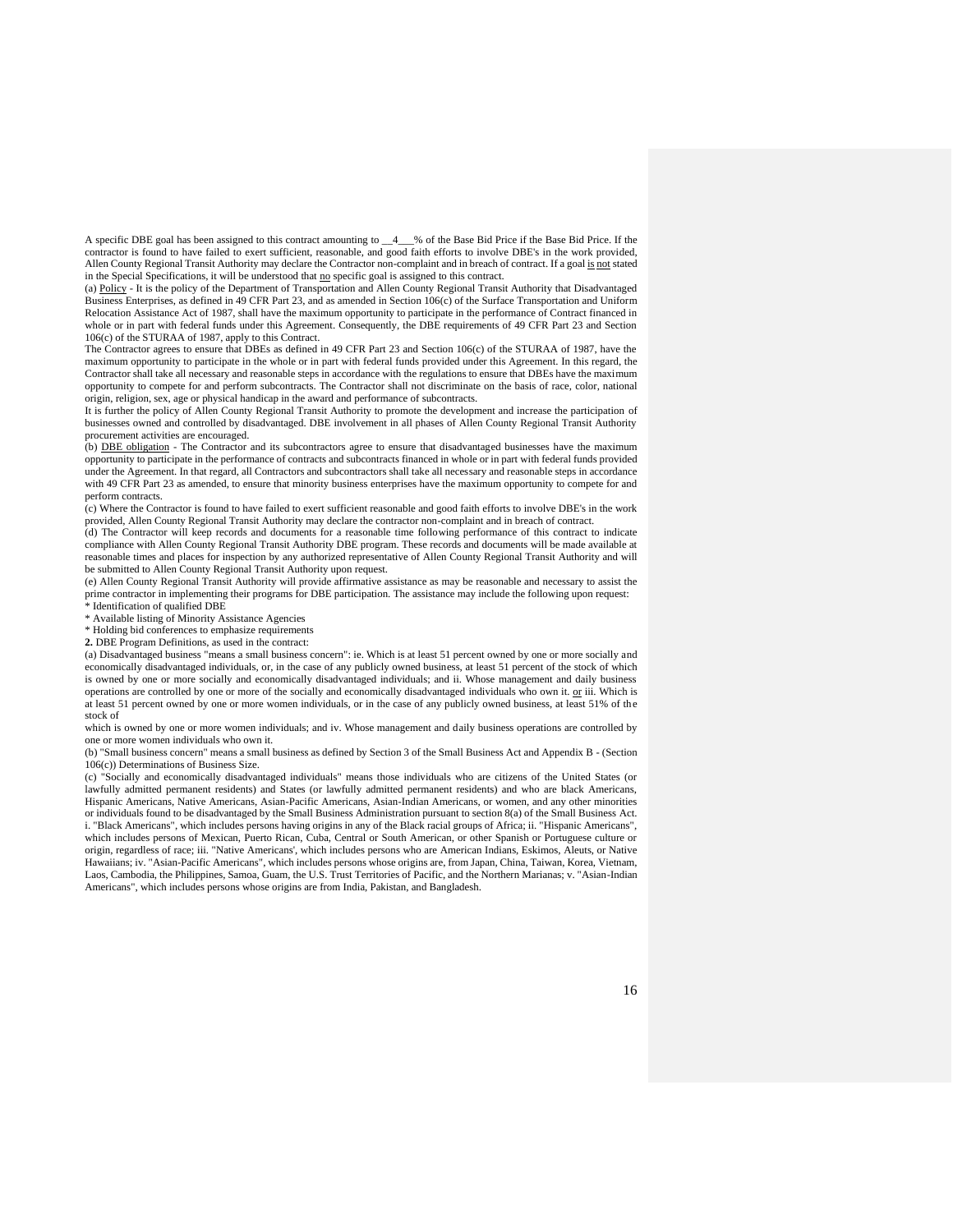#### <span id="page-16-0"></span>**Demonstration of good faith to obtain DBE Participation**

To determine whether the Contractor has made good faith efforts to obtain DBE participation on this contract, RTA will consider the following factors:

1) Attendance at the pre-bid meeting, if any meetings are schedule by RTA, to inform eligible DBEs of subcontracting opportunities under this contract.

- 2) Advertisement in general circulation media, trade association publications and minority-focus media for at least twenty days prior to projected contract execution. If twenty days are not available, publication for a shorter reasonable time is acceptable.
- 3) Written notification to DBEs that their interest in the contract is solicited.
- 4) Efforts made to select portions of the work proposed to be performed by DBEs in order to increase the likelihood of achieving the stated goal.
- 5) Efforts made to negotiate with DBEs for specific portions of the work, including at a minimum: The names, addresses, and telephone numbers of DBEs contacted. A description of the information provided to DBEs regarding work to be performed. A statement of why additional agreements with DBEs were not reached.
- 6) Concerning each DBE contractor contacted but rejected as unqualified, the reasons for the Contractor's conclusion.
- 7) Efforts made to assist DBEs contacted that needed assistance in obtaining required bonding or insurance.
- 8) Efforts made to use the service of available minority/female community organizations; minority/female contractors' groups; local, state and Federal minority/female business assistant offices; and other organizations that provide assistance in the recruitment and placement of DBEs.

This contract may be terminated by RTA if the Contractor fails to meet the stated DBE goal, or demonstrate good faith efforts to do so.

When the Contractor is found to have failed to exert good faith efforts to involve DBEs in the work provided, RTA may declare that the Contractor is ineligible to receive further RTA funds, whether as a contractor, subcontractor, or consultant, for a period of up to three (3) years.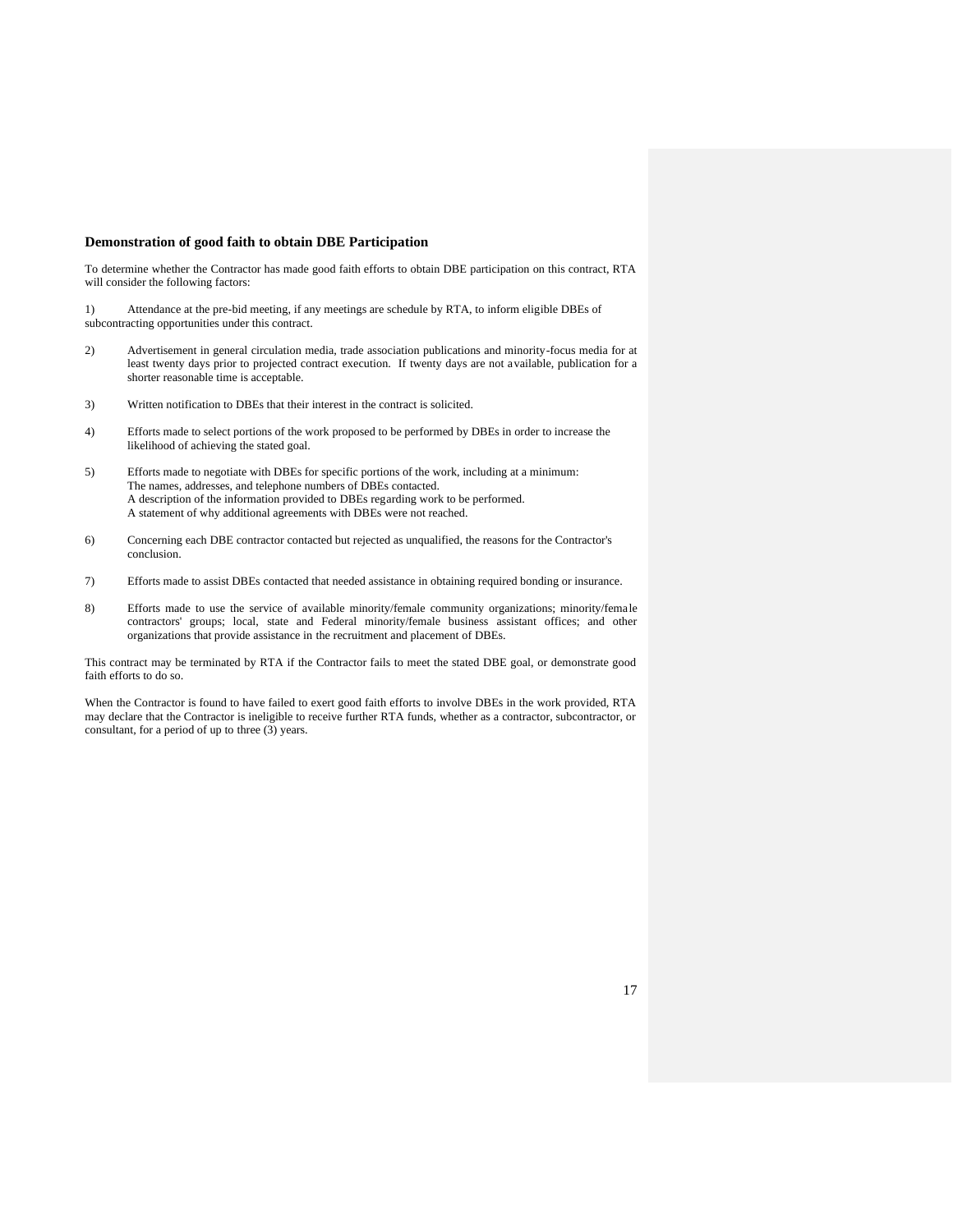#### <span id="page-17-0"></span>**DBE Assurance**

In connection with the Contract to be awarded as a result of the Request for Proposal issued by the Allen County Regional Transit Authority for the procurement of:

I hereby certify that I am the \_\_\_\_\_\_\_\_\_\_\_\_\_\_\_\_\_\_\_\_\_\_\_\_\_\_\_\_\_\_\_\_\_\_\_\_\_\_\_\_\_and duly

**(TITLE)**

authorized representative of

**(NAME OF FIRM)**

## **(ADDRESS)**

\_\_\_\_\_\_\_\_\_\_\_\_\_\_\_\_\_\_\_\_\_\_\_\_\_\_\_\_\_\_\_\_\_\_\_\_\_\_\_\_\_\_\_\_\_\_\_\_\_\_\_\_\_\_\_\_\_\_\_\_\_\_\_\_\_\_\_\_\_\_\_\_

I do hereby assure RTA that I have read and am familiar with the requirements for Disadvantaged Business participation by companies contracting with RTA and that it is the intention of the undersigned to meet such DBE goal.

I understand that RTA has established a goal of **4%** Disadvantaged Business Enterprise participation on this contract. I further understand that this goal percentage is based on the total dollar value of the awarded contract.

I hereby further assure RTA that the undersigned will complete and submit the Schedule of DBE Participation form with this bid and cause submission of the LETTER OF INTENT TO PERFORM AS A DBE SUBCONTRACTOR form prior to the execution of the contract. I understand that this company may not remain in competition unless the Schedule Of DBE Participation form is submitted or this company has met the requirements identified on a form titled **Demonstration Of Good Faith Efforts To Obtain DBE Participation, proof of which are hereby documented and submitted in lieu of the Schedule of DBE Participation form.**

**SIGNATURE**

\_\_\_\_\_\_\_\_\_\_\_\_\_\_\_\_\_\_\_\_\_\_\_\_\_\_\_\_\_\_

\_\_\_\_\_\_\_\_\_\_\_\_\_\_\_\_\_\_\_\_\_\_\_\_\_\_\_\_\_\_

\_\_\_\_\_\_\_\_\_\_\_\_\_\_\_\_\_\_\_\_\_\_\_\_\_\_\_\_\_\_

**PRINT NAME**

**DATE**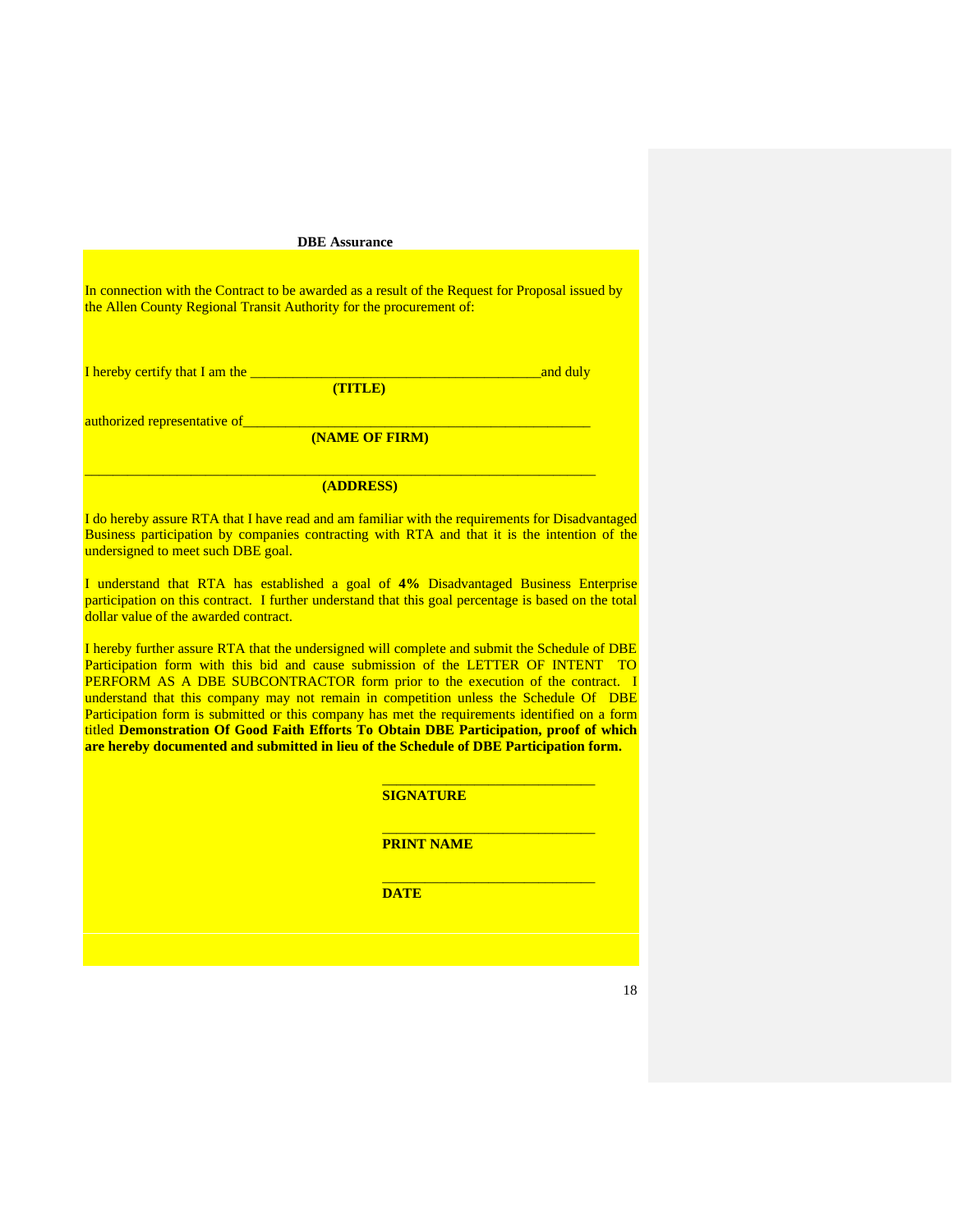<span id="page-18-0"></span>

|                                                           | Letter of Intent to Perform as DBE Sub-Contractor                                                                                                                                        |                                    |
|-----------------------------------------------------------|------------------------------------------------------------------------------------------------------------------------------------------------------------------------------------------|------------------------------------|
| TO:                                                       |                                                                                                                                                                                          |                                    |
| <b>Name of Prime or General Bidder</b>                    |                                                                                                                                                                                          |                                    |
|                                                           |                                                                                                                                                                                          |                                    |
| <b>Address of Prime or General Bidder</b>                 |                                                                                                                                                                                          |                                    |
| (check one):                                              | The undersigned DBE intends to perform work in connection with the above project as                                                                                                      |                                    |
|                                                           | an individual <u>corporation compartnership</u> and individual                                                                                                                           |                                    |
|                                                           | The undersigned is prepared to perform the following described work in connection with the<br>above project (specify in detail particular work, items or parts thereof to be performed): |                                    |
| at the following price \$                                 | The price equals______% of the total bid price or contract awarded to the prime bidder.                                                                                                  |                                    |
|                                                           |                                                                                                                                                                                          |                                    |
| <b>Work or Items</b><br><b>Completion</b>                 | <b>Projected Commencement</b>                                                                                                                                                            | <b>Projected</b>                   |
| <b>By Subcontractor</b>                                   | <b>Date</b>                                                                                                                                                                              | <b>Date</b>                        |
|                                                           |                                                                                                                                                                                          |                                    |
| <b>DBE Business Name</b>                                  |                                                                                                                                                                                          | <b>Signature of DBE Authorized</b> |
|                                                           |                                                                                                                                                                                          | Representative                     |
| <b>Address <i>Address</i></b>                             | <b>Example 10 Date Date Date</b>                                                                                                                                                         |                                    |
|                                                           | No agreement has been entered into between the above-named Prime Bidder and DBE<br>subcontractor wherein the above-named DBE subcontractor has promised not to provide                   |                                    |
| subcontracting quotations to other bidders and proposers. |                                                                                                                                                                                          |                                    |
|                                                           |                                                                                                                                                                                          |                                    |
| <b>Date</b>                                               | <b>Name of Prime or General Bidder</b>                                                                                                                                                   |                                    |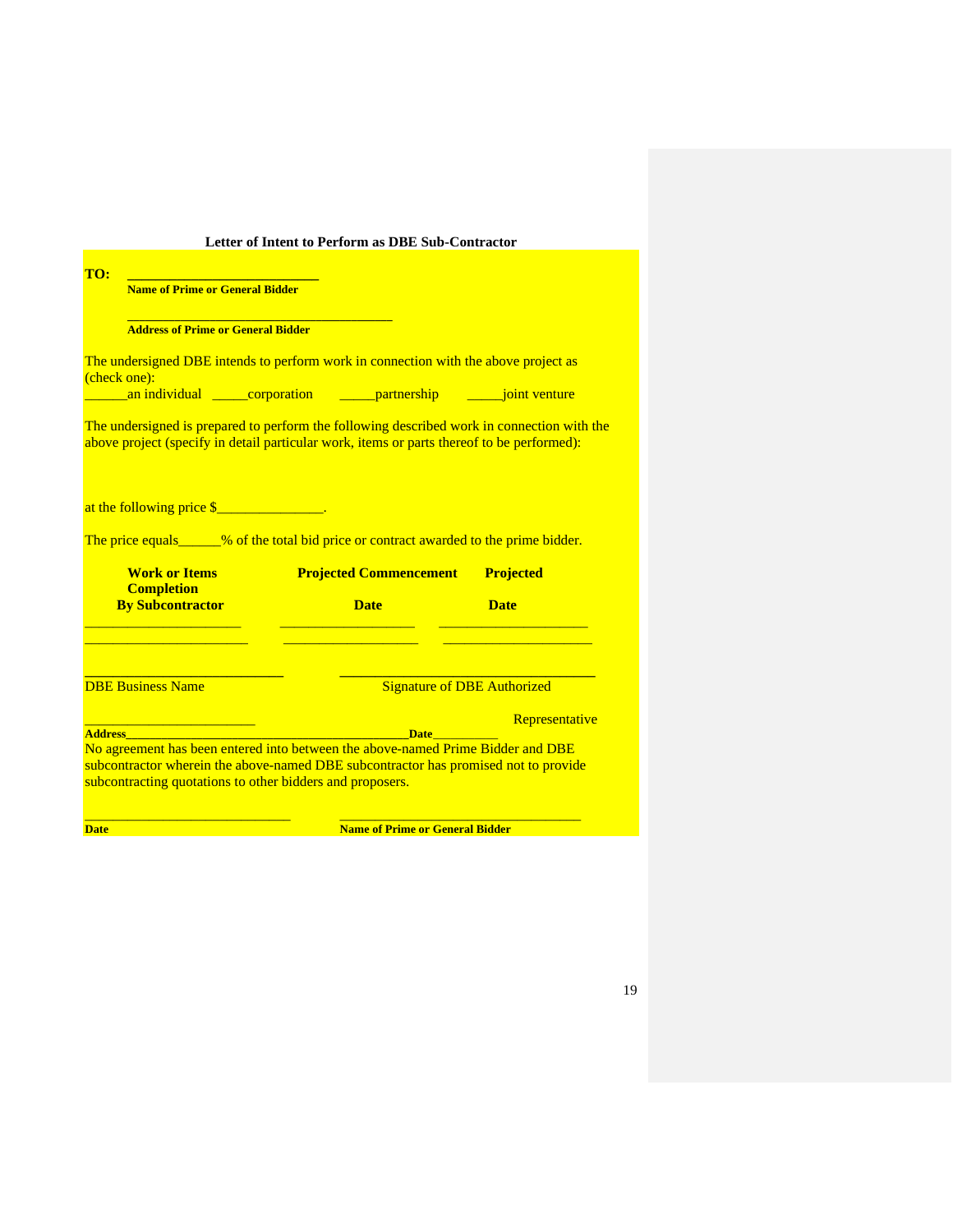### <span id="page-19-0"></span>**No Federal Government Obligations to Third Parties**

The Contractor agrees that, absent the Federal Government's express written consent, the Federal Government shall not be subjected to any obligations or liabilities to any subcontractor, any third party contractor, or any other person not a party to the Grant Agreement or Cooperative Agreement in connection with the performance of the Project. Notwithstanding any concurrence provided by the Federal Government in or approval of any solicitation, sub-agreement, or third party contract, the Federal Government continues to have no obligations or liabilities to any party, including the subcontractor and third party contract.

#### <span id="page-19-1"></span>**Recycled Products**

The contractor agrees to comply with all the requirements of Section 6002 of the Resource Conservation and Recovery Act (RCRA), as amended (42 U.S.C. 6962), including but not limited to the regulatory provisions of 40 CFR Part 247, and Executive Order 12873, as they apply to the procurement of the items designated in Subpart B of 40 CFR Part 247.

#### <span id="page-19-2"></span>**Privacy Act**

The following requirements apply to the Contractor and its employees that administer any system of records on behalf of the Federal Government under any contract:

(1) The Contractor agrees to comply with, and assures the compliance of its employees with, the information restrictions and other applicable requirements of the Privacy Act of 1974,

5 U.S.C. § 552a. Among other things, the Contractor agrees to obtain the express consent of the Federal Government before the Contractor or its employees operate a system of records on behalf of the Federal Government. The Contractor understands that the requirements of the Privacy Act, including the civil and criminal penalties for violation of that Act, apply to those individuals involved, and that failure to comply with the terms of the Privacy Act may result in termination of the underlying contract.

(2) The Contractor also agrees to include these requirements in each subcontract to administer any system of records on behalf of the Federal Government financed in whole or in part with Federal assistance provided by FTA.

#### <span id="page-19-3"></span>**Protests Procedures**

It is policy of the ACRTA to prepare specifications for invitation to bid or for requests for proposals that are not discriminatory in nature. All solicitations are to be open and free to all competing vendors whereby all have a reasonable chance to be successful and be awarded a contract.

If a vendor feels that a particular solicitation is unfair for whatever reasons, the following procedure must be followed to register a proper protest, and said procedure shall be part of all solicitations.

STEP 1 - The protest must be made in writing and addressed to the Co-Executive Directors no later than three (3) days before the scheduled bid opening or RFP due date.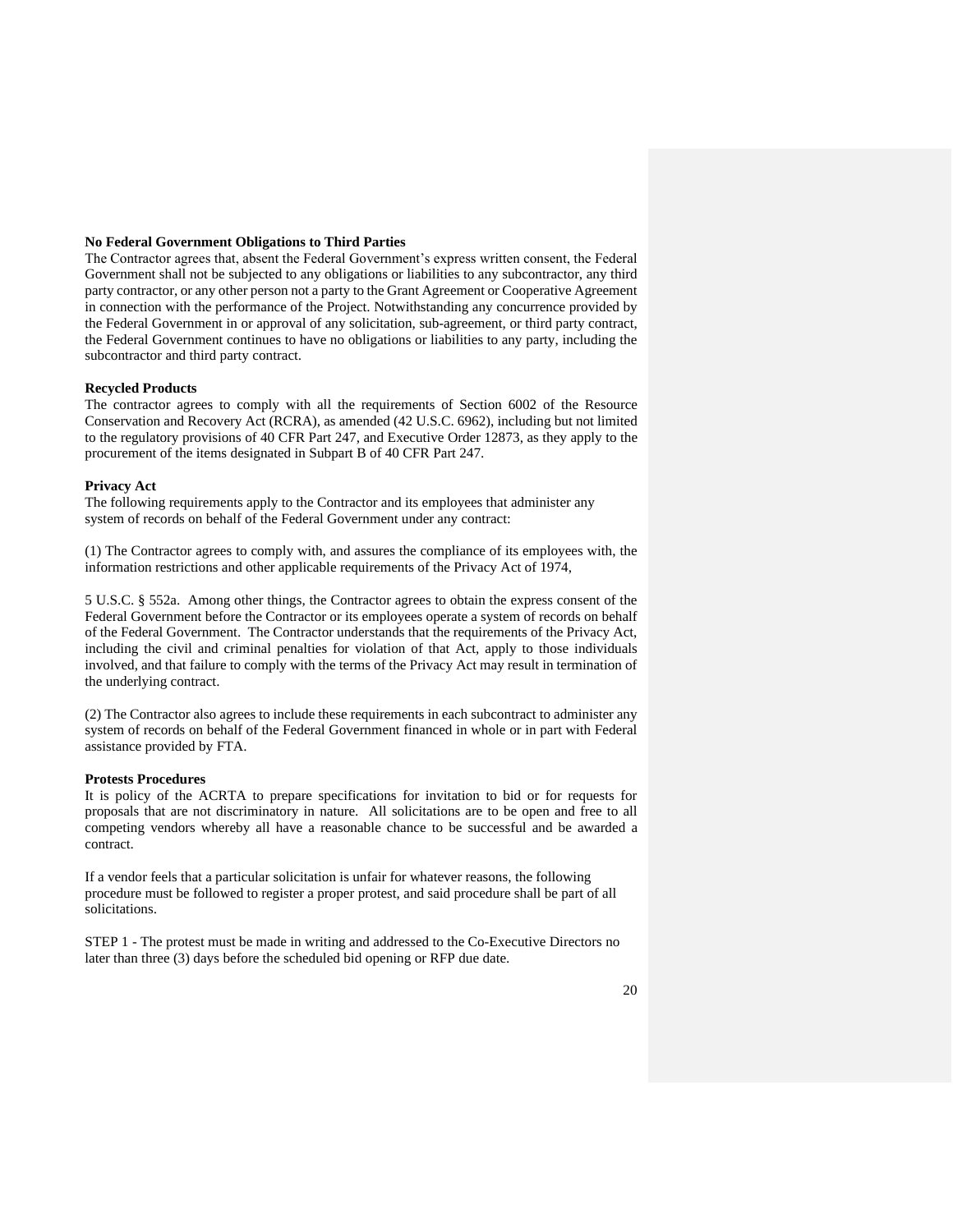Such protest must cite what the solicitation was for, and for what reason the protest is lodged.

STEP 2 – The Co-Executive Directors shall make all reasonable attempts to resolve the protest prior to the award of a contract; and may reschedule the bid opening date solely at their discretion if deemed necessary. The Co-Executive Directors must make their decision no later than ten (10) working days from the date the protest was filed.

STEP 3 - If the protest is not satisfactorily resolved at Step 2, the person or firm making the protest may request a hearing with his Legal Counsel and ACRTA, with ACRTA's Legal Counsel serving as Arbitrator on the matter. Request for such a hearing must be made 15 working days of the original date the protest was filed.

STEP 4 - If the protest is not satisfactorily resolved at Step 3, the person or firm making the protest may appeal, within thirty (30) working days of the original protest date, the matter to the Board of Trustees of the ACRTA. The Board shall hold a hearing within 15 working days on the matter and make a decision at its next regularly scheduled meeting.

The decision of the Board shall be final and binding on all parties.

Appeal of the decision of the ACRTA Board and any request by an adversely affected party must be in writing and submitted to the Federal Transit Administration (FTA) U.S. Department of Transportation.

FTA shall only consider protest appeals where the local protest procedure does not exist, or where the local procedure was not followed.

#### <span id="page-20-0"></span>Non-Collusion

<span id="page-20-1"></span>The bidder guarantees that the bid submitted is not a product of collusion with any other bidder and no effort has been made to fix the bid price of any bidder or to fix any overhead, profit or cost element of any bid price.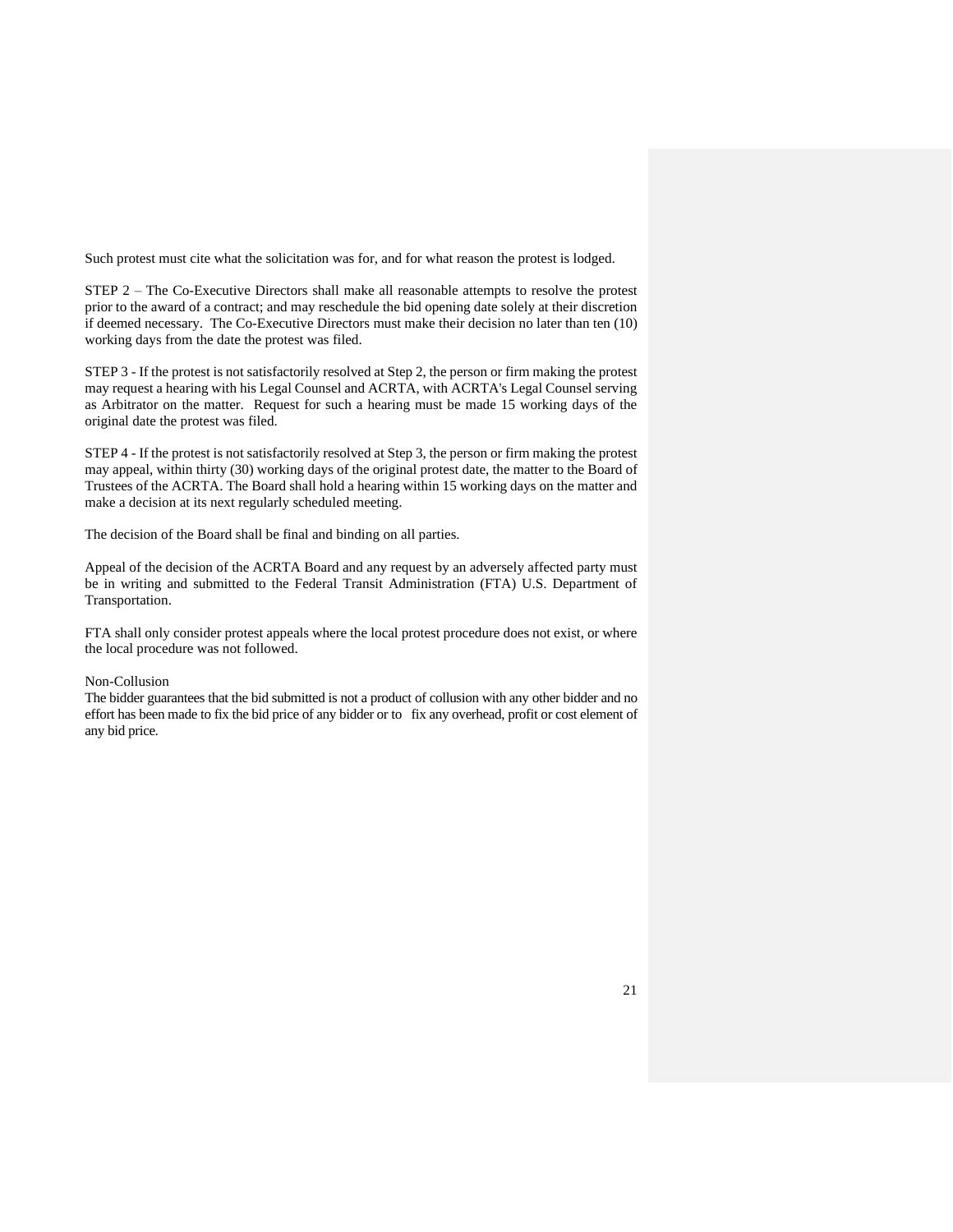#### **Non-Collusion Affidavit**

#### Affidavit of non-collusion:

I hereby swear (or affirm) under penalty of perjury:

- (1) That I am the responder (if the responder is an individual), a partner in the responder (if the responder is a partnership), or an officer or employee of the proposing corporation and have the authority to sign on its behalf (if the responder is a corporation);
- (2) That the attached proposal or proposals have been arrived at by the responder independently, and have been submitted without collusion with, and without any agreement, understanding or planned common course of action with any other vendor of materials, supplies, equipment or services described in the invitation to proposal, designed to limit independent proposing or competition;
- (3) That the contents of the proposal or proposals have not been communicated by the responder or its employees or agents to any person not an employee or agent of the responder or its surely on any bond furnished with the proposal or proposals, and will not be communicated to any such person prior to the official opening of the proposal or proposals; and
- (4) That I have fully informed myself regarding the accuracy of the statements made in this affidavit.

FIRM NAME

Subscribed and sworn to before me

This\_\_\_\_\_\_\_\_\_\_\_\_day of\_\_\_\_\_\_\_\_\_\_\_\_\_\_\_\_\_\_\_\_\_, 20\_\_\_\_\_\_.

Notary Public

My commission expires on , 20 .

Responder's E.I. Number

(Number used on Employer's Quarterly Federal Tax Return)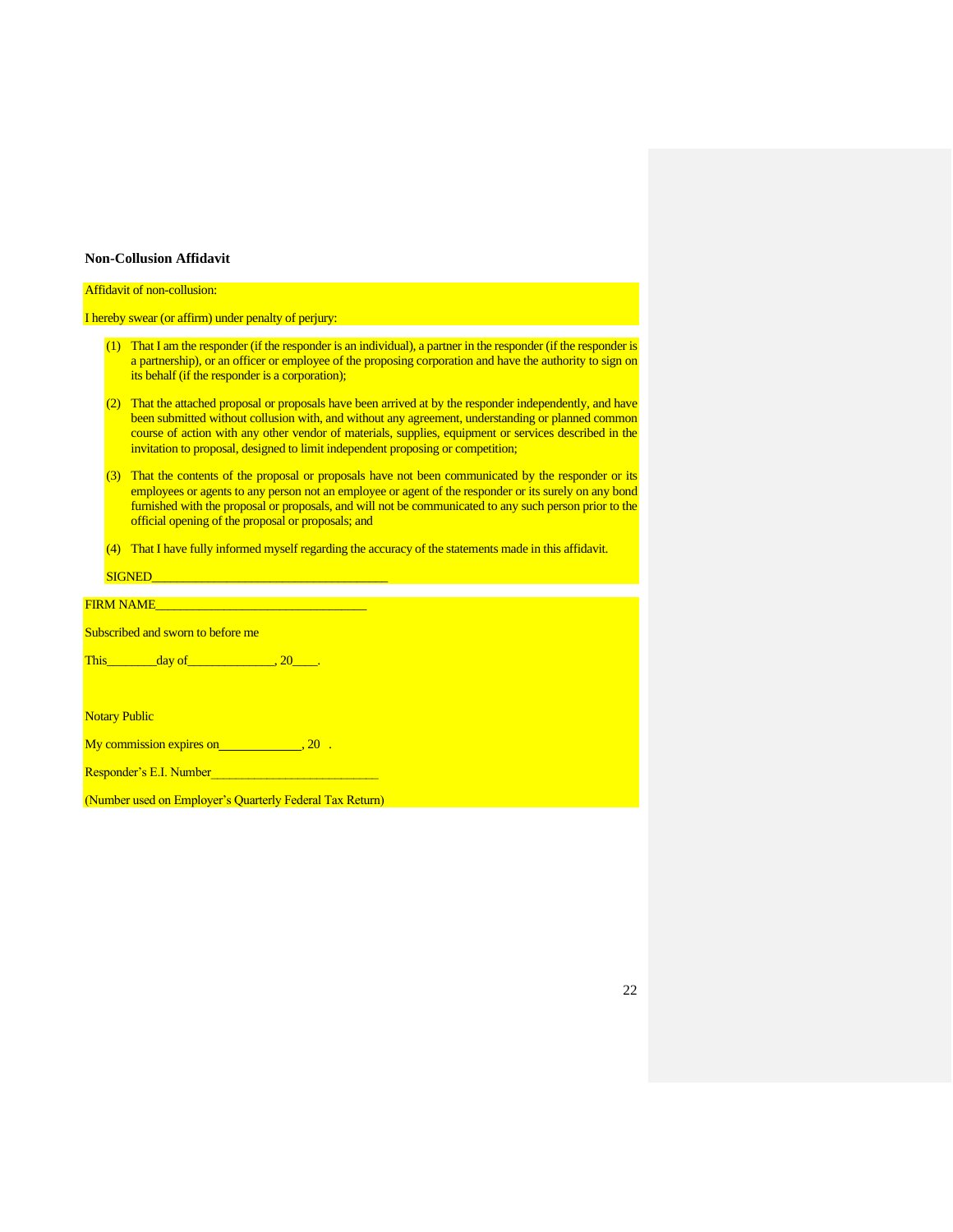## <span id="page-22-0"></span>**Certificate for Delinquent Tax** *(All Contracts)*

*TO THE AUDITOR OF ALLEN COUNTY, OHIO:*

*\_\_\_\_\_\_\_\_\_\_\_\_\_\_\_\_\_\_\_\_\_\_\_\_\_\_\_\_\_\_\_\_\_*

*<i>I* certify that<sub>*:*</sub>

*(person or corporation making bid)*

was not charged, at the time the bid for this contract was submitted, with any delinquent *personal property taxes on the general tax list of personal property of Allen County.*

*Signature*

*STATE OF OHIO,*

*SS: COUNTY OF ALLEN*

*Sworn to before me and subscribed in my presence, this\_\_\_\_\_day of\_\_\_\_\_\_\_\_, 20\_\_\_\_\_.*

*Notary Public*

*\_\_\_\_\_\_\_\_\_\_\_\_\_\_\_\_\_\_\_\_\_\_\_*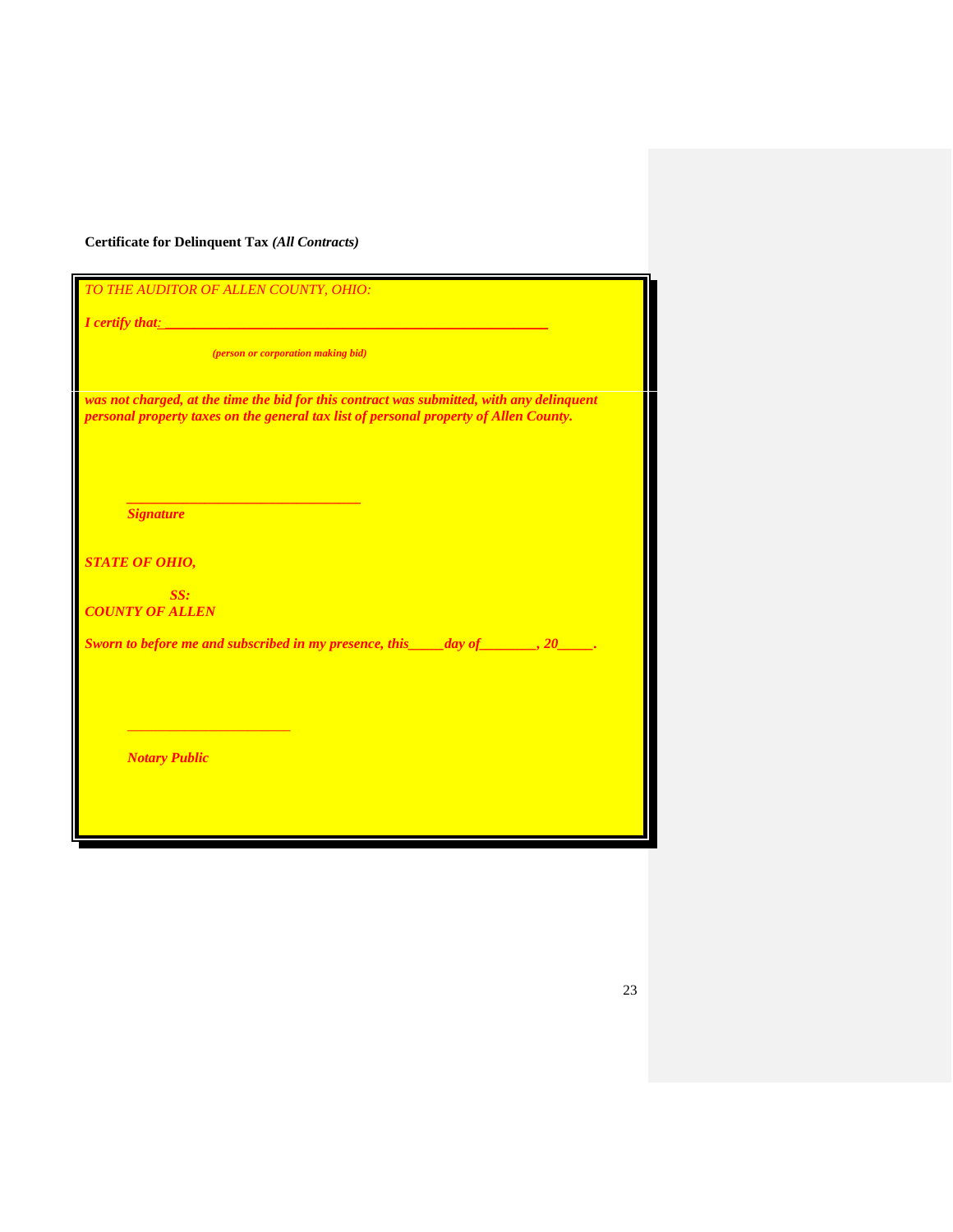#### <span id="page-23-0"></span>**Civil Rights Title VI**

Title VI of the Civil Rights Act of 1964. The Bidder agrees to comply with and assure the compliance by it and its subcontractors under this project with all requirements of Title VI of the Civil Rights Act of 1964, 42 U.S.C. 6321 2000d; U.S. DOT regulations and applicable parts of 49 CFR Part 21.

#### <span id="page-23-1"></span>**Equal Employment Opportunity**

In connection with this project, the contractor will not discriminate against any employee or applicant for employment because of race, religion, color, sex or national origin. The contractor will take affirmative action to insure that applicants are employed, and that employees are treated during employment without regard to their race, religion, color, sex, or national origin. Such action will include, but not be limited to the following: employment, upgrading, demotion transfer, recruitment advertising, layoff or termination, rates of pay or other compensation, and selection for training, including apprenticeship.

#### <span id="page-23-2"></span>**Termination Provisions**

**a. Termination for Convenience (General Provision)** The Allen County RTA may terminate this contract, in whole or in part, at any time by written notice to the Contractor when it is in the Government's best interest. The Contractor shall be paid its costs, including contract close-out costs, and profit on work performed up to the time of termination. The Contractor shall promptly submit its termination claim to Allen County RTA to be paid the Contractor. If the Contractor has any property in its possession belonging to the Allen County RTA, the Contractor will account for the same, and dispose of it in the manner the Allen County RTA directs.

**b. Termination for Default [Breach or Cause] (General Provision)** If the Contractor does not deliver supplies in accordance with the contract delivery schedule, or, if the contract is for services, the Contractor fails to perform in the manner called for in the contract, or if the Contractor fails to comply with any other provisions of the contract, the (Recipient) may terminate this contract for default. Termination shall be effected by serving a notice of termination on the contractor setting forth the manner in which the Contractor is in default. The contractor will only be paid the contract price for supplies delivered and accepted, or services performed in accordance with the manner of performance set forth in the contract.

If it is later determined by the Allen County RTA that the Contractor had an excusable reason for not performing, such as a strike, fire, or flood, events which are not the fault of or are beyond the control of the Contractor, the Allen County RTA, after setting up a new delivery of performance schedule, may allow the Contractor to continue work, or treat the termination as a termination for convenience.

**c. Opportunity to Cure (General Provision)** The Allen County RTA in its sole discretion may, in the case of a termination for breach or default, allow the Contractor [an appropriately short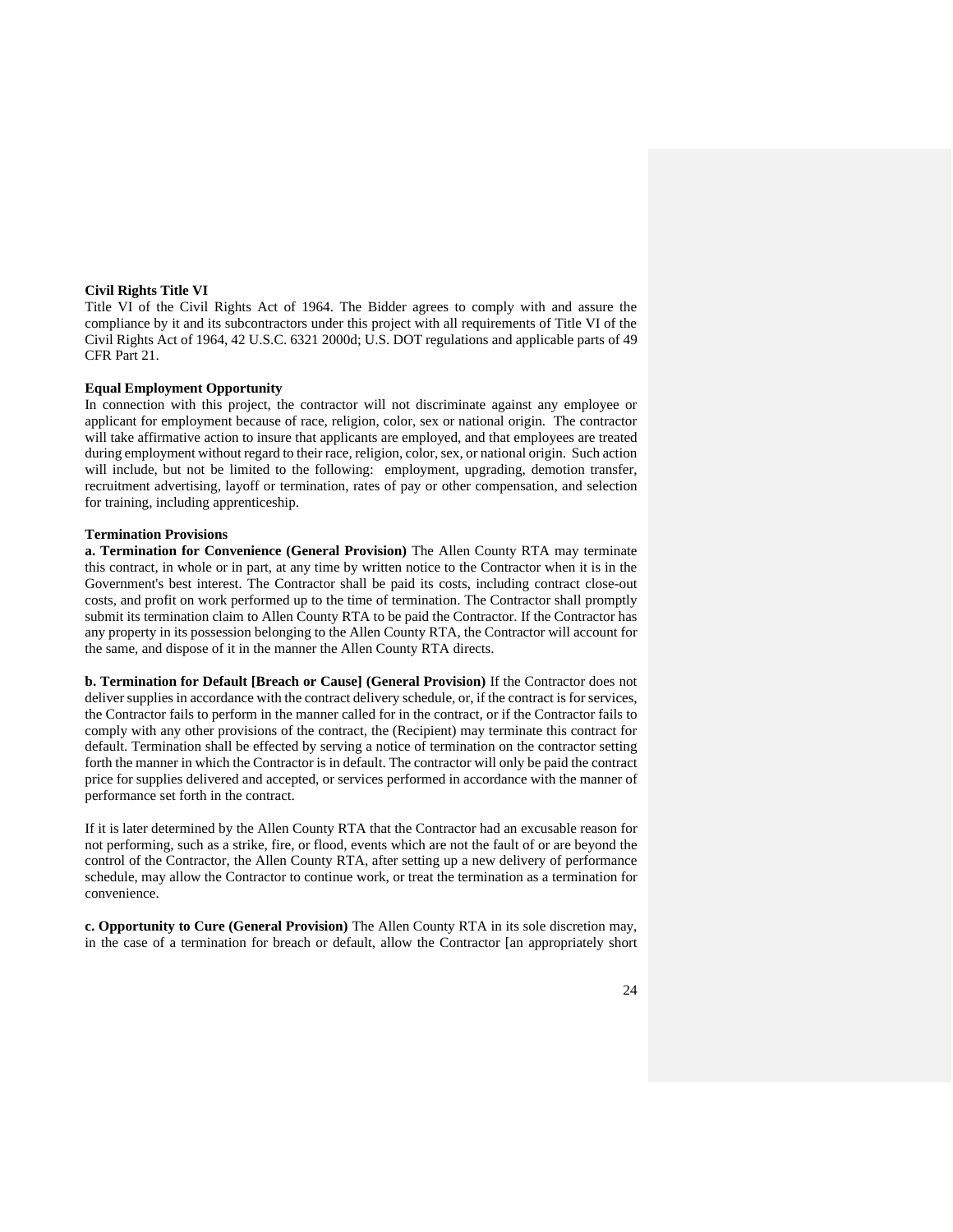period of time] in which to cure the defect. In such case, the notice of termination will state the time period in which cure is permitted and other appropriate conditions

If Contractor fails to remedy to Allen County RTA 's satisfaction the breach or default or any of the terms, covenants, or conditions of this Contract within [ten (10) days] after receipt by Contractor or written notice from (Recipient) setting forth the nature of said breach or default, Allen County RTA shall have the right to terminate the Contract without any further obligation to Contractor. Any such termination for default shall not in any way operate to preclude Allen County RTA from also pursuing all available remedies against Contractor and its sureties for said breach or default.

**d. Waiver of Remedies for any Breach** In the event that Allen County RTA elects to waive its remedies for any breach by Contractor of any covenant, term or condition of this Contract, such waiver by Allen County RTA shall not limit Allen County RTA's remedies for any succeeding breach of that or of any other term, covenant, or condition of this Contract.

**e. Termination for Convenience (Professional or Transit Service Contracts)** The Allen County RTA, by written notice, may terminate this contract, in whole or in part, when it is in the Government's interest. If this contract is terminated, the Recipient shall be liable only for payment under the payment provisions of this contract for services rendered before the effective date of termination.

**f. Termination for Default (Supplies and Service)** If the Contractor fails to deliver supplies or to perform the services within the time specified in this contract or any extension or if the Contractor fails to comply with any other provisions of this contract, the Allen County RTA may terminate this contract for default. The Allen County RTA shall terminate by delivering to the Contractor a Notice of Termination specifying the nature of the default. The Contractor will only be paid the contract price for supplies delivered and accepted, or services performed in accordance with the manner or performance set forth in this contract.

If, after termination for failure to fulfill contract obligations, it is determined that the Contractor was not in default, the rights and obligations of the parties shall be the same as if the termination had been issued for the convenience of the Recipient.

**g. Termination for Default (Transportation Services)** If the Contractor fails to pick up the commodities or to perform the services, including delivery services, within the time specified in this contract or any extension or if the Contractor fails to comply with any other provisions of this contract, the (Recipient) may terminate this contract for default. The (Recipient) shall terminate by delivering to the Contractor a Notice of Termination specifying the nature of default. The Contractor will only be paid the contract price for services performed in accordance with the manner of performance set forth in this contract.

If this contract is terminated while the Contractor has possession of Recipient goods, the Contractor shall, upon direction of the Allen County RTA, protect and preserve the goods until surrendered to the Recipient or its agent. The Contractor and Allen County RTA shall agree on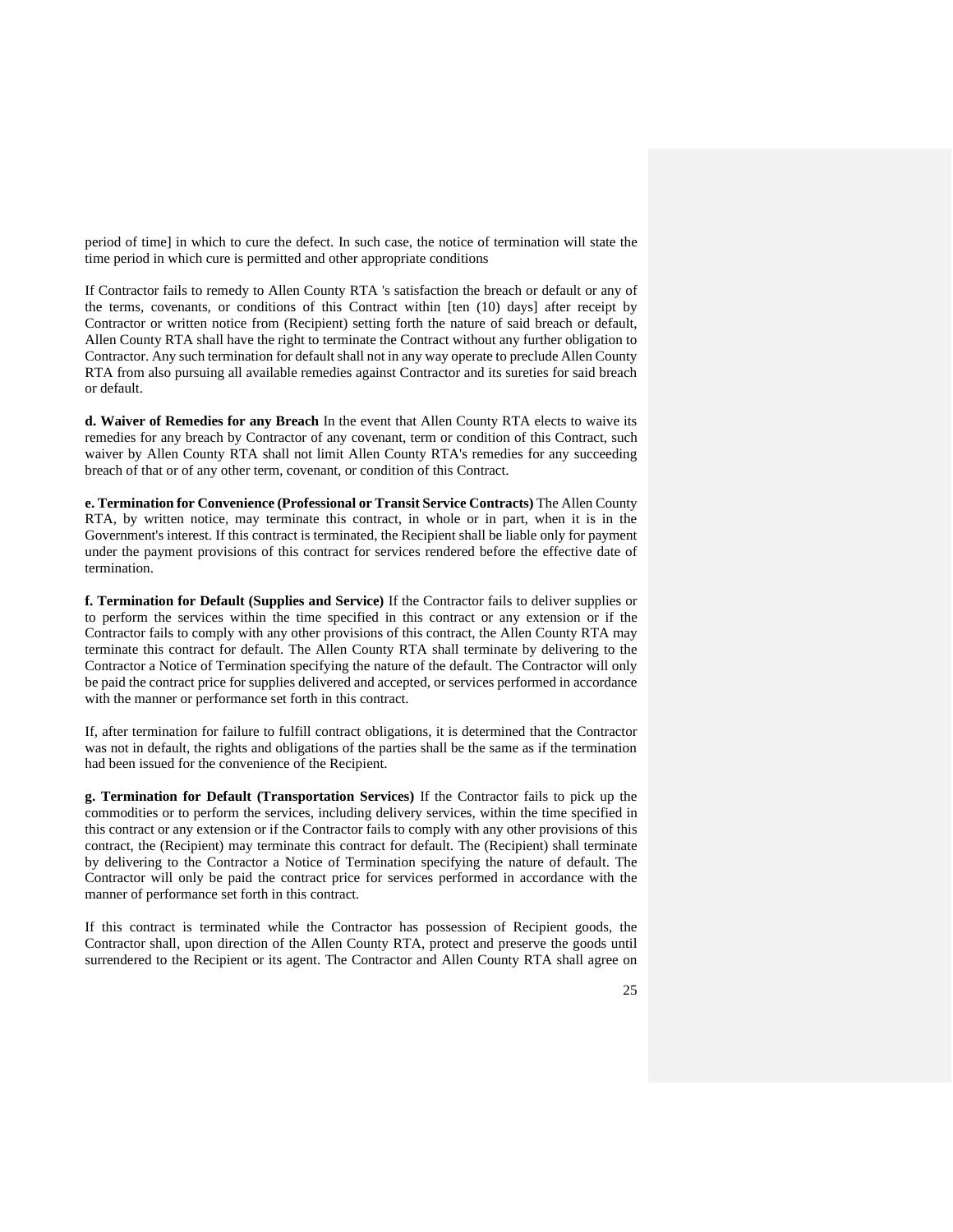payment for the preservation and protection of goods. Failure to agree on an amount will be resolved under the Dispute clause.

If, after termination for failure to fulfill contract obligations, it is determined that the Contractor was not in default, the rights and obligations of the parties shall be the same as if the termination had been issued for the convenience of the Allen County RTA.

**h. Termination for Default (Construction)** If the Contractor refuses or fails to prosecute the work or any separable part, with the diligence that will insure its completion within the time specified in this contract or any extension or fails to complete the work within this time, or if the Contractor fails to comply with any other provisions of this contract, the (Recipient) may terminate this contract for default. The Allen County RTA shall terminate by delivering to the Contractor a Notice of Termination specifying the nature of the default. In this event, the Recipient may take over the work and compete it by contract or otherwise, and may take possession of and use any materials, appliances, and plant on the work site necessary for completing the work. The Contractor and its sureties shall be liable for any damage to the Recipient resulting from the Contractor's refusal or failure to complete the work within specified time, whether or not the Contractor's right to proceed with the work is terminated. This liability includes any increased costs incurred by the Recipient in completing the work.

The Contractor's right to proceed shall not be terminated nor the Contractor charged with damages under this clause if-

1. the delay in completing the work arises from unforeseeable causes beyond the control and without the fault or negligence of the Contractor. Examples of such causes include: acts of God, acts of the Recipient, acts of another Contractor in the performance of a contract with the Recipient, epidemics, quarantine restrictions, strikes, freight embargoes; and

2. the contractor, within [10] days from the beginning of any delay, notifies the Allen County RTA in writing of the causes of delay. If in the judgment of the Allen County RTA, the delay is excusable, the time for completing the work shall be extended. The judgment of the (Recipient) shall be final and conclusive on the parties, but subject to appeal under the Disputes clauses.

If, after termination of the Contractor's right to proceed, it is determined that the Contractor was not in default, or that the delay was excusable, the rights and obligations of the parties will be the same as if the termination had been issued for the convenience of the Recipient.

**i. Termination for Convenience or Default (Architect and Engineering)** The Allen County RTA may terminate this contract in whole or in part, for the Recipient's convenience or because of the failure of the Contractor to fulfill the contract obligations. The (Recipient) shall terminate by delivering to the Contractor a Notice of Termination specifying the nature, extent, and effective date of the termination. Upon receipt of the notice, the Contractor shall (1) immediately discontinue all services affected (unless the notice directs otherwise), and (2) deliver to the Contracting Officer all data, drawings, specifications, reports, estimates, summaries, and other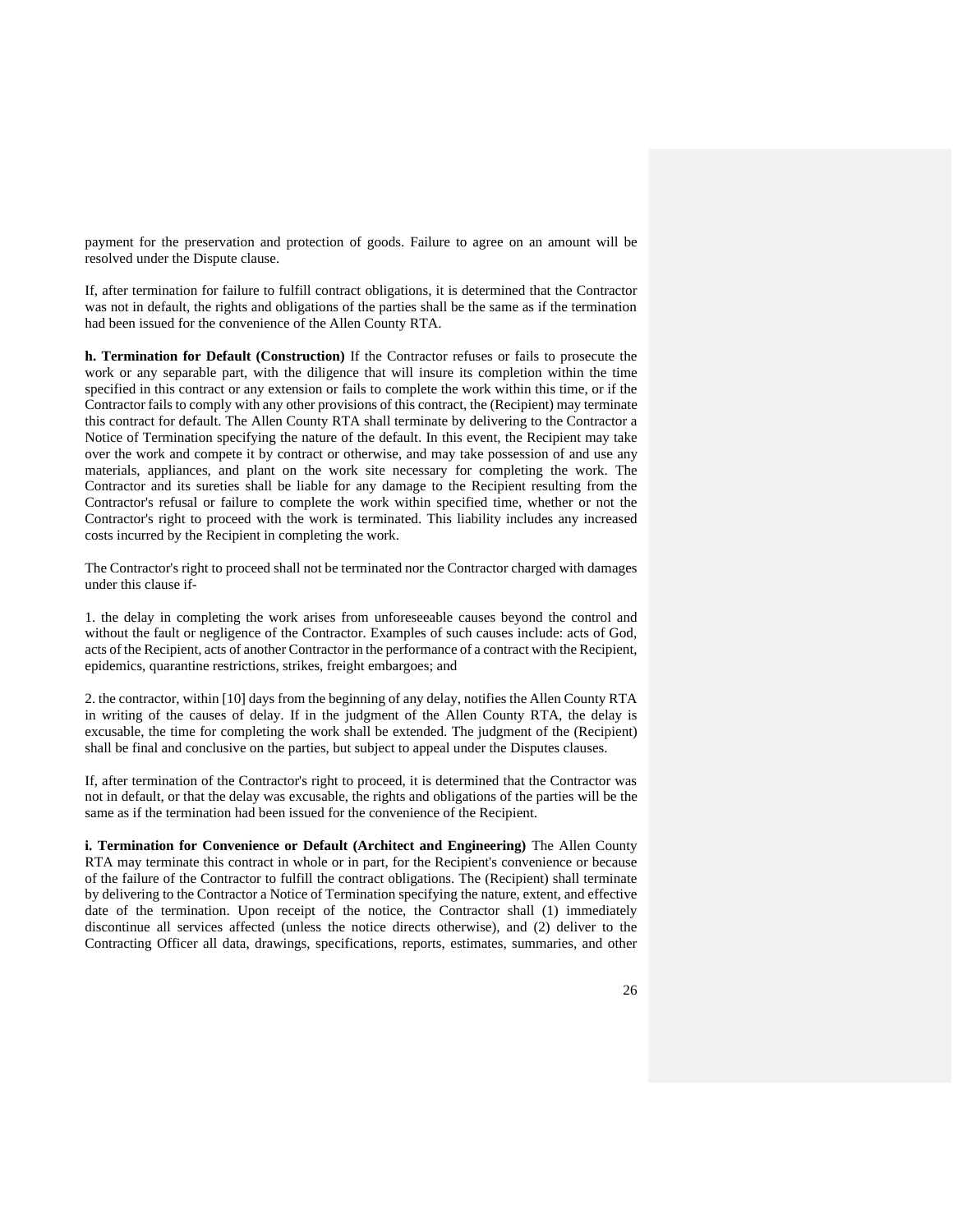information and materials accumulated in performing this contract, whether completed or in process.

If the termination is for the convenience of the Recipient, the Contracting Officer shall make an equitable adjustment in the contract price but shall allow no anticipated profit on unperformed services.

If the termination is for failure of the Contractor to fulfill the contract obligations, the Recipient may complete the work by contact or otherwise and the Contractor shall be liable for any additional cost incurred by the Recipient.

If, after termination for failure to fulfill contract obligations, it is determined that the Contractor was not in default, the rights and obligations of the parties shall be the same as if the termination had been issued for the convenience of the Recipient.

**j. Termination for Convenience of Default (Cost-Type Contracts)** The Allen County RTA may terminate this contract, or any portion of it, by serving a notice or termination on the Contractor. The notice shall state whether the termination is for convenience of the Allen County RTA or for the default of the Contractor. If the termination is for default, the notice shall state the manner in which the contractor has failed to perform the requirements of the contract. The Contractor shall account for any property in its possession paid for from funds received from the Allen County RTA, or property supplied to the Contractor by the Allen County RTA. If the termination is for default, the (Recipient) may fix the fee, if the contract provides for a fee, to be paid the contractor in proportion to the value, if any, of work performed up to the time of termination. The Contractor shall promptly submit its termination claim to the (Recipient) and the parties shall negotiate the termination settlement to be paid the Contractor.

If the termination is for the convenience of the Allen County RTA, the Contractor shall be paid its contract close-out costs, and a fee, if the contract provided for payment of a fee, in proportion to the work performed up to the time of termination.

If, after serving a notice of termination for default, the Allen County RTA determines that the Contractor has an excusable reason for not performing, such as strike, fire, flood, events which are not the fault of and are beyond the control of the contractor, the Allen County RTA, after setting up a new work schedule, may allow the Contractor to continue work, or treat the termination as a termination for convenience.

#### <span id="page-26-0"></span>**Suspension and Debarment**

1. By signing and submitting the certificate enclosed in this bid, the prospective Contractor and his lower tier participant is providing the signed certification set out below.

2. The certification in this clause is a material presentation of fact upon which reliance was placed when this transaction was entered into. If it is later determined that the prospective lower tier participant knowingly rendered an erroneous certification, in addition to other remedies available to the Federal Government, RTA may pursue available remedies, including suspension and/or debarment.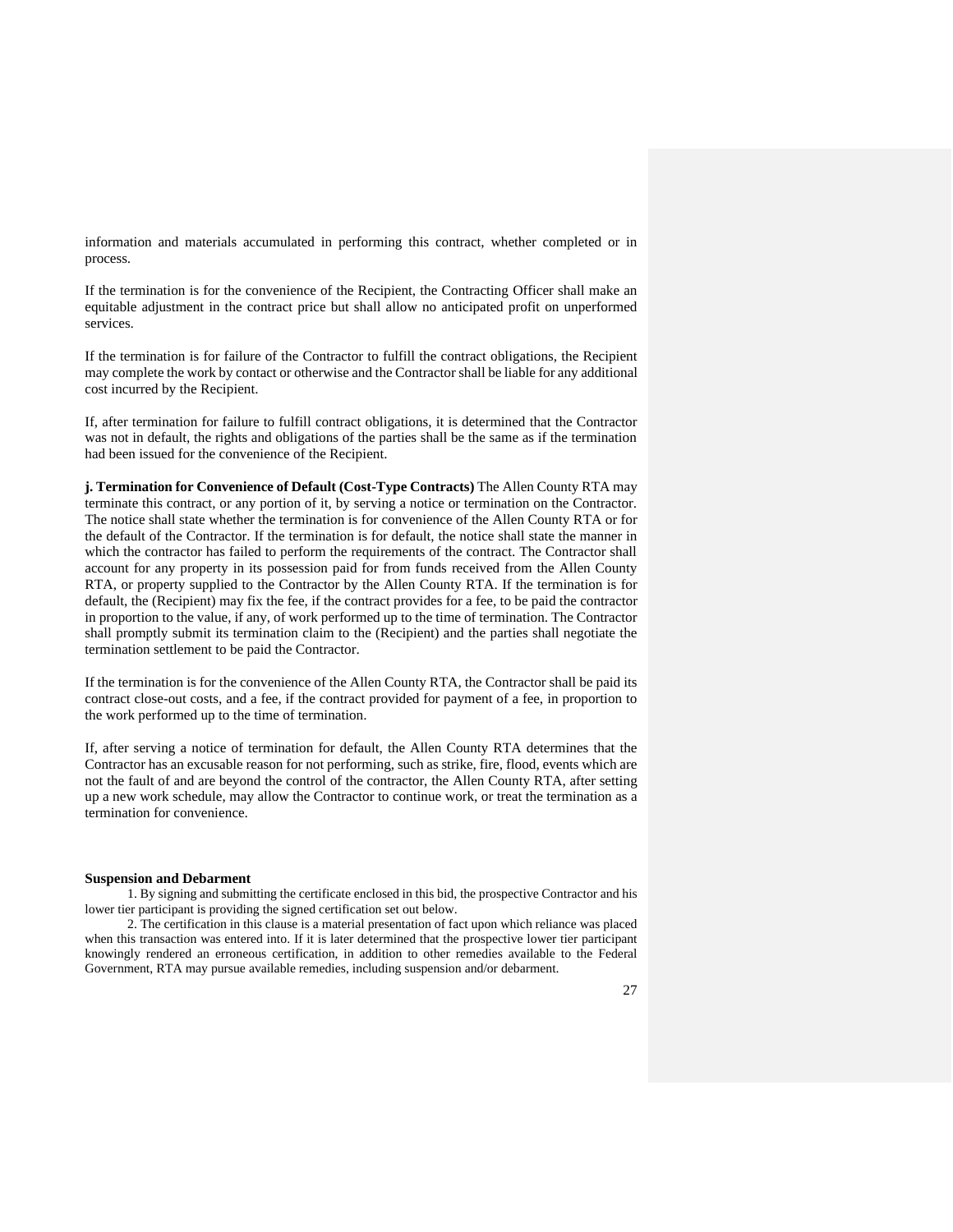3. The prospective lower tier participant shall provide immediate written notice to RTA if at any time the prospective lower tier participant learns that its certification was erroneous when submitted or has become erroneous by reason of changed circumstances.

4. The terms " covered transaction," " persons," " debarred," " suspended," " ineligible," " lower tier covered transaction," " participant," persons," " lowered tier covered transaction," " principal," " proposal," and " voluntary excluded," as used in this clause, have the meanings set out in the Definitions and Coverage sections of rules implementing Executive Order 12549 (49 CFR Part 29). You may contact RTA for assistance in obtaining a copy of those regulations.

5. The prospective lower tier participant agrees by submitting this proposal that, should the proposed be covered transactions be entered into, it shall not knowingly enter into any lower tier covered transaction with a person who is debarred, suspended, declared ineligible, or voluntarily excluded from participation in this covered transaction, unless authorized in writing by RTA.

6. The prospective lower tier participant further agrees by submitting this bid or proposal that it will include the clause entitled "Certification Regarding Debarment, Suspension, Ineligibility and Voluntary Exclusion – Lower Tier Covered Transaction", without modification, in all lower tier covered transactions and in all solicitations for lowered tier covered transactions.

7.A participant in a covered transaction may rely upon a certification of a prospective participant in a lower tier covered transaction that it is not debarred, suspended, ineligible, or voluntarily excluded from the covered transaction, unless it knows that the certification is erroneous. A participant may decide the method and frequency by which it determines the eligibility of its principals. Each participant may, but is not required to, check the Non-procurement List issued by U.S. General Service Administration.

8. Nothing contained in the foregoing shall be construed to require establishment of system of records in order to render in good faith the certification required by this clause. The knowledge and information of a participant is not required to exceed that which is normally possessed by a prudent person in the ordinary course of business dealings.

9. Except for transactions authorized under Paragraph 5 of these instructions, if a participant in a covered transaction knowingly enters into a lower tier covered transaction with a person who is suspended, debarred, ineligible, or voluntarily excluded from participation in this transaction, in addition to all remedies available to the Federal Government, RTA may pursue available remedies including suspension and/or debarment.

Certificate on Next Page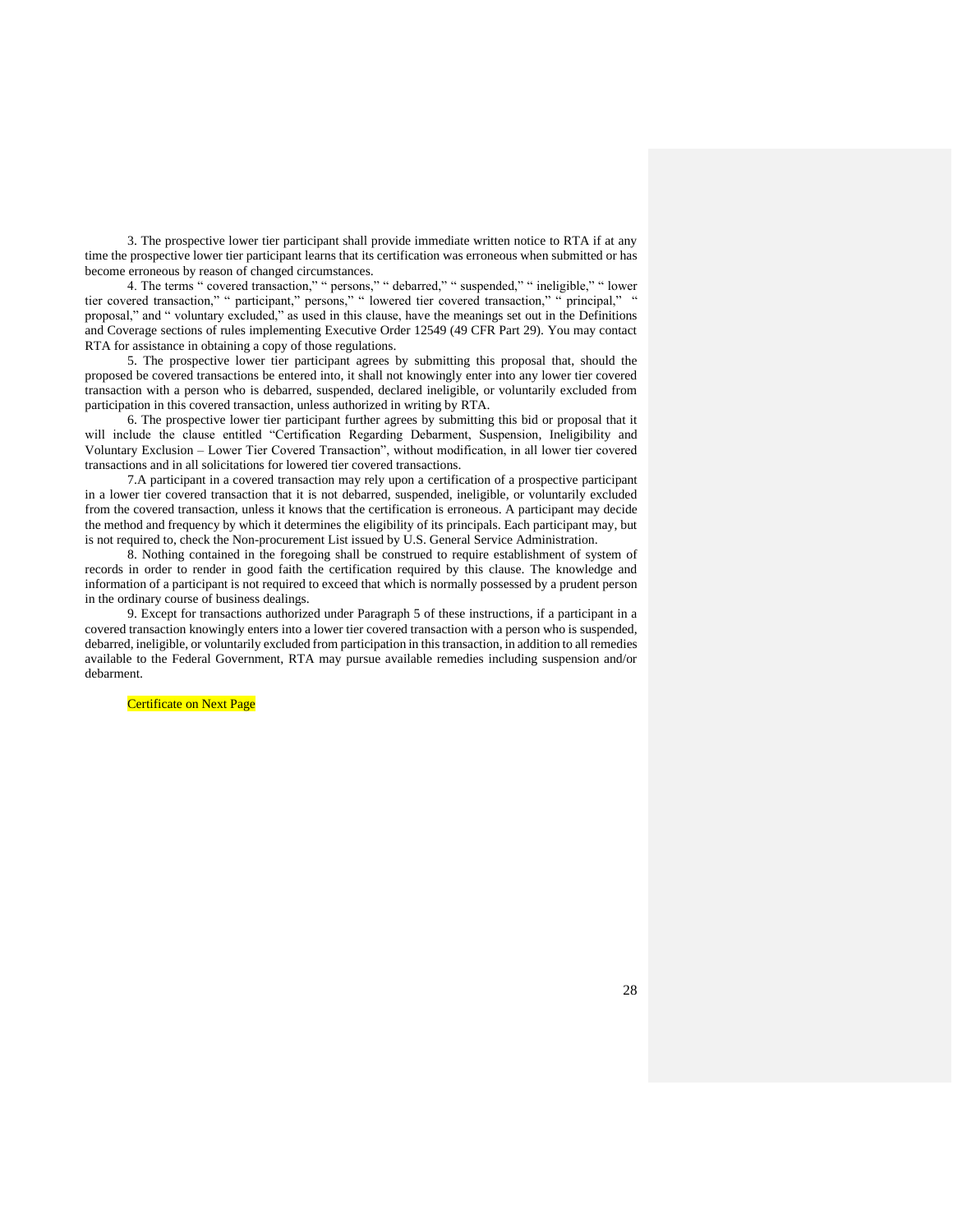## <span id="page-28-0"></span>**Suspension and Debarment Certificate**

| (1) The prospective lower tier participant certifies, by submission of this bid or proposal,<br>that neither it nor its "principals" [as defined at 49 C.F.R., 29.105 (p)} is presently<br>debarred, suspended, proposed for debarment, declared ineligible, or voluntarily<br>excluded from participation in this transaction by any Federal department or agency.<br>(2) Have not within a three year period preceding this proposal been convicted of or had a<br>civil judgment rendered against them for commission of fraud or a criminal offense in<br>connection with obtaining, attempting to obtain, or performing a public (Federal, State<br>or local) transaction or contract under a public transaction; violation of Federal or<br>State antitrust statutes or commissions of embezzlement, theft, forgery, bribery,<br>falsification or destruction of records, making false statements, or receiving stolen<br>property;<br>(3) Are not presently indicated for or otherwise criminally or civilly charged by a<br>governmental entity (Federal, State or local) with commission of any of the offenses<br>enumerated in paragraph (2) of this certification; and<br>(4) Have not within a three year period preceding this application/proposal had one or<br>more public transactions (Federal, State or local) terminated for cause or default.<br>(If the Contractor is unable to certify to any of the statements in this certification, the<br>participant shall attach an explanation to this certification) |
|--------------------------------------------------------------------------------------------------------------------------------------------------------------------------------------------------------------------------------------------------------------------------------------------------------------------------------------------------------------------------------------------------------------------------------------------------------------------------------------------------------------------------------------------------------------------------------------------------------------------------------------------------------------------------------------------------------------------------------------------------------------------------------------------------------------------------------------------------------------------------------------------------------------------------------------------------------------------------------------------------------------------------------------------------------------------------------------------------------------------------------------------------------------------------------------------------------------------------------------------------------------------------------------------------------------------------------------------------------------------------------------------------------------------------------------------------------------------------------------------------------------------------------------|
| THE CONTRACTOR CERTIFIES OR AFFIRMS THE TRUTHFULNESS AND ACCURACY                                                                                                                                                                                                                                                                                                                                                                                                                                                                                                                                                                                                                                                                                                                                                                                                                                                                                                                                                                                                                                                                                                                                                                                                                                                                                                                                                                                                                                                                    |
| OF THE CONTENTS OF THE STATEMENTS SUBMITTED ON OR WITH THIS                                                                                                                                                                                                                                                                                                                                                                                                                                                                                                                                                                                                                                                                                                                                                                                                                                                                                                                                                                                                                                                                                                                                                                                                                                                                                                                                                                                                                                                                          |
| <b>CERTIFICATION AND UNDERSTANDS THAT THE PROVISIONS OF 31 U.S.C.</b>                                                                                                                                                                                                                                                                                                                                                                                                                                                                                                                                                                                                                                                                                                                                                                                                                                                                                                                                                                                                                                                                                                                                                                                                                                                                                                                                                                                                                                                                |
| <b>SECTIONS 3801 ET SEO. ARE APPLICABLE THERETO.</b>                                                                                                                                                                                                                                                                                                                                                                                                                                                                                                                                                                                                                                                                                                                                                                                                                                                                                                                                                                                                                                                                                                                                                                                                                                                                                                                                                                                                                                                                                 |
| <b>Signature:</b> <i>Signature: Signature: Signature:</i> <b>Signature: Signature: Signature: Signature: Signature: Signature: Signature: Signature: Signature: Signature: Signature: Signature: Signature: </b>                                                                                                                                                                                                                                                                                                                                                                                                                                                                                                                                                                                                                                                                                                                                                                                                                                                                                                                                                                                                                                                                                                                                                                                                                                                                                                                     |
|                                                                                                                                                                                                                                                                                                                                                                                                                                                                                                                                                                                                                                                                                                                                                                                                                                                                                                                                                                                                                                                                                                                                                                                                                                                                                                                                                                                                                                                                                                                                      |
| Date: <b>Date: Exercise Service Services</b>                                                                                                                                                                                                                                                                                                                                                                                                                                                                                                                                                                                                                                                                                                                                                                                                                                                                                                                                                                                                                                                                                                                                                                                                                                                                                                                                                                                                                                                                                         |
|                                                                                                                                                                                                                                                                                                                                                                                                                                                                                                                                                                                                                                                                                                                                                                                                                                                                                                                                                                                                                                                                                                                                                                                                                                                                                                                                                                                                                                                                                                                                      |
|                                                                                                                                                                                                                                                                                                                                                                                                                                                                                                                                                                                                                                                                                                                                                                                                                                                                                                                                                                                                                                                                                                                                                                                                                                                                                                                                                                                                                                                                                                                                      |
| When the prospective lower tier participant is unable to certify to the statements in<br>this certification, such prospective participant shall attach an explanation to this<br>proposal.                                                                                                                                                                                                                                                                                                                                                                                                                                                                                                                                                                                                                                                                                                                                                                                                                                                                                                                                                                                                                                                                                                                                                                                                                                                                                                                                           |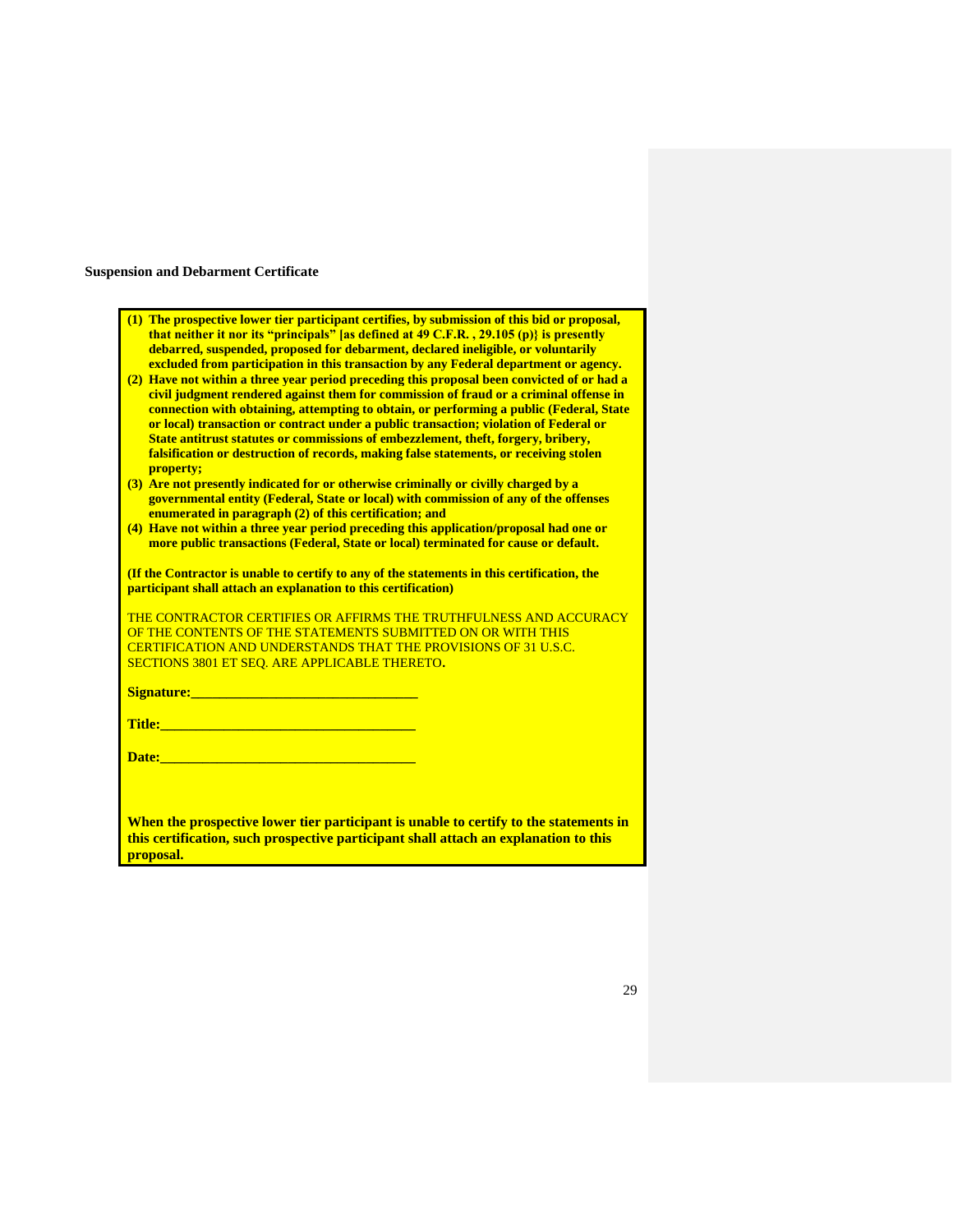#### **Federally Required Clauses over \$100,000+**

#### <span id="page-29-1"></span><span id="page-29-0"></span>Lobbyist Regulations

**Byrd Anti-Lobbying Amendment, 31 U.S.C. 1352, as amended by the Lobbying Disclosure Act of 1995, P.L. 104-65 [to be codified at 2 U.S.C. § 1601, et seq.]** - Contractors who apply or bid for an award of \$100,000 or more shall file the certification required by 49 CFR part 20, "New Restrictions on Lobbying." Each tier certifies to the tier above that it will not and has not used Federal appropriated funds to pay any person or organization for influencing or attempting to influence an officer or employee of any agency, a member of Congress, officer or employee of Congress, or an employee of a member of Congress in connection with obtaining any Federal contract, grant or any other award covered by 31 U.S.C. 1352. Each tier shall also disclose the name of any registrant under the Lobbying Disclosure Act of 1995 who has made lobbying contacts on its behalf with non-Federal funds with respect to that Federal contract, grant or award covered by 31 U.S.C. 1352. Such disclosures are forwarded from tier to tier up to the recipient.

#### <span id="page-29-2"></span>**Certification Regarding Lobbying**

### **APPENDIX A, 49 CFR PART 20**

Certification for Contracts, Grants, Loans, and Cooperative Agreements

#### *(To be submitted with each bid or offer exceeding \$100,000)*

The undersigned [Contractor] certifies, to the best of his or her knowledge and belief, that:

(1) No Federal appropriated funds have been paid or will be paid, by or on behalf of the undersigned, to any person for influencing or attempting to influence an officer or employee of an agency, a Member of Congress, an officer or employee of Congress, or an employee of a Member of Congress in connection with the awarding of any Federal contract, the making of any Federal grant, the making of any Federal loan, the entering into of any cooperative agreement, and the extension, continuation, renewal, amendment, or modification of any Federal contract, grant, loan, or cooperative agreement

(2) If any funds other than Federal appropriated funds have been paid or will be paid to any person for making lobbying contacts to an officer or employee of any agency, a Member of Congress, an officer or employee of Congress, or an employee of a Member of Congress in connection with this Federal contract, grant, loan, or cooperative agreement, the undersigned shall complete and<br>submit Standard Form--LLL, "Disclosure Form to Report Lobbying," in accordance with its instru "Government wide Guidance for New Restrictions on Lobbying," 61 Fed. Reg. 1413 (1/19/96). Note: Language in paragraph (2) herein has been modified in accordance with Section 10 of the Lobbying Disclosure Act of 1995 (P.L. 104-65, to be codified at 2 U.S.C. 1601, *et seq* .)]

(3) The undersigned shall require that the language of this certification be included in the award documents for all sub-awards at all tiers (including subcontracts, sub-grants, and contracts under grants, loans, and cooperative agreements) and that all subrecipients shall certify and disclose accordingly.

This certification is a material representation of fact upon which reliance was placed when this transaction was made or entered into. Submission of this certification is a prerequisite for making or entering into this transaction imposed by 31, U.S.C. § 1352 (as amended by the Lobbying Disclosure Act of 1995). Any person who fails to file the required certification shall be subject to a civil penalty of not less than \$10,000 and not more than \$100,000 for each such failure.

[Note: Pursuant to 31 U.S.C. § 1352(c)(1)-(2)(A), any person who makes a prohibited expenditure or fails to file or amend a required certification or disclosure form shall be subject to a civil penalty of not less than \$10,000 and not more than \$100,000 for each such expenditure or failure.]

The Contractor, \_\_\_\_\_\_\_\_\_\_\_\_\_\_\_\_\_\_\_, certifies or affirms the truthfulness and accuracy of each statement of its certification and disclosure, if any. In addition, the Contractor understands and agrees that the provisions of 31 U.S.C. A 3801, *et seq., apply* to this certification and disclosure, if any.

\_\_\_\_\_\_\_\_\_\_\_\_\_\_\_\_\_\_\_\_\_\_\_\_\_\_ **Signature of Contractor's Authorized Official \_\_\_\_\_\_\_\_\_\_\_\_\_\_\_\_\_\_\_\_\_\_\_\_\_\_ Name and Title of Contractor's Authorized Official** \_\_\_\_\_\_\_\_\_\_\_\_\_\_\_\_\_\_\_\_\_\_\_\_\_\_\_ Date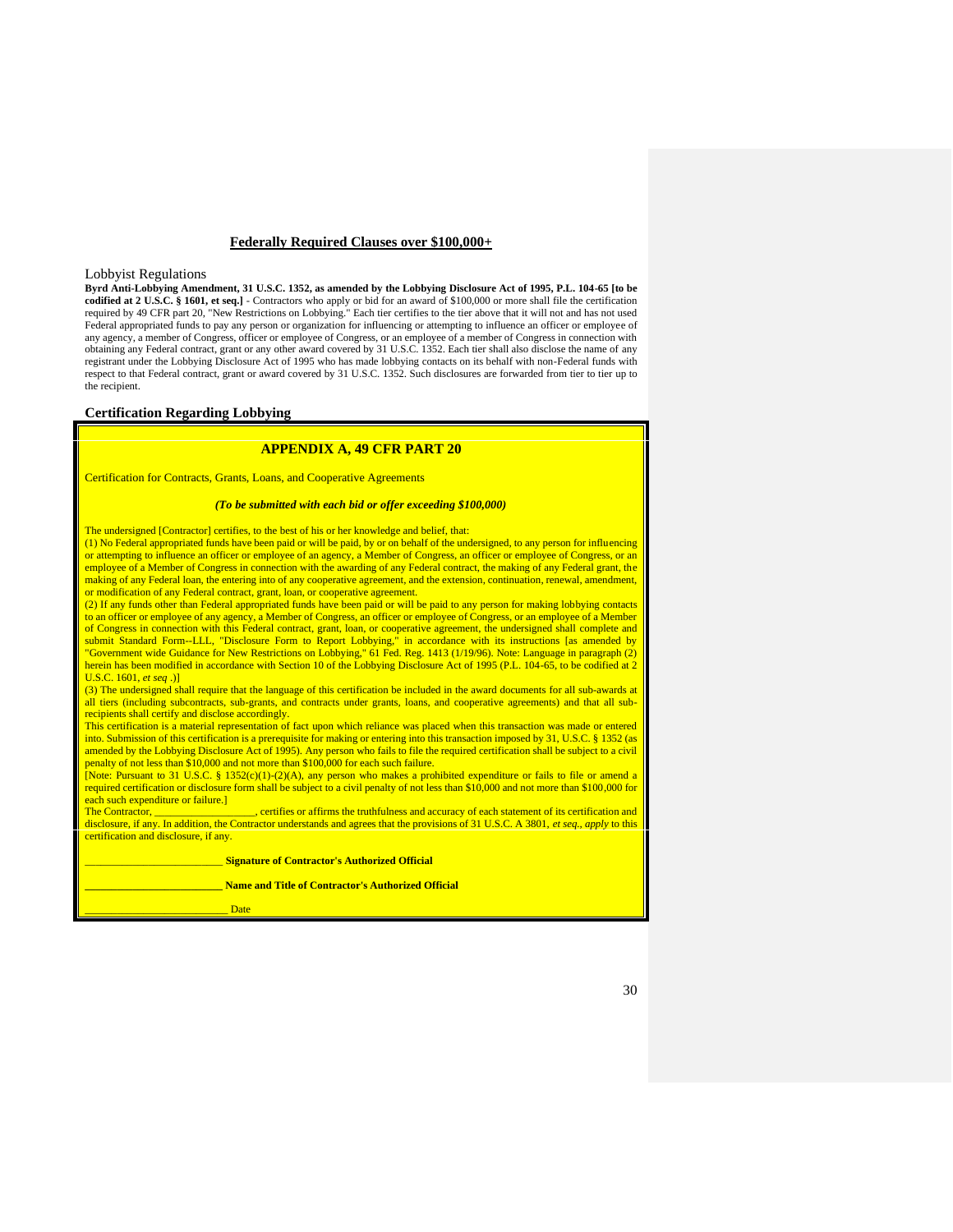#### <span id="page-30-0"></span>**Breach of Disputes**

Disputes - Disputes arising in the performance of this Contract which are not resolved by agreement of the parties shall be decided in writing by the authorized representative of Allen County RTA's Interim Co-Executive Directors. This decision shall be final and conclusive unless within [ten (10)] days from the date of receipt of its copy, the Contractor mails or otherwise furnishes a written appeal to the [title of employee]. In connection with any such appeal, the Contractor shall be afforded an opportunity to be heard and to offer evidence in support of its position. The decision of the General Manager shall be binding upon the Contractor and the Contractor shall abide be the decision.

Performance During Dispute - Unless otherwise directed by Allen County RTA, Contractor shall continue performance under this Contract while matters in dispute are being resolved.

Claims for Damages - Should either party to the Contract suffer injury or damage to person or property because of any act or omission of the party or of any of his employees, agents or others for whose acts he is legally liable, a claim for damages therefore shall be made in writing to such other party within a reasonable time after the first observance of such injury of damage.

Remedies - Unless this contract provides otherwise, all claims, counterclaims, disputes and other matters in question between the Allen County RTA and the Contractor arising out of or relating to this agreement or its breach will be decided by arbitration if the parties mutually agree, or in a court of competent jurisdiction within the State in which the Allen County RTA is located.

Rights and Remedies - The duties and obligations imposed by the Contract Documents and the rights and remedies available hereunder shall be in addition to and not a limitation of any duties, obligations, rights and remedies otherwise imposed or available by law. No action or failure to act by the Allen County RTA, (Architect) or Contractor shall constitute a waiver of any right or duty afforded any of them under the Contract, nor shall any such action or failure to act constitute an approval of or acquiescence in any breach hereunder, except as may be specifically agreed in writing.

#### <span id="page-30-1"></span>**Clean Water**

(1) The Contractor agrees to comply with all applicable standards, orders or regulations issued pursuant to the Federal Water Pollution Control Act, as amended, 33 U.S.C. 1251 et seq . The Contractor agrees to report each violation to the Purchaser and understands and agrees that the Purchaser will, in turn, report each violation as required to assure notification to FTA and the appropriate EPA Regional Office.

(2) The Contractor also agrees to include these requirements in each subcontract exceeding \$100,000 financed in whole or in part with Federal assistance provided by FTA.

#### <span id="page-30-2"></span>**Clean Air**

(1) The Contractor agrees to comply with all applicable standards, orders or regulations issued pursuant to the Clean Air Act, as amended, 42 U.S.C. §§ 7401 et seq . The Contractor agrees to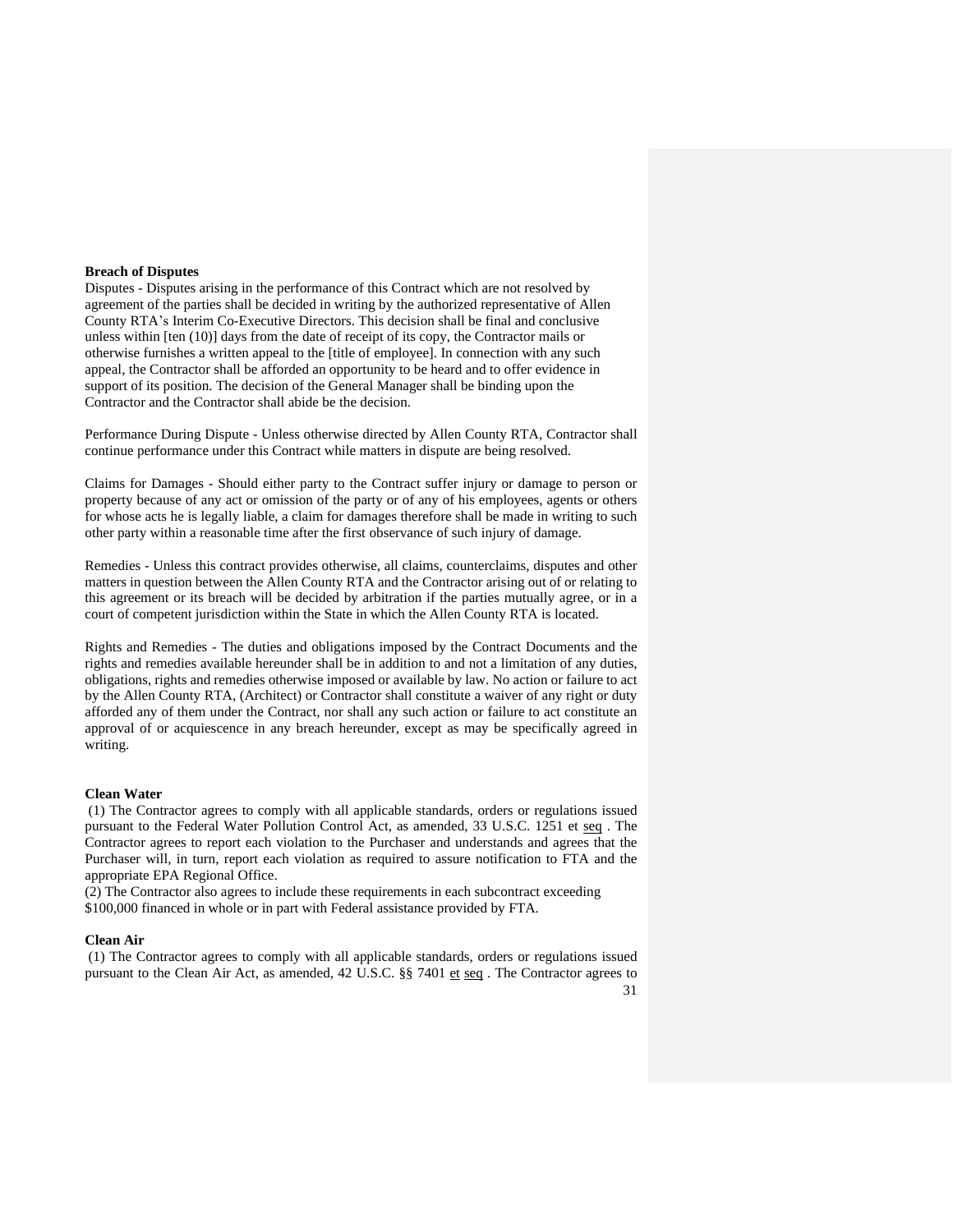report each violation to the Purchaser and understands and agrees that the Purchaser will, in turn, report each violation as required to assure notification to FTA and the appropriate EPA Regional Office.

#### <span id="page-31-0"></span>**Fly America Requirements** *(Foreign Air Transport or Travel)*

The Contractor agrees to comply with 49 U.S.C. 40118 (the "Fly America" Act) in accordance with the General Services Administration's regulations at 41 CFR Part 301-10, which provide that recipients and sub-recipients of Federal funds and their contractors are required to use U.S. Flag air carriers for U.S Government-financed international air travel and transportation of their personal effects or property, to the extent such service is available, unless travel by foreign air carrier is a matter of necessity, as defined by the Fly America Act. The Contractor shall submit, if a foreign air carrier was used, an appropriate certification or memorandum adequately explaining why service by a U.S. flag air carrier was not available or why it was necessary to use a foreign air carrier and shall, in any event, provide a certificate of compliance with the Fly America requirements. The Contractor agrees to include the requirements of this section in all subcontracts that may involve international air transportation.

### <span id="page-31-1"></span>**Cargo Preference**

The contractor agrees: a. to use privately owned United States-Flag commercial vessels to ship at least 50 percent of the gross tonnage (computed separately for dry bulk carriers, dry cargo liners, and tankers) involved, whenever shipping any equipment, material, or commodities pursuant to the underlying contract to the extent such vessels are available at fair and reasonable rates for United States-Flag commercial vessels; b. to furnish within 20 working days following the date of loading for shipments originating within the United States or within 30 working days following the date of leading for shipments originating outside the United States, a legible copy of a rated, "on-board" commercial ocean bill-of -lading in English for each shipment of cargo described in the preceding paragraph to the Division of National Cargo, Office of Market Development, Maritime Administration, Washington, DC 20590 and to the FTA recipient (through the contractor in the case of a subcontractor's bill-of-lading.) c. to include these requirements in all subcontracts issued pursuant to this contract when the subcontract may involve the transport of equipment, material, or commodities by ocean vessel.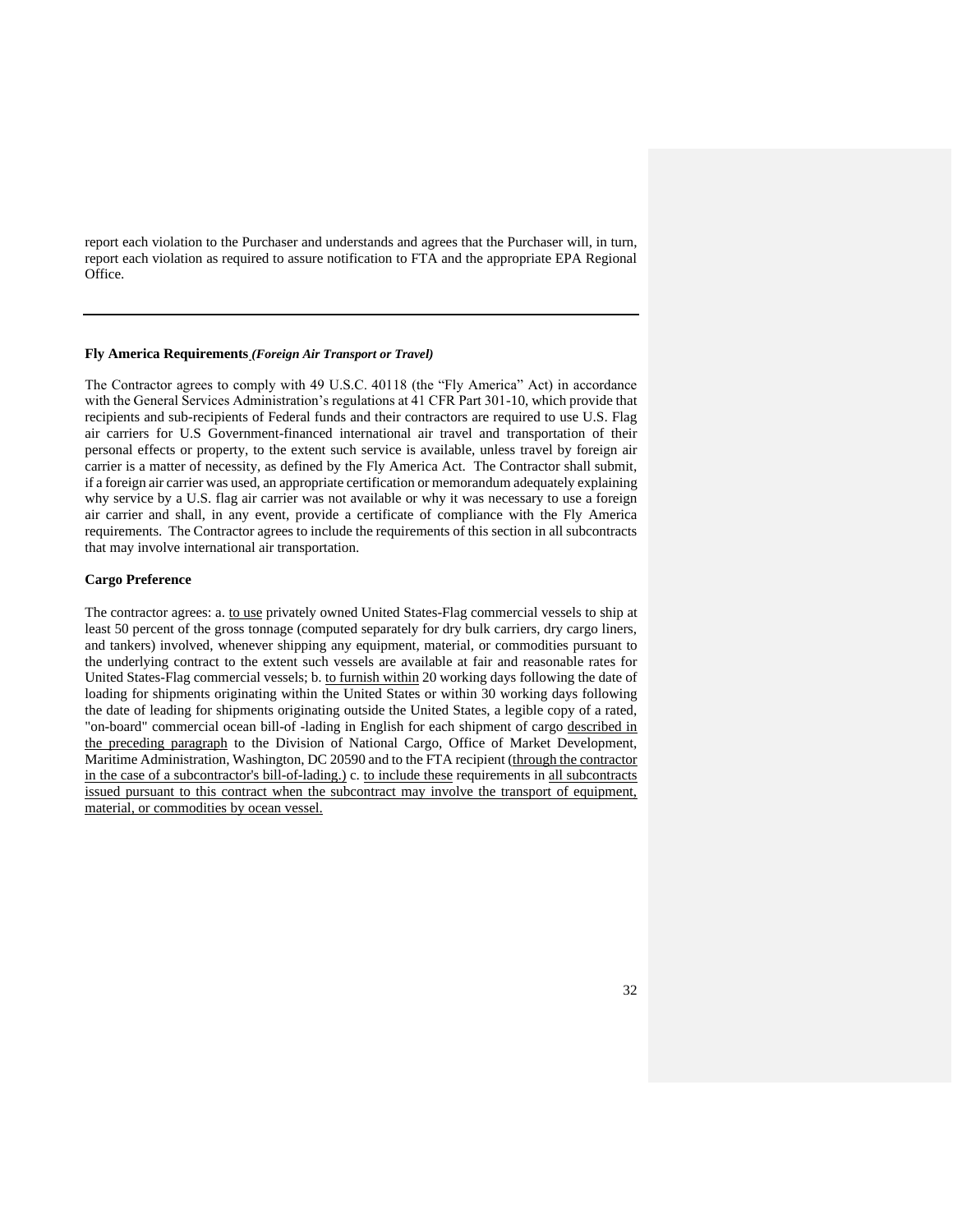#### <span id="page-32-0"></span>**Hold Harmless Agreement**

The contracted party named below shall indemnify, hold harmless and defend the Allen County Regional Transit Authority, its officers, employees, agents and volunteers against any and all liability, loss, costs, damages, expenses, claims or actions, including attorney's fees which the public entity, its officers or employees may hereafter sustain, incur or be required to pay, arising solely out of or by reason of any act of omission of the contracted party, its agents, servants or employees, in the execution, performance or failure to adequately perform.

The contractor at all times shall provide insurance to support such defense and indemnification. The coverage shall be in a form and amount sufficient to protect ACRTA. Each certificate or policy shall carry the provision that the insurance shall not be canceled or reduced without prior notice to ACRTA. All insurance required by this paragraph shall be and remain in full force and effect for the entire contract period. The contractor shall furnish evidence of such insurance or in the form of a certificate (ACORD or similar form). The certificate shall list Allen County Regional Transit Authority as an "additional insured".

The Contractor shall also obtain statutory Workers' Compensation coverage in compliance with all applicable state workers' compensation laws to cover all of its employees and provide evidence to ACRTA of premium payment from the Bureau of WC or a copy of the Certificate of Employer's Right to Pay Compensation Directly.

The Contractor shall not commence its operations until it has obtained the required insurance or self-insurance and has received written approval of such insurance.

This agreement must be signed and returned to the Allen County Regional Transit Authority before contract can be executed.

Company \_\_\_\_\_\_\_\_\_\_\_\_\_\_\_\_\_\_\_\_\_\_\_\_\_\_\_\_\_\_\_\_\_\_\_\_\_\_\_\_\_\_\_\_

Representative's Signature

Date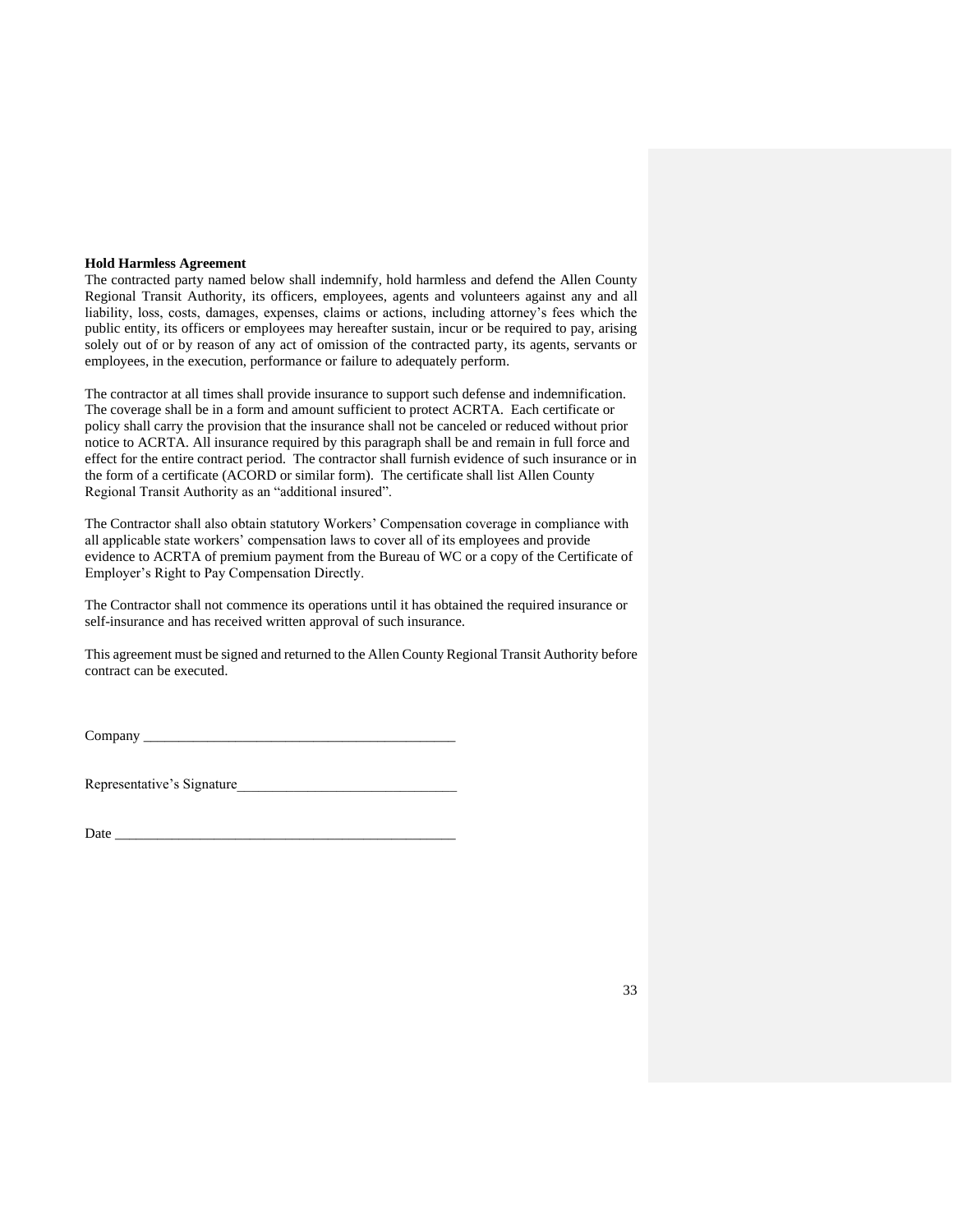## <span id="page-33-0"></span>**SECTION 3: TECHNICAL SPECIFICATIONS**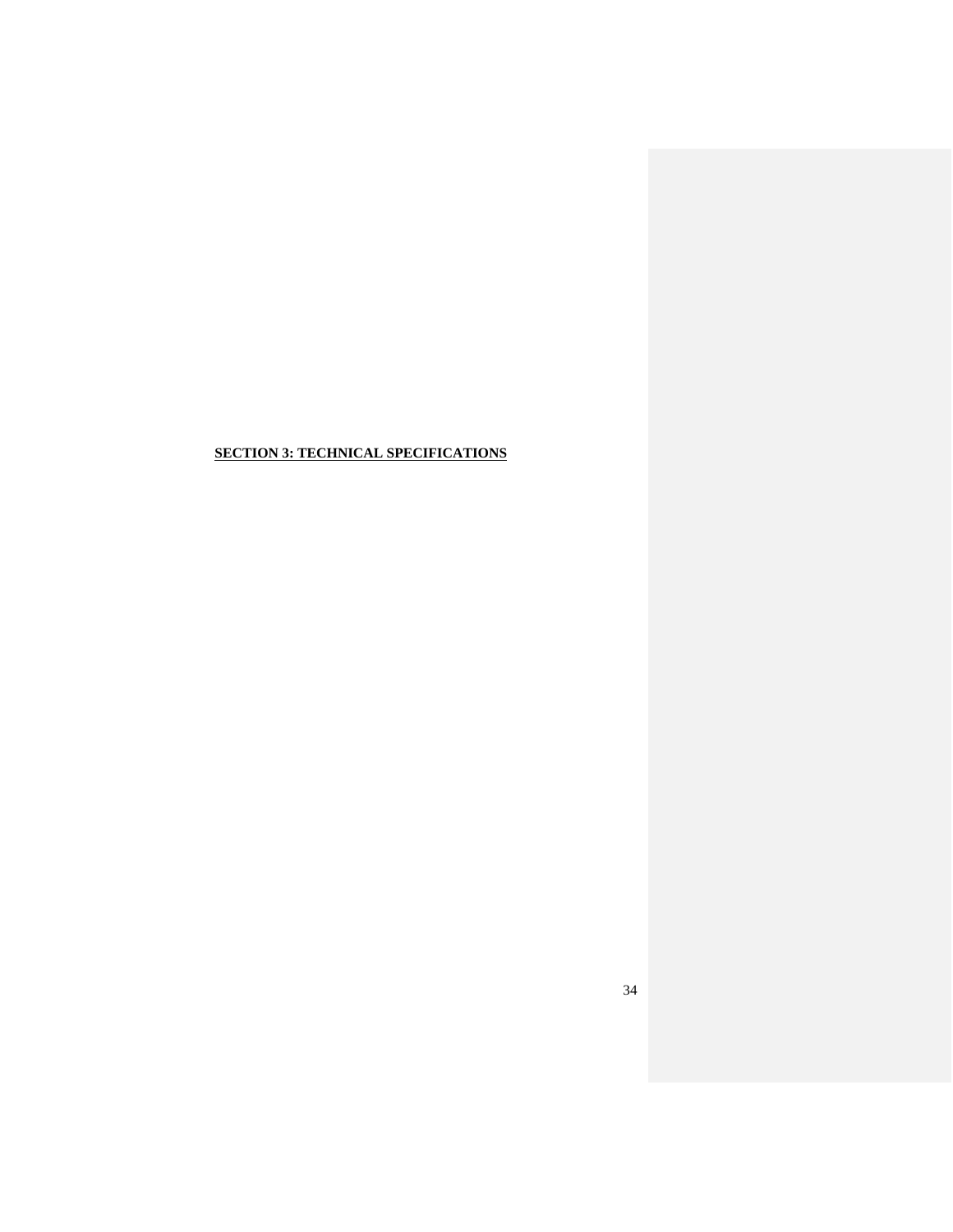#### <span id="page-34-0"></span>**Term of Contract**

The contract shall begin on **January 1, 2022** and expire on **December 31, 2022** with an option of one (1) additional year.

#### <span id="page-34-1"></span>**Prices (OPIS)**

RTA may order from the supplier, transport truck loads of fuel, Prices will be billed, based on the OIL PRICE INFORMATION SERVICE (OPIS) "Pad 2 Gasoline and Distillate Re-seller Prices", and sub-heading ULS Number 2 and UNL. Regular. It will include the quoted differential price, DELIVERY as specified, to our location, and shall be exclusive of all federal, state and local taxes. Supplier shall invoice RTA for NET GALLONS.**(BID FORM #2 & #3)** *The RTA may purchase off the OPIS with differential until it so chooses to lock in Firm Fixed Pricing under the requirements of this contract.*

### <span id="page-34-2"></span>**Prices (FIRM FIXED)**

RTA and Consortium also requests a firm fixed price per gallon to be honored for the duration of the contract. This price is for the above mentioned product Number 2 Ultra Lo-Sulfur Diesel and 87 Octane Gasoline and will include **DELIVERY** as specified, to our location and shall be exclusive of all federal, state and local taxes. Supplier shall invoice Consortium members individually for NET GALLONS. **(BID FORM #1)**

#### <span id="page-34-3"></span>**Evaluation of Bid Prices**

All bids on Bid Form  $#2 \& #3$  will be based on a fictitious OPIS Index price of \$.5000/gallon to alleviate any confusion in bidder's price. Bidders price differential per gallon will be added to form a tabulated bid price. The tabulated bid price shall include all processing cost, overhead and delivery cost to RTA. The differentials must be taken to the fourth decimal and will be locked in for the duration of the contract. For clarification purposes RTA will tabulate the bids as follows:

| <b>EXAMPLE ONLY: OPIS Average:</b> |                            | \$.5000 |
|------------------------------------|----------------------------|---------|
|                                    | $Differential: (+ -)$      | - .0200 |
|                                    | <b>Tabulated Bid Price</b> | \$.4800 |

Bids shall be evaluated using the estimated volumes of diesel fuel of 230,050 gallons and Regular Unleaded Gasoline of 241,225 gallons in the bid and multiplying by the Tabulated Bid Price. The total will be the figure used in determining the lowest and best bid.

All bids on Bid Form #1 will be based on the suppliers *FIRM FIXED PRICE* per gallon unit of the delivery of Ultra Lo-Sulfur #2 Diesel and Regular Unleaded Gasoline to ACRTA. **ANNUAL FIRM FIXED PRICE WILL BE BASED ON THE NYMEX HEATING OILS CONTRACT AS OF CLOSING ON December 3rd, 2021.** This price will include all processing costs, overhead and delivery costs to RTA and will be honored for the duration of the contract. *The successful vendor will be that of which provides the lowest pricing as of December 3rd, 2021 (Bid Opening) and has submitted a responsive and responsible bid package.*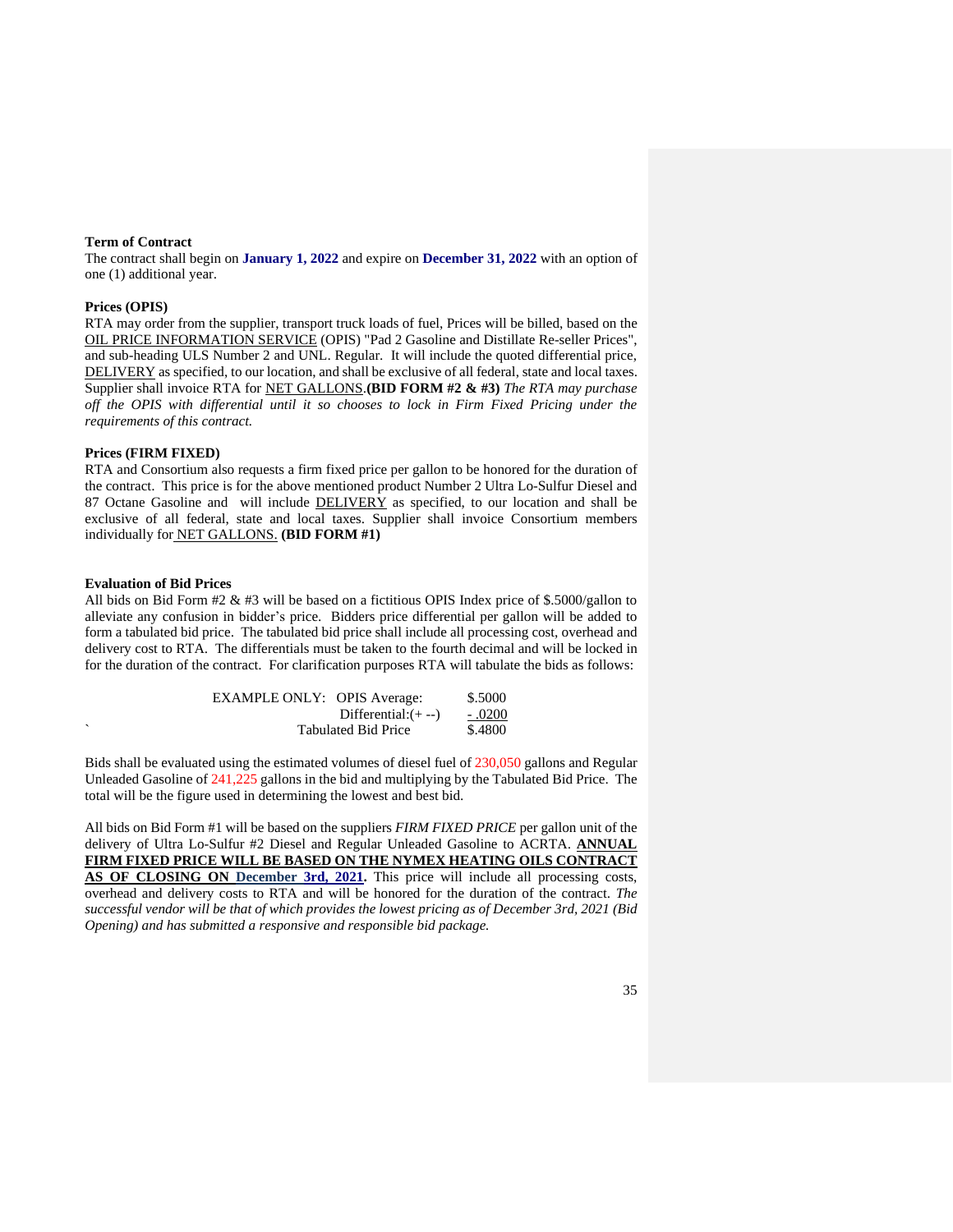#### <span id="page-35-0"></span>**Documentation of Pricing**

In the event that the bid pricing is not accepted on the bid opening date, the Consortium members request that the successful vendor FAX to the prospective consortium members revised pricing on Wednesdays and Fridays no later than 2:00 p.m. during each week following the bid opening for a duration lasting until December 31, 2021. The contact name and fax numbers of consortium members are as follows:

<span id="page-35-1"></span>

| <b>Consortium Member</b>       | <b>Contact</b>          | <b>FAX Number</b>       |
|--------------------------------|-------------------------|-------------------------|
| ACRTA                          | Teresa Brown            | 419-224-0989            |
| City of Lima                   | Warner Roach            | 419-221-5253            |
| <b>Allen County Engineers</b>  | <b>Brion Rhodes</b>     | 419-227-2920            |
| <b>Marimor Industries</b>      | Rashawna Perry          | 419-221-3145            |
| <b>Shawnee Fire Department</b> | Todd Truesdale          | 419-222-2986            |
| <b>Shawnee Local Schools</b>   | <b>Mike Bosch</b>       | 419-998-8050            |
| Allen County Board of DD       | Martha Nance            | 419-221-1385, ext. 1207 |
| <b>Lima City Schools</b>       | <b>Randall Crosslev</b> | 419-996-3440            |

## **Safety Data Sheet (SDS)**

It shall be the responsibility of the successful bidder to furnish SDS in relationship to the product that is being provided. If the bidder uses more than one supplier, the bidder shall provide a SDS in reference to each delivery of fuel.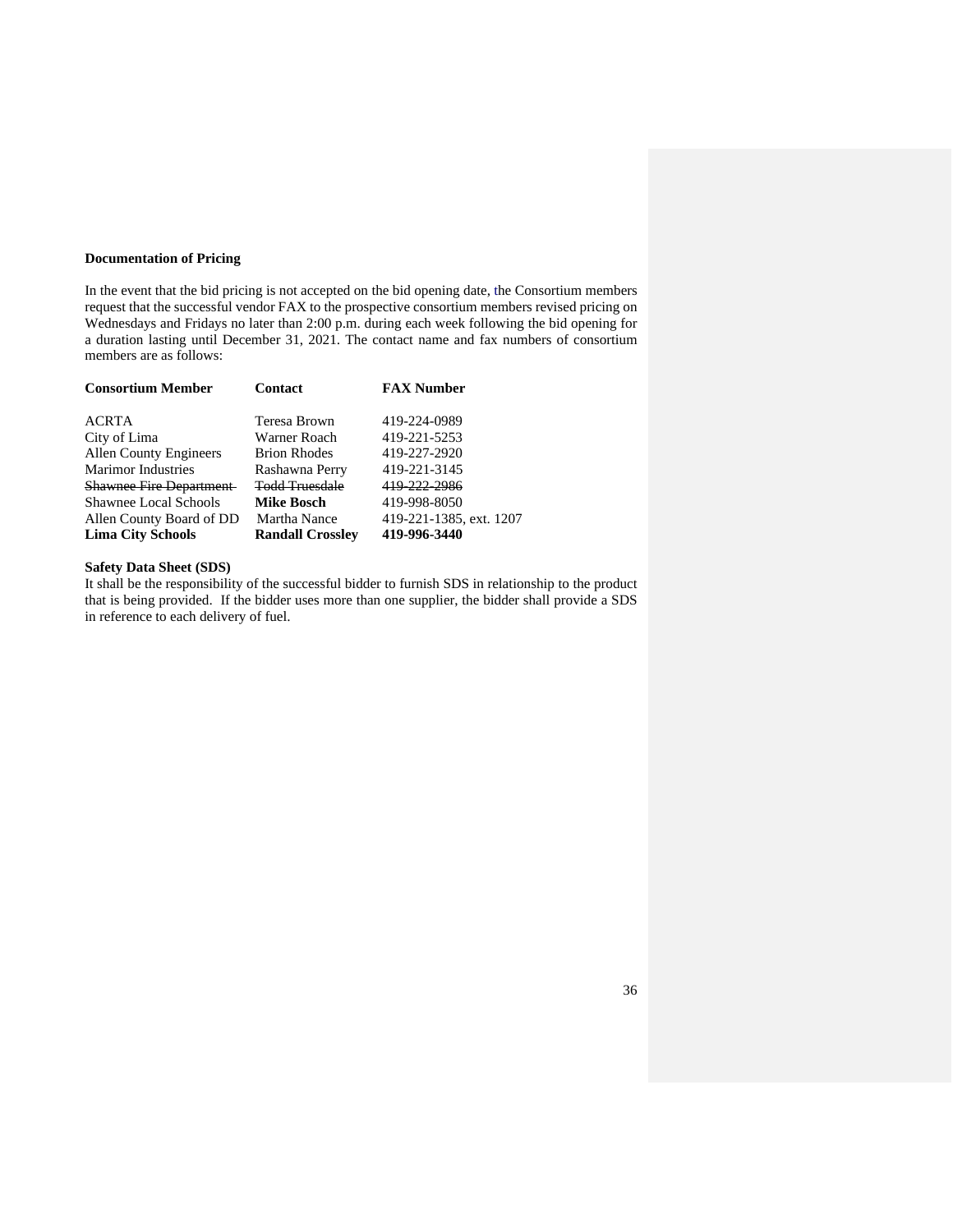| <b>ASTM Method</b> | <b>Characteristics and Properties</b>                | Limits              |
|--------------------|------------------------------------------------------|---------------------|
| D 93               | Flash Point, ${}^{0}$ F                              | $120$ min           |
| D 2709 (Note 1)    | Water, % Volume                                      | $0.02$ max          |
| D 86               | Distillation Range, Temperature, F (C)               |                     |
|                    | 90%                                                  | 565 max             |
|                    | Final B.P.                                           | $610 \text{ max}$   |
|                    | Recovered Volume, %                                  | 98.0 min            |
| D 445              | Viscosity, Centistokes @ $1000$ F                    | 36.5 Max            |
| D482               | Ash, % mass                                          | $0.01$ max          |
| D 130              | Copper Corrosion                                     | No 3a, max          |
| D 613              | Cetane No.                                           | 45%                 |
| D1319 or D5186     | Aromatics, %                                         | $27$ max            |
| D 524              | Carbon Residue, on 10% distillation residue,<br>mass | $0.15 \text{ max}$  |
| D 2622 (Note 4)    | Sulfur, (% wt)                                       | $0.0015$ Max        |
| D 2500 (Note 2)    | Cloud Point                                          | $-0F$               |
| D4359              | Pour Point                                           | $-10F$              |
| D 6468             | DuPont Pad Test, Reflectance at 150 °C,              |                     |
|                    | (High Temperature Stability)                         | $70 \text{ max}$    |
| D 2274             | Accelerated Storage Stability, mg/L                  | 15 max              |
| D 287              | <b>API</b> Gravity                                   | 37 to 44 range      |
| D 1298             | Specific Gravity, $g/ml$ , @ 60 <sup>0</sup> F       | 0.806 - 0.840 range |
| D 6078 (Note 3)    | Lubricity, Load, gms                                 | 3100 min            |
| D 6079             | Wear Scar, mm                                        | 460 max             |

Notes to the Table:

1. No free water visible

- 2. Alternatively, flow may be measured by Low Temperature Flow Test
- ASTM D 4539 at -20 $^{0}$  F.

3. Alternatively, lubricity may be measured by ASTM D 6079.

4. Alternatively, Sulfur may be measured by ASTM D 4294.

**Page 44 & 46 must be completed & returned with your proposal. If you will provide fuel from more than one (1) oil company you must submit a copy of page 41 & 43 with the characteristics of each fuel you will supply.**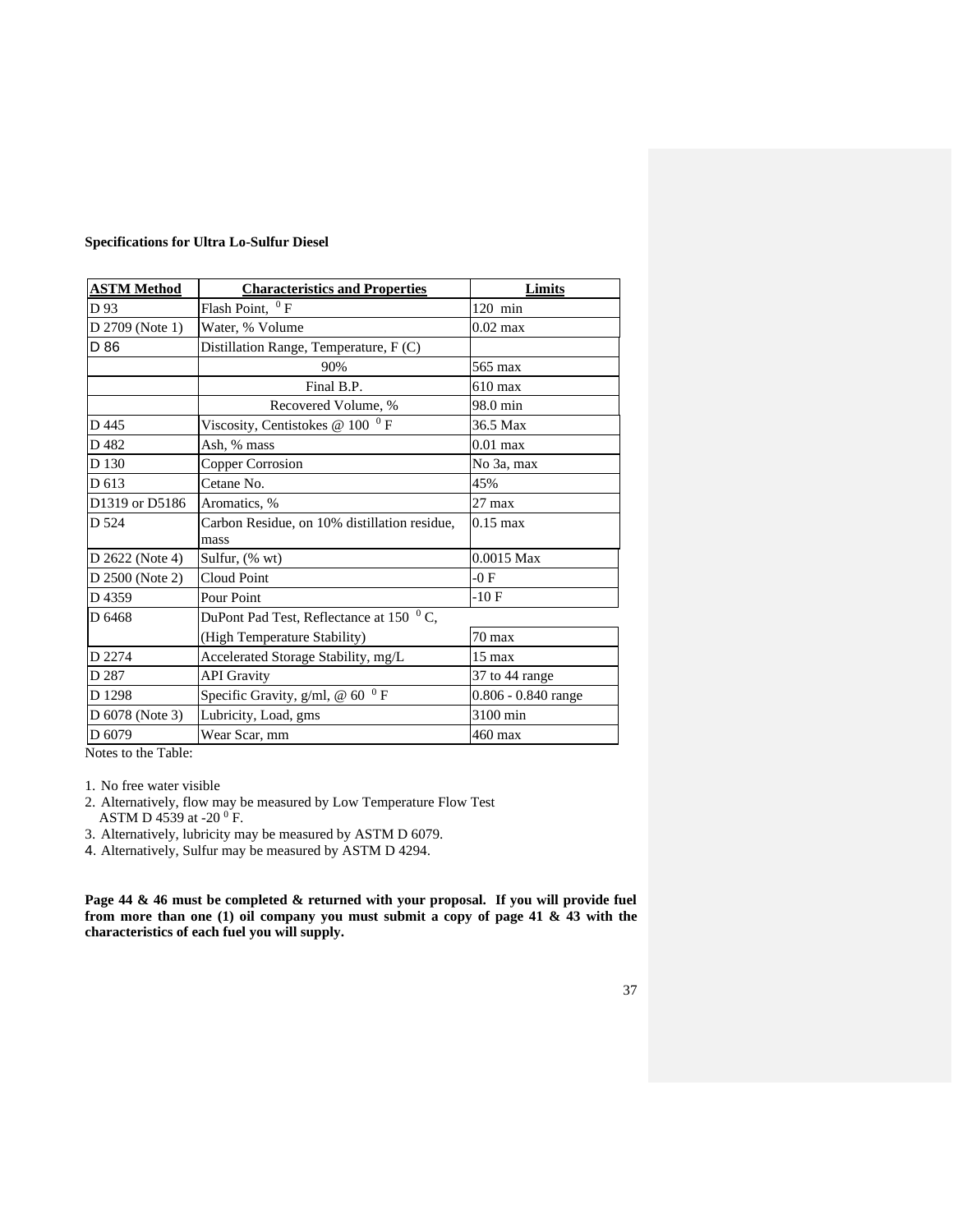**NOTE:** Bidders may bid a premium #2 Ultra Lo-Sulfur Fuel, a blended Ultra Lo-Sulfur Diesel or a #1 Ultra Lo-Sulfur which approximates the Allen County Regional Transit Authorities specifications and according to EPA guidelines of October 2006. During the months of November through April an anti-gel additive will be included.

**NOTE: DELIVERY:** Prices are to be quoted F.O.B. to locations as identified.

| 8,000 gal underground diesel tank    |
|--------------------------------------|
| 10,000 gal underground gasoline tank |
|                                      |
|                                      |
| 12,000 gal underground diesel tank   |
| 10,000 gal underground gasoline tank |
|                                      |
| 2,500 gal underground diesel tank    |
| 6,000 gal underground gasoline tank  |
|                                      |
|                                      |
| 12,000 gal underground diesel tank   |
| 10,000 gal underground gasoline tank |
|                                      |
|                                      |
| 5,000 gal gasoline underground tank  |
|                                      |
|                                      |
|                                      |
| 10,000 gal underground diesel tank   |
|                                      |
|                                      |
|                                      |
| 10,000 gal aboveground diesel tank   |
|                                      |
|                                      |

**NOTE: NET GALLONS:** Proposals shall be based upon deliveries of Net Gallons for the entire contract period. Contractor shall deliver and/or invoice to Consortium members for "Net Gallons." Contractor shall be in default of this contract if "Gross Gallons" are delivered and/or invoice to RTA.

In addition, the contractor shall furnish to Consortium members all terminal loading rack meter tickets.

**NOTE:** Delivery of material will be made only with authorization, by phone from an officer of the properties of the Consortium. Delivery will be made within 48 hours from that authorization to the locations listed above.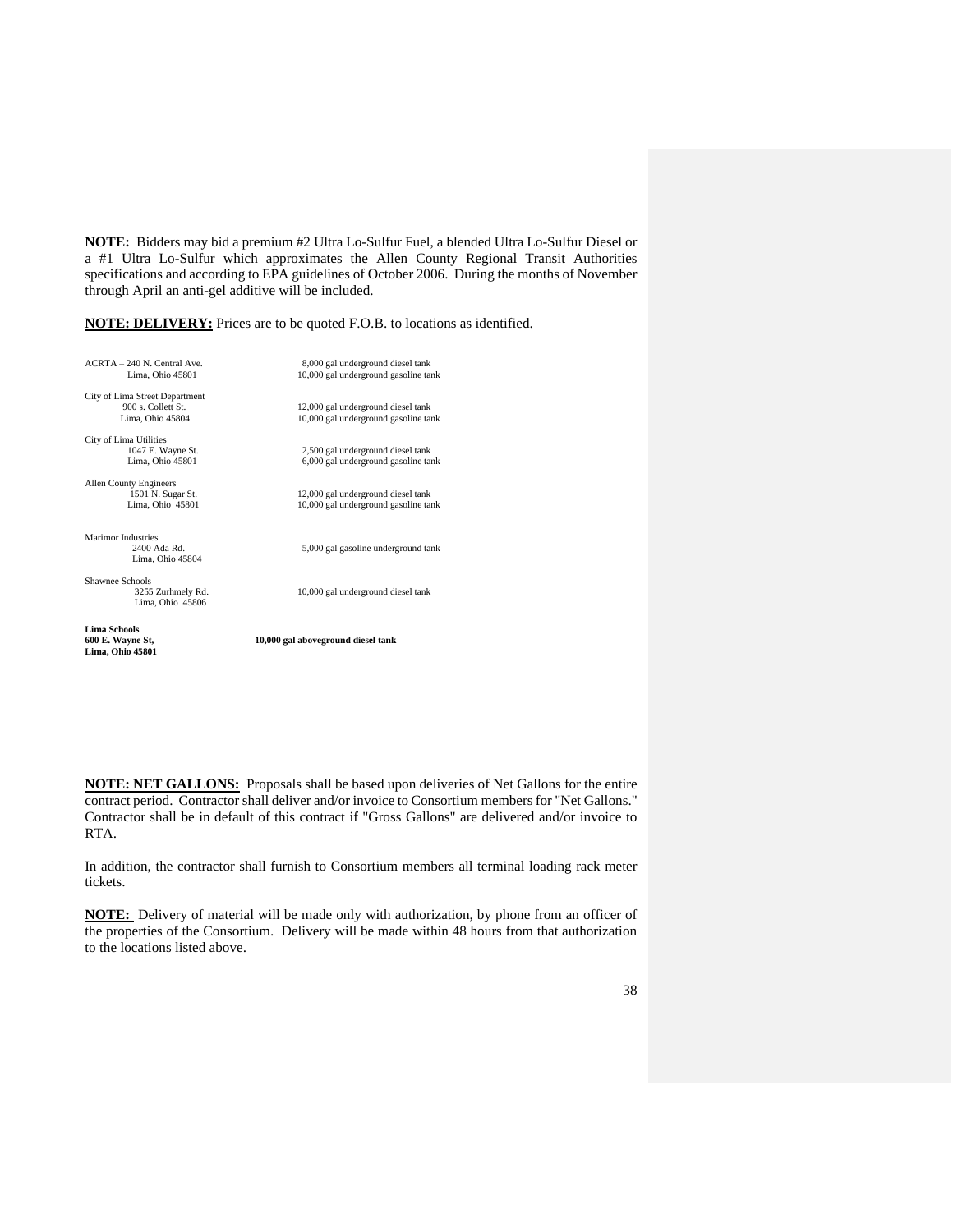## **Product Identification Sheet Diesel**

<span id="page-38-0"></span>

## **ULTRA LO SULFUR**

| POUR POINT |
|------------|
|            |
|            |
|            |
|            |
|            |
|            |
|            |
|            |
|            |
|            |
|            |

AUTHORIZED SIGNATURE

THIS FORM MUST BE COMPLETED & RETURNED WITH YOUR PROPOSAL.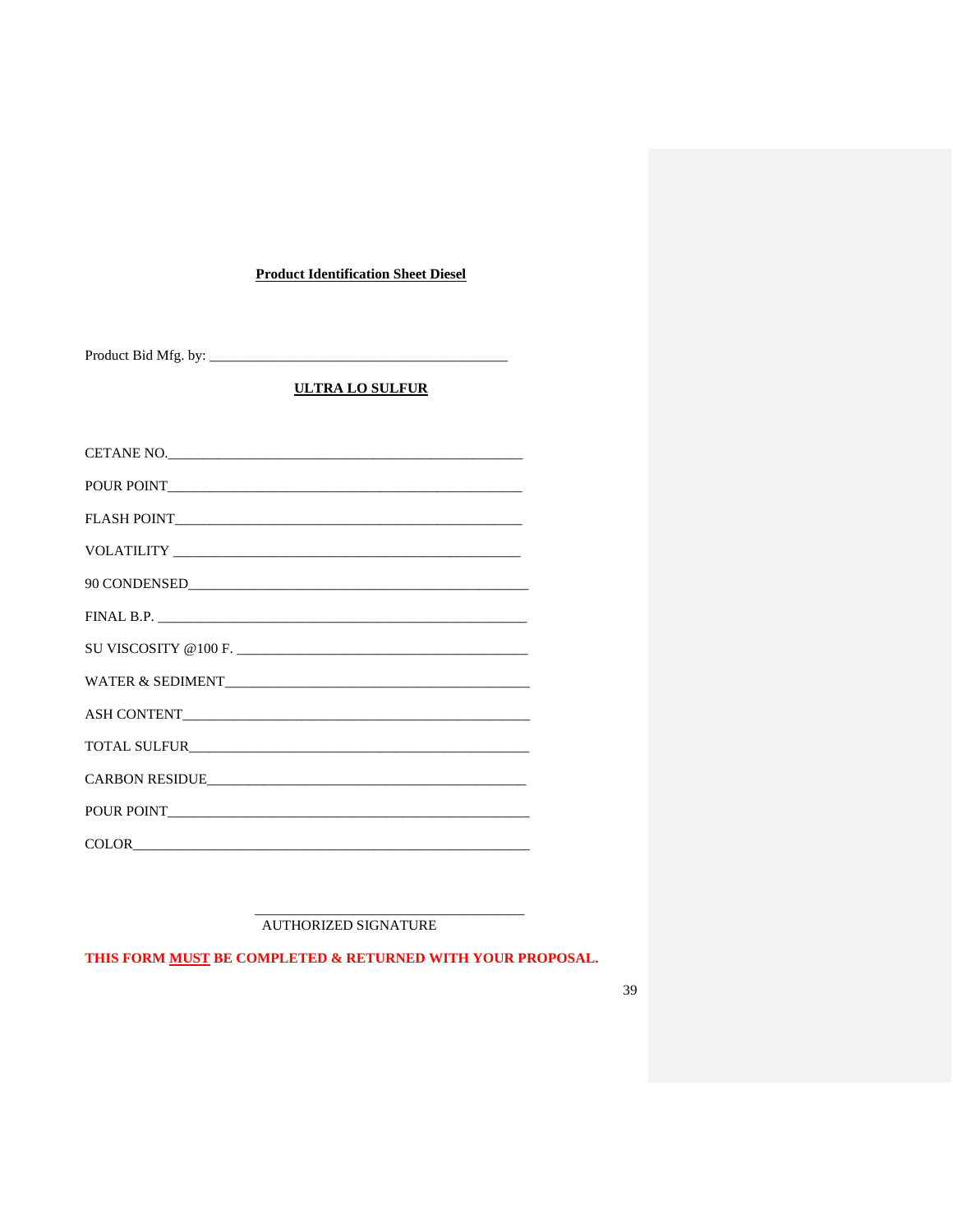<span id="page-39-0"></span>**Specifications for Unleaded Gasoline**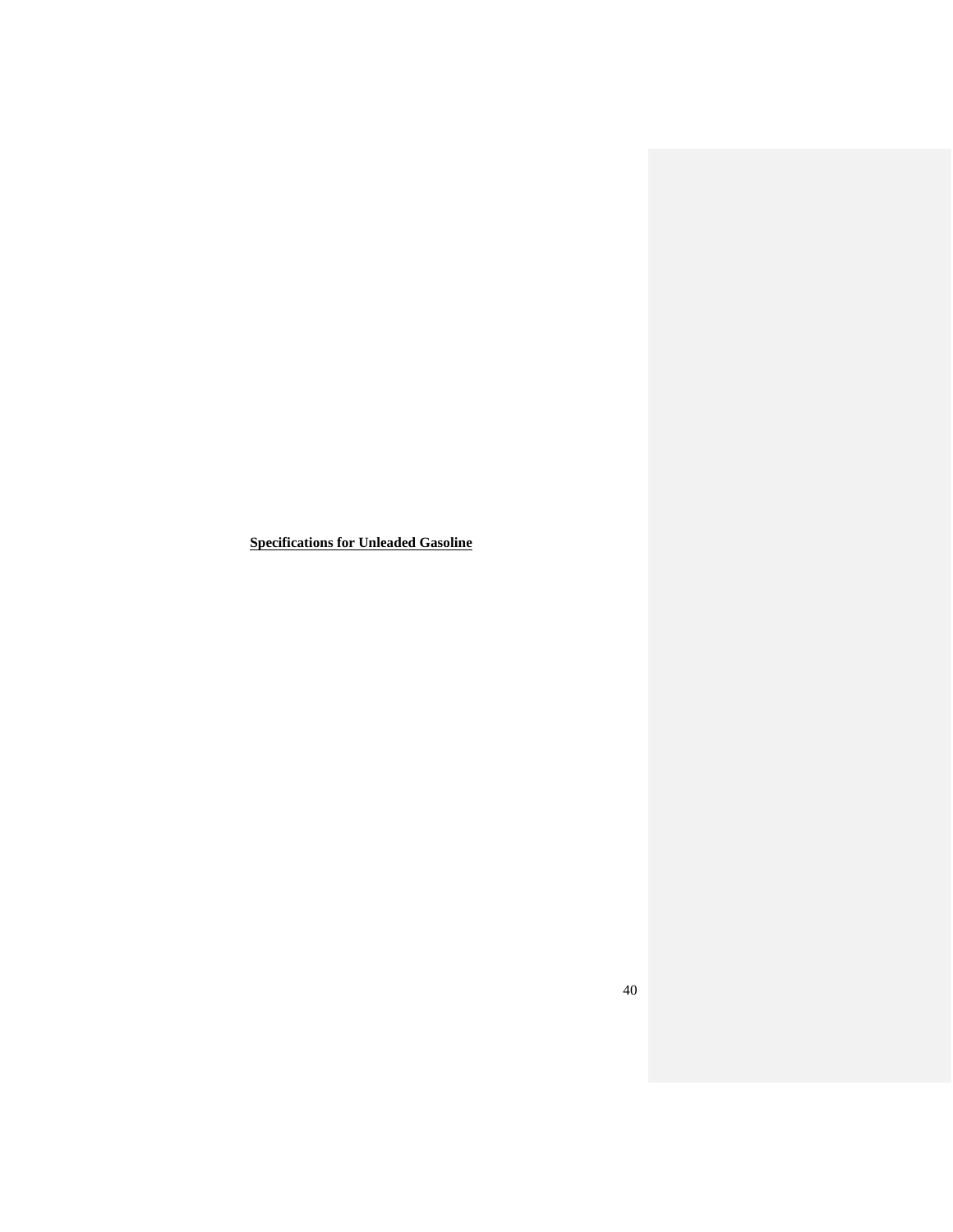## <span id="page-40-0"></span>**Product Identification Sheet (Unleaded)**

Product bid Mfg. by \_\_\_\_\_\_\_\_\_\_\_\_\_\_\_\_\_\_\_\_\_\_\_\_\_\_\_\_\_\_\_\_\_\_\_\_\_\_\_\_\_\_\_\_\_\_\_\_\_\_

Type: Unleaded (lead free) Regular Gasoline Petroleum Product

Octane:  $R + M$ : Minimum of 87 2

Evidence of unsatisfactory gasoline performance shall be cause for contract termination.

 **\_\_\_\_\_\_\_\_\_\_\_\_\_\_\_\_\_\_\_\_\_\_\_\_\_\_\_\_\_\_\_\_\_\_\_\_\_\_\_\_\_\_\_\_\_\_\_\_\_\_**

 **\_\_\_\_\_\_\_\_\_\_\_\_\_\_\_\_\_\_\_\_\_\_\_\_\_\_\_\_\_\_\_\_\_\_\_\_\_\_\_\_\_\_\_\_\_\_\_\_\_\_**

## **AUTHORIZED SIGNATURE**

 $\overline{\phantom{a}}$  , and the contract of the contract of the contract of the contract of the contract of the contract of the contract of the contract of the contract of the contract of the contract of the contract of the contrac

**THIS FORM MUST BE COMPLETED & RETURNED WITH YOUR PROPOSAL.**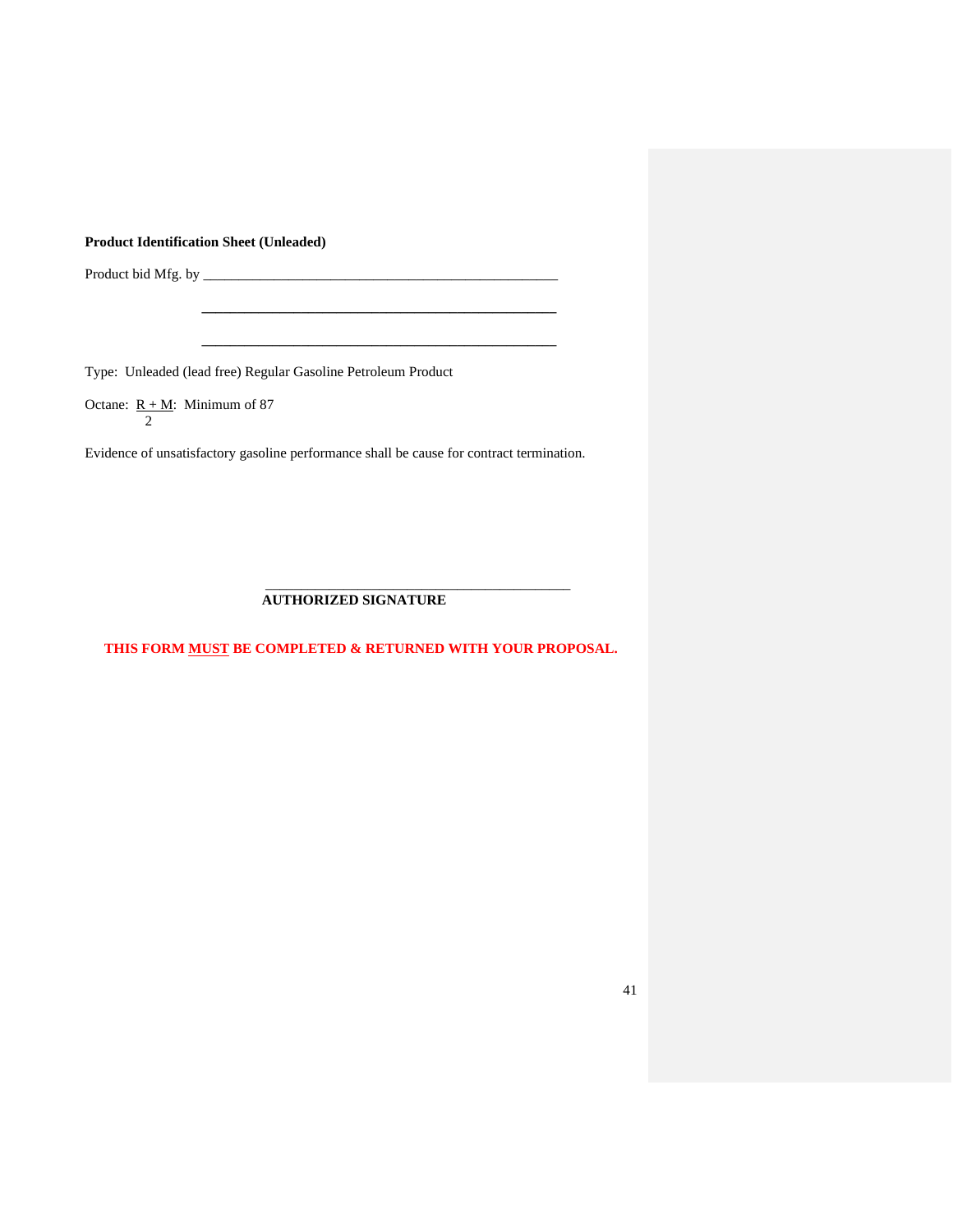<span id="page-41-0"></span>**Section 4 - Bid Forms**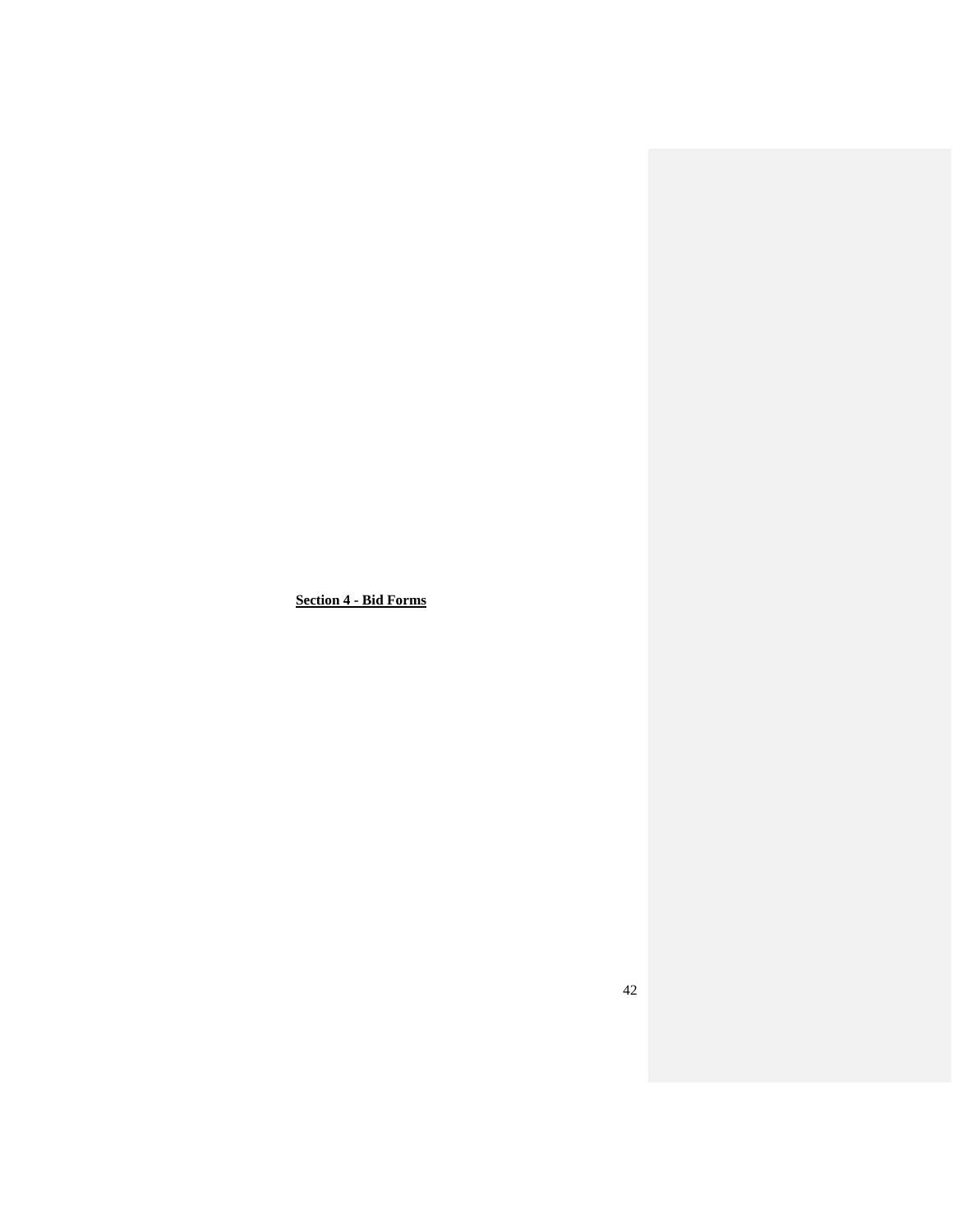## **PROPOSAL SHEET FOR DIESEL FUEL & 87 OCTANE GASOLINE FIRM FIXED PRICE**

#### <span id="page-42-0"></span> **Bid Form #1**

**Each Property reserves the right to reject any and/or all proposals and to rebid at any time. This is a joint purchase and each Government Authority has a right to award or not award a contract. If an award is made the Contractor(s) will enter into separate firm fixed price contracts with each organization. Bidder responding agrees to furnish the product as specified within the specifications.**

| Property                                | <b>Annual Est. Quantity</b> | <b>Annual Est. Quantity</b>         |
|-----------------------------------------|-----------------------------|-------------------------------------|
| ACRTA                                   | 89,050+/-gal Diesel \$      | 111,255+/-gal 87 Octane Gasoline \$ |
| <b>Allen County Engineers</b>           | 40,000+/-gal Diesel \$      | 30,000+/-gal 87 Octane Gasoline \$  |
| City of Lima Street                     | 44,000+/-gal Diesel \$      | 61,000+/-gal 87 Octane Gasoline \$  |
| City of Lima Utilities                  | 13,000+/-gal Diesel \$      | 32,000+/-gal 87 Octane Gasoline \$  |
| Shawnee LSD                             | 23,000+/-gal Diesel \$      | 7,000+/-gal 87 Octane Gasoline \$   |
| <b>Lima City Schools</b>                | 21,000+/-gal Diesel \$      |                                     |
| Marimor Industries - Biddding OPIS only |                             |                                     |

*Please refer to contact names and numbers on page 36. Please refer to tank locations and size of tanks on page 38.* **Indicate adjustments to above pricing for payment**

- - **Within 7 days of delivery \_\_\_\_\_\_\_\_\_\_\_\_\_\_\_\_\_\_\_\_\_\_\_\_\_\_\_**
	- Between 8 and 14 days of delivery
	- **Between 15 and 21 days of delivery**
	- **Between 22 and 30 days of delivery**
	- **Beyond 30 days of delivery**

**NOTE: BIDDER SIGNING BELOW AGREES TO PROVIDE THE ABOVE-NOTED PRODUCT AT THE PRICE QUOTED. PRICES QUOTED ARE EXCLUSIVE OF ALL TAXES AND MUST INCLUDE ANY AND ALL DELIVERY COST, ADDITIVE COST, AND ENVIRONMENTAL REGULATORY COST. OFFICER OF CORPORATION PROPOSING MUST SIGN PROPOSAL.**

| <b>FIRM/COMPANY NAME</b>    |                   | DATE                 |
|-----------------------------|-------------------|----------------------|
| <b>NAMF</b>                 | TITI F            | <b>SIGNED BY</b>     |
| <b>ADDRESS</b>              |                   | CITY/STATE/ZIP CODE  |
| PHONE NUMBER                | <b>FAX NUMBER</b> | <b>EMAIL ADDRESS</b> |
| SIGNED IN MY PRESENCE, THIS | DAY OF            | 20<br><b>BY</b>      |

 $\_$ SIGNATURE OF NOTARY

(This form must be returned with bid.)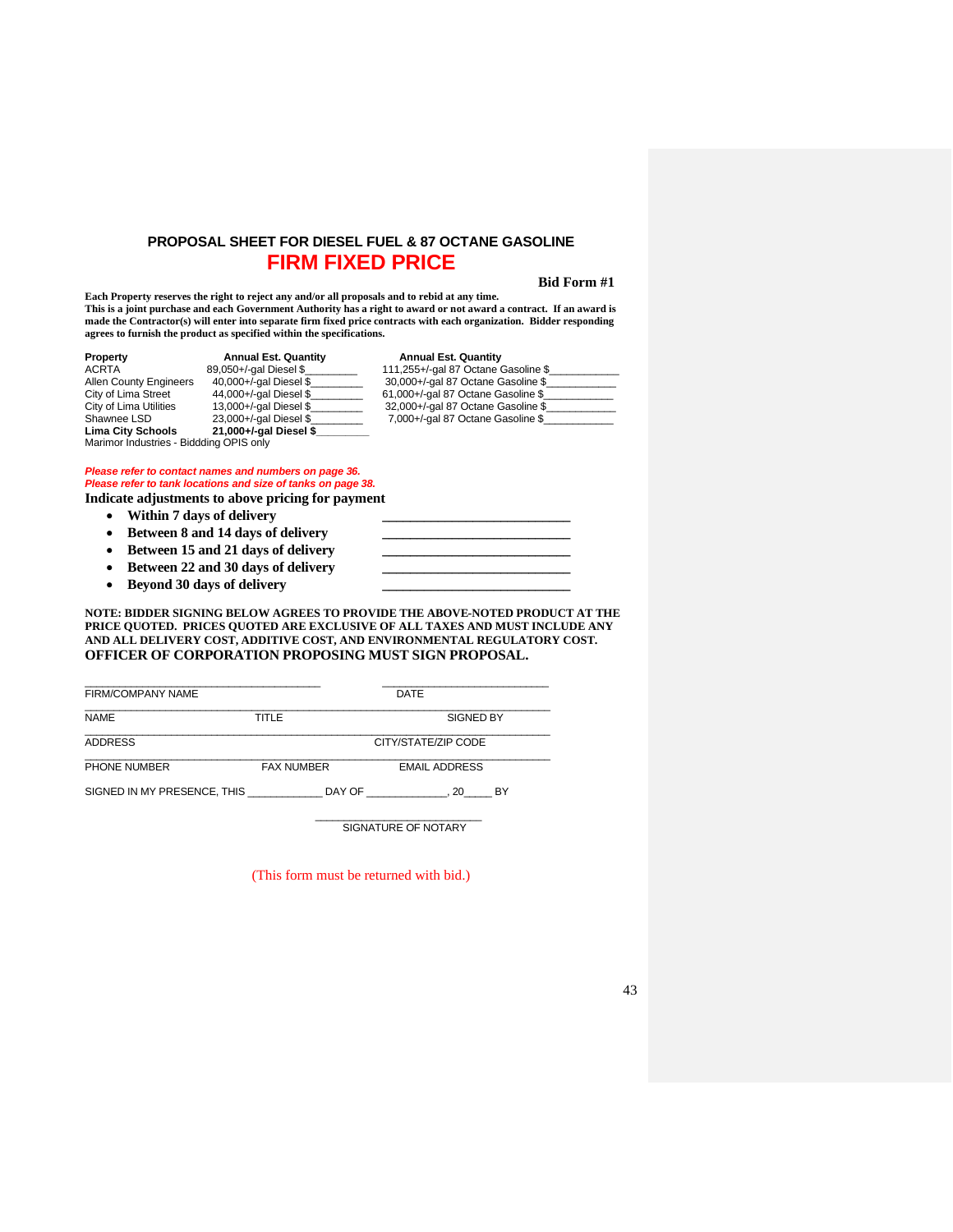<span id="page-43-0"></span>**Bid Form 2**

`

# **(OPIS)**

## **ALLEN COUNTY REGIONAL TRANSIT AUTHORITY AND CONSORTIUM**

To the Allen County Transit Authority

Proposal for **Ultra Lo Sulfur Diesel Fuel #2**

The undersigned proposes to furnish to the Allen County Regional Transit Authority the following merchandise in accordance with the conditions and requirements of the plans and specifications therefore, which have heretofore been examined, for the following prices, to wit:

## **THIS IS A REQUIREMENT CONTRACT**

| <b>OUANTITY</b>                                                                                                                                   | <b>ITEM</b>            | <b>PRICING</b>                                                                       |
|---------------------------------------------------------------------------------------------------------------------------------------------------|------------------------|--------------------------------------------------------------------------------------|
| 230,500 Gallons                                                                                                                                   | Ultra Lo-Sulfur Diesel | <b>OPIS</b> Average<br>\$.5000<br>Differential $(+ -)$<br>Tabulated Gallon Bid Price |
| <b>DELIVERY:</b> Net Gallons, F.O.B. to:                                                                                                          |                        | Please refer to tank locations and size of tanks on page 38                          |
| <b>DELIVERY HOURS:</b>                                                                                                                            |                        | Monday thru Friday 8:00a.m. to 4:00p.m.                                              |
| I certify that item(s) Bid meet all requirements specified by the ACRTA and the Consortium<br>members and that the options stated are acceptable. |                        |                                                                                      |

#### **AUTHORIZED SIGNATURE**

**Prices quoted are exclusive of all taxes** *(This form must be returned with bid.)*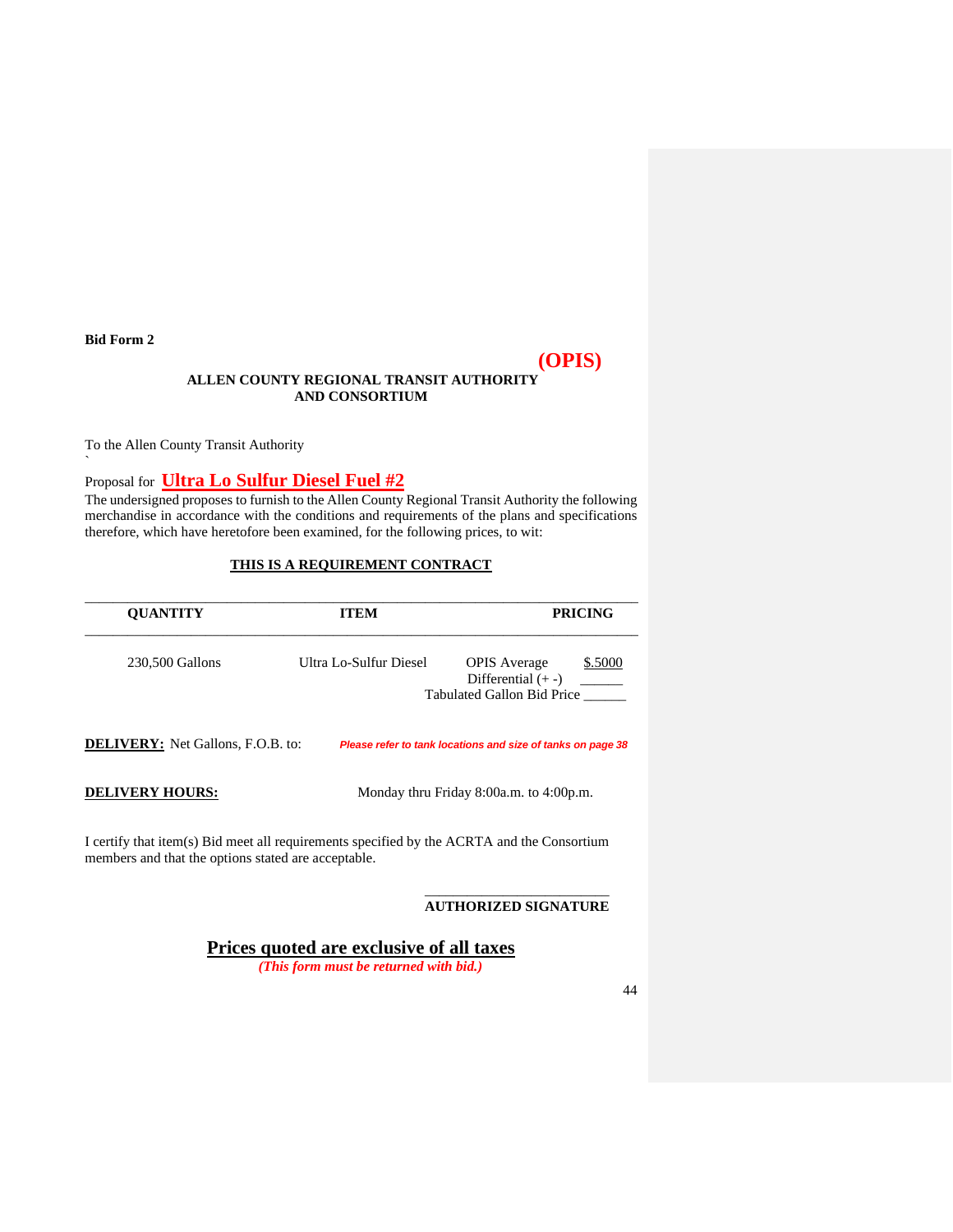<span id="page-44-0"></span>**Bid Form 3**

`

# **(OPIS)**

## **ALLEN COUNTY REGIONAL TRANSIT AUTHORITY**

To the Allen County Transit Authority

## Proposal for: **87 Octane Unleaded Gasoline**

The undersigned proposes to furnish to the Allen County Regional Transit Authority the following merchandise in accordance with the conditions and requirements of the plans and specifications therefore, which have heretofore been examined, for the following prices, to wit:

## **THIS IS A REQUIREMENT CONTRACT**

| <b>QUANTITY</b>                                     | <b>ITEM</b>                                                                                   | <b>PRICING</b>                                                |
|-----------------------------------------------------|-----------------------------------------------------------------------------------------------|---------------------------------------------------------------|
| 241,225 Gallons Annual                              | 87 Octane Unleaded Gasoline OPIS Average                                                      | \$.5000<br>Differential $(+ -)$<br>Tabulated Gallon Bid Price |
| <b>DELIVERY:</b> Net Gallons, F.O.B. to:            |                                                                                               | Please refer to tank locations and size of tanks on page 38   |
| <b>DELIVERY HOURS:</b>                              |                                                                                               | Monday thru Friday 8:00a.m. to 4:00p.m.                       |
| members and that all options stated are acceptable. | I certify that all item(s) bid meet all requirements as specified by ACRTA and all Consortium |                                                               |

\_\_\_\_\_\_\_\_\_\_\_\_\_\_\_\_\_\_\_\_\_\_\_\_\_\_ **AUTHORIZED SIGNATURE**

# **(Prices quoted are exclusive of all taxes)**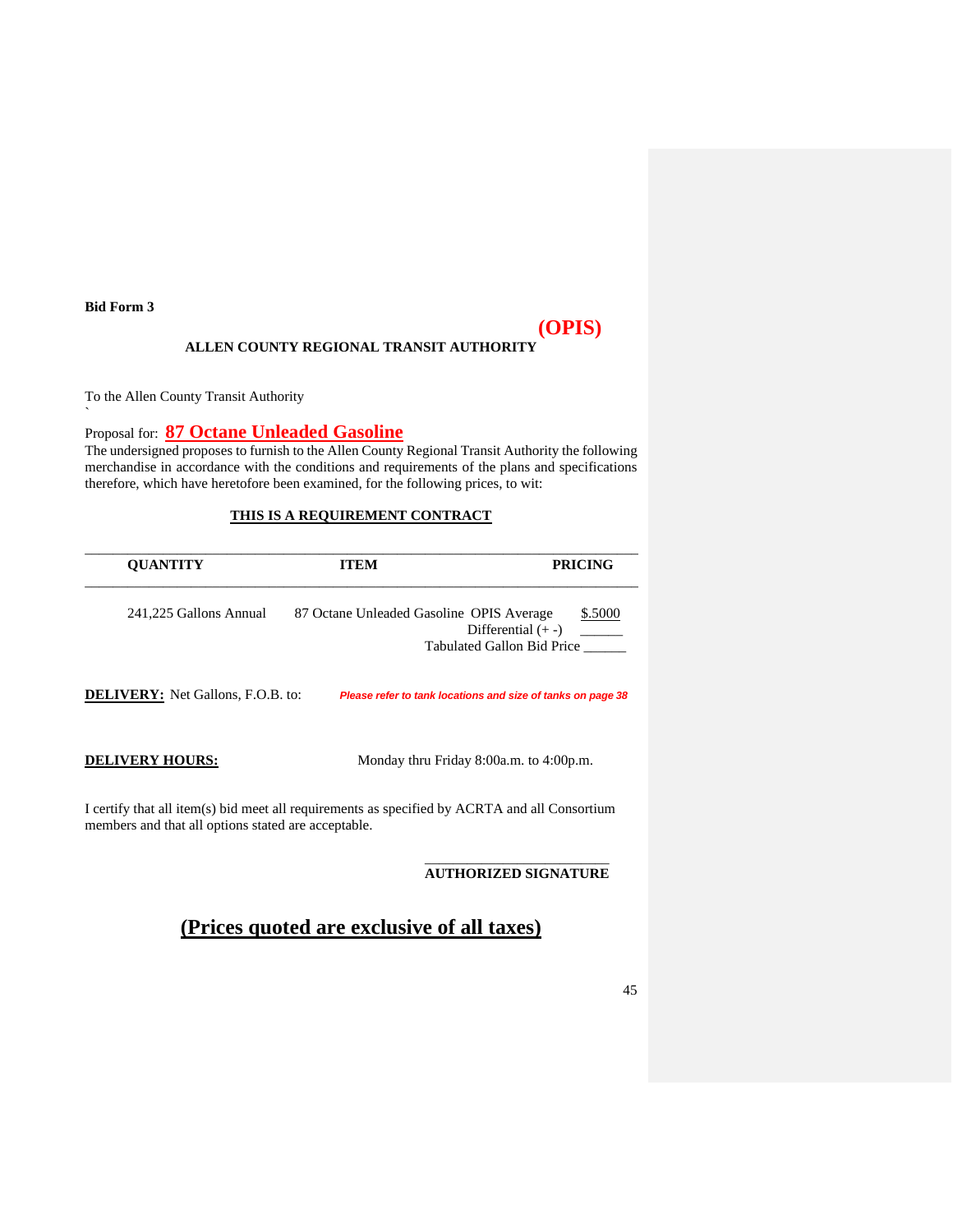### <span id="page-45-0"></span>Proposal Form 1

The undersigned agrees that if he is awarded the contract, he will make every reasonable effort within fourteen (14) days after being notified thereof, to enter into a written contract with the respective organizations or an authorized representative, to furnish the merchandise as specified for the prices provided for in said proposal.

If the proposal shall be accepted and the contract awarded by the Allen County Regional Transit Authority, and undersigned shall fail to execute satisfactory contract, as required, within the time above specified then the Consortium may, at its option, determine that such bidder is in breach and therefore the Proposal and the acceptance thereof shall be null and void and ACRTA, shall be entitled to liquidated damages.

In all cases sign below, **FIRM, Corporation** or **INDIVIDUAL** name. In case of a firm or corporation, the **NAME** and **TITLE** of the officer signing **MUST BE SIGNED**, and the state where the Company is incorporated **MUST BE STATED.**

**Firm/Corporation**

\_\_\_\_\_\_\_\_\_\_\_\_\_\_\_\_\_\_\_\_\_\_\_\_\_\_\_\_\_\_\_\_\_\_\_\_\_

**Signature of Bidder State Where Incorporated**

**THIS PROPOSAL MUST BE SIGNED**

\_\_\_\_\_\_\_\_\_\_\_\_\_\_\_\_\_\_\_\_\_\_\_\_\_\_\_\_\_\_\_\_\_\_\_\_\_ \_\_\_\_\_\_\_\_\_\_\_\_\_\_\_\_\_\_\_\_\_\_\_\_